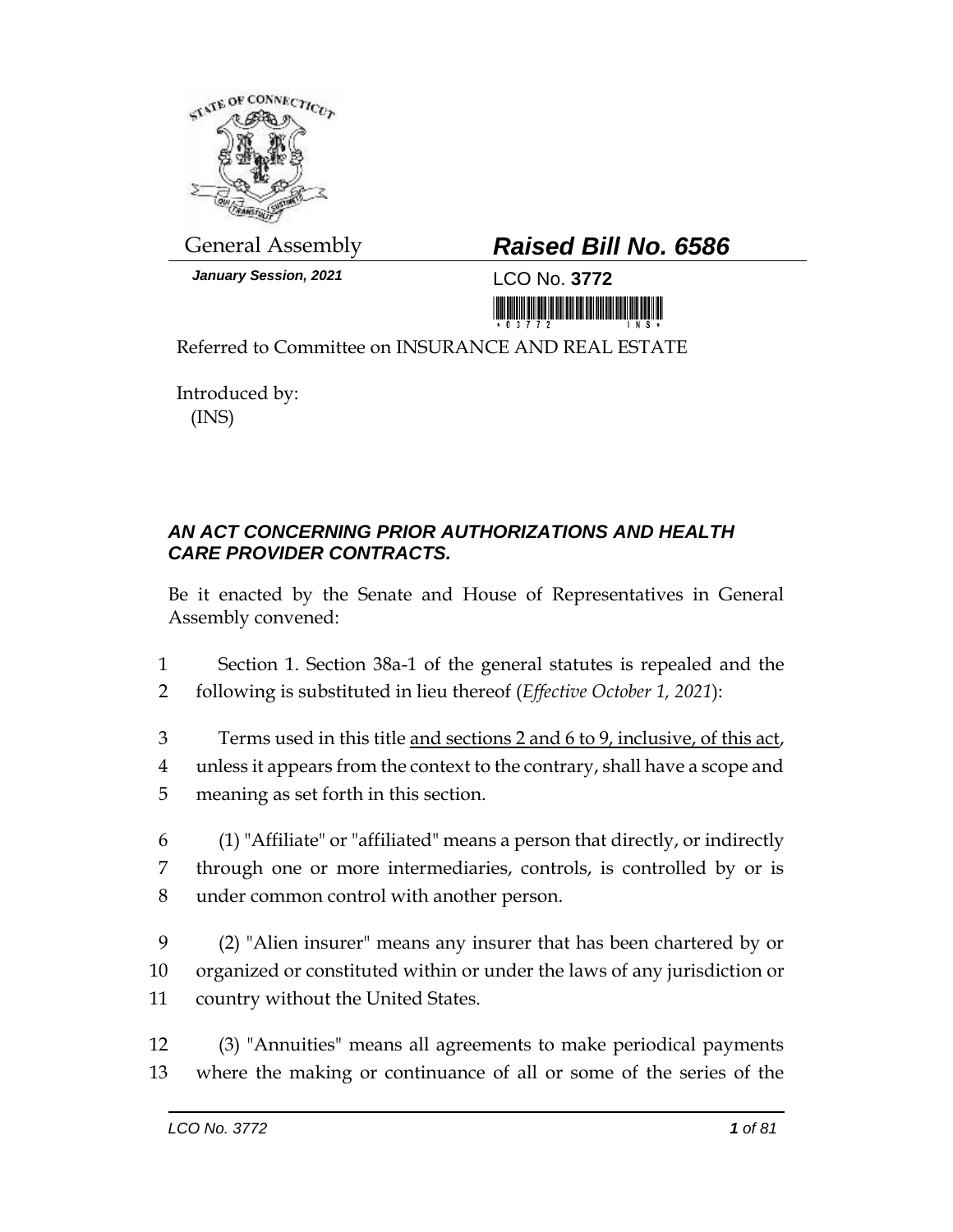payments, or the amount of the payment, is dependent upon the continuance of human life or is for a specified term of years. This definition does not apply to payments made under a policy of life insurance.

(4) "Commissioner" means the Insurance Commissioner.

 (5) "Control", "controlled by" or "under common control with" means the possession, direct or indirect, of the power to direct or cause the direction of the management and policies of a person, whether through the ownership of voting securities, by contract other than a commercial contract for goods or nonmanagement services, or otherwise, unless the power is the result of an official position with the person.

 (6) "Domestic insurer" means any insurer that has been chartered by, incorporated, organized or constituted within or under the laws of this state.

 (7) "Domestic surplus lines insurer" means any domestic insurer that has been authorized by the commissioner to write surplus lines insurance.

 (8) "Foreign country" means any jurisdiction not in any state, district or territory of the United States.

 (9) "Foreign insurer" means any insurer that has been chartered by or organized or constituted within or under the laws of another state or a territory of the United States.

 (10) "Insolvency" or "insolvent" means, for any insurer, that it is unable to pay its obligations when they are due, or when its admitted assets do not exceed its liabilities plus the greater of: (A) Capital and surplus required by law for its organization and continued operation; or (B) the total par or stated value of its authorized and issued capital stock. For purposes of this subdivision "liabilities" shall include but not be limited to reserves required by statute or by regulations adopted by the commissioner in accordance with the provisions of chapter 54 or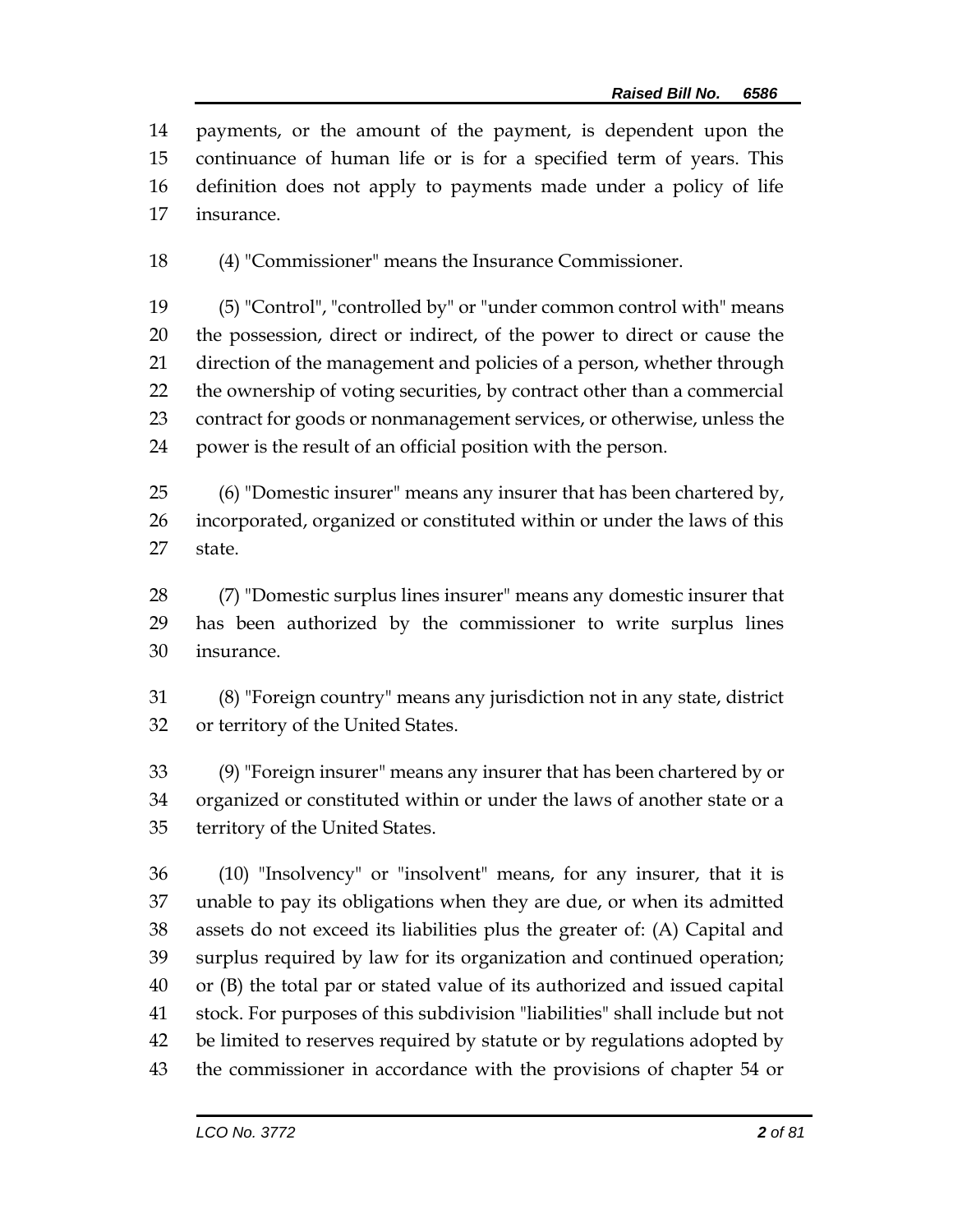specific requirements imposed by the commissioner upon a subject company at the time of admission or subsequent thereto.

 (11) "Insurance" means any agreement to pay a sum of money, provide services or any other thing of value on the happening of a particular event or contingency or to provide indemnity for loss in respect to a specified subject by specified perils in return for a consideration. In any contract of insurance, an insured shall have an interest which is subject to a risk of loss through destruction or impairment of that interest, which risk is assumed by the insurer and such assumption shall be part of a general scheme to distribute losses among a large group of persons bearing similar risks in return for a ratable contribution or other consideration.

 (12) "Insurer" or "insurance company" includes any person or combination of persons doing any kind or form of insurance business other than a fraternal benefit society, and shall include a receiver of any insurer when the context reasonably permits.

 (13) "Insured" means a person to whom or for whose benefit an insurer makes a promise in an insurance policy. The term includes policyholders, subscribers, members and beneficiaries. This definition applies only to the provisions of this title and does not define the meaning of this word as used in insurance policies or certificates.

 (14) "Life insurance" means insurance on human lives and insurances pertaining to or connected with human life. The business of life insurance includes granting endowment benefits, granting additional benefits in the event of death by accident or accidental means, granting additional benefits in the event of the total and permanent disability of the insured, and providing optional methods of settlement of proceeds. Life insurance includes burial contracts to the extent provided by section 38a-464.

 (15) "Mutual insurer" means any insurer without capital stock, the managing directors or officers of which are elected by its members.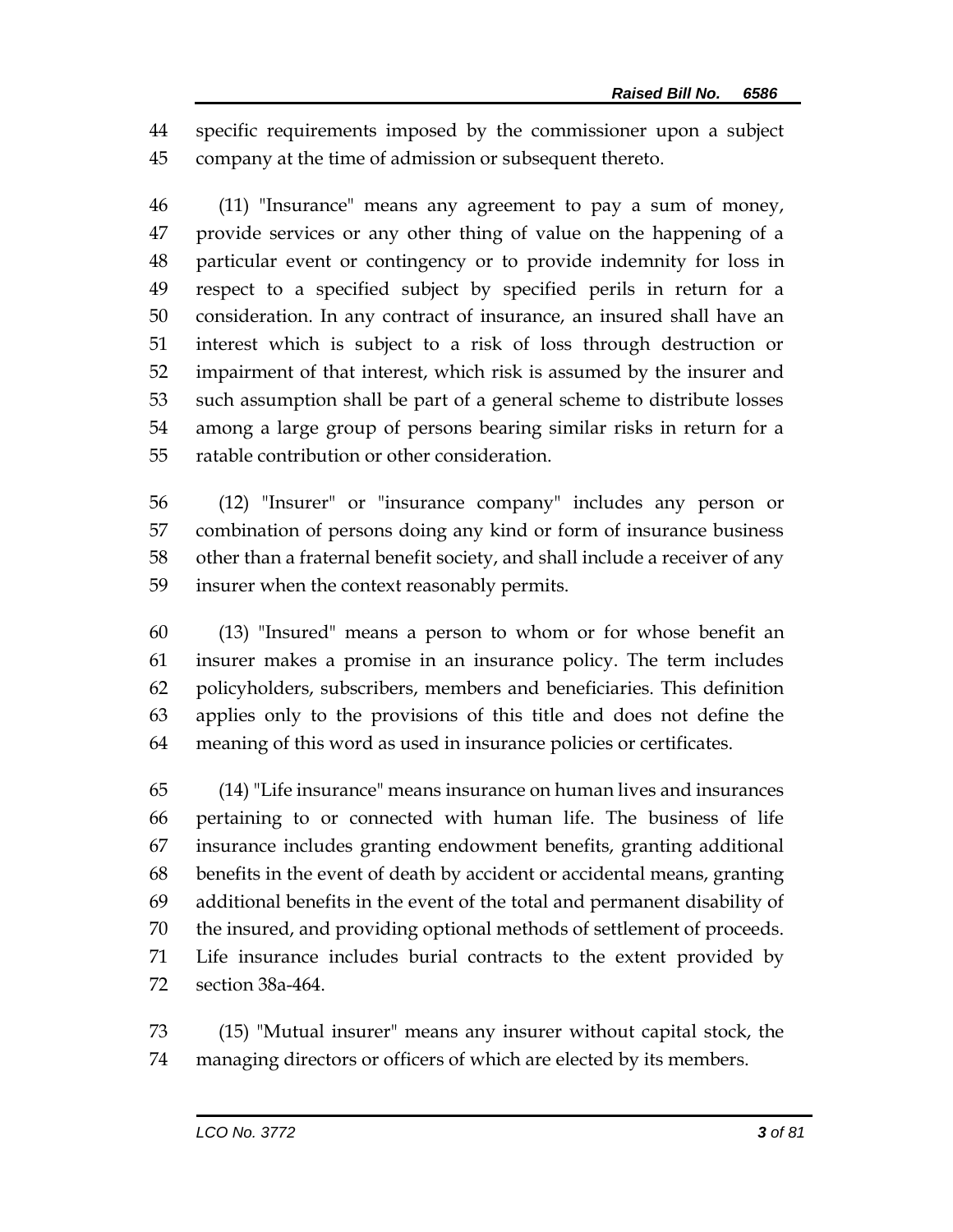(16) "Person" means an individual, a corporation, a partnership, a limited liability company, an association, a joint stock company, a business trust, an unincorporated organization or other legal entity.

 (17) "Policy" means any document, including attached endorsements and riders, purporting to be an enforceable contract, which memorializes in writing some or all of the terms of an insurance contract.

(18) "State" means any state, district, or territory of the United States.

 (19) "Subsidiary" of a specified person means an affiliate controlled by the person directly, or indirectly through one or more intermediaries.

 (20) "Unauthorized insurer" or "nonadmitted insurer" means an insurer that has not been granted a certificate of authority by the commissioner to transact the business of insurance in this state or an insurer transacting business not authorized by a valid certificate.

 (21) "United States" means the United States of America, its territories and possessions, the Commonwealth of Puerto Rico and the District of Columbia.

 Sec. 2. (NEW) (*Effective October 1, 2021*) (a) For the purposes of this section, "covered benefit", "covered person", "facility", "health benefit plan", "health care professional" and "health carrier" have the same meanings as provided in section 38a-591a of the general statutes, as amended by this act.

 (b) Each contract entered into, renewed, amended or continued on or after July 1, 2022, between a health carrier and a facility or health care professional shall:

 (1) Require the health carrier to reimburse the facility or health care professional for all medically necessary covered benefits that such facility or health care professional provides to covered persons participating in the health benefit plans delivered, issued for delivery, renewed, amended or continued by such health carrier;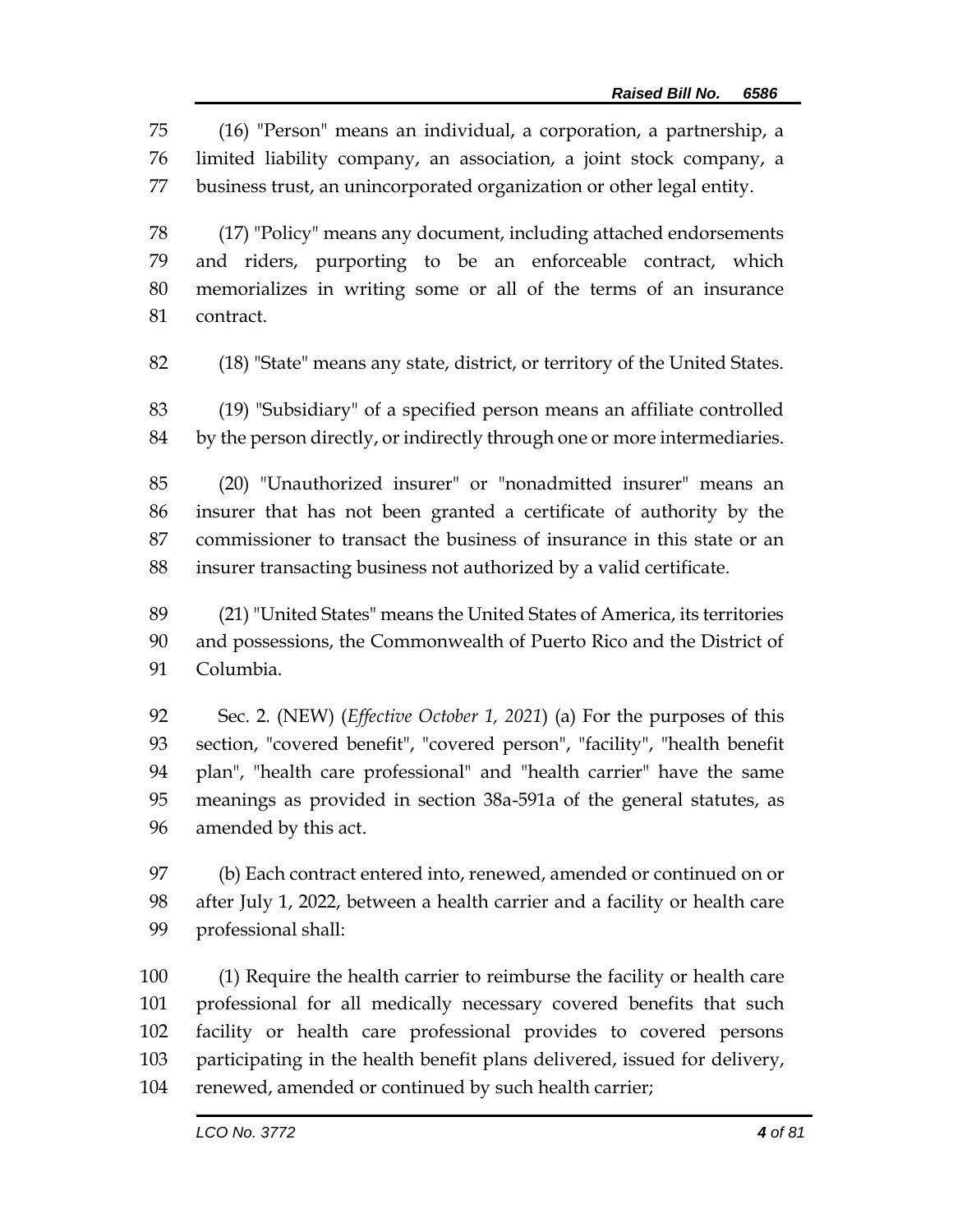(2) Provide that if the health carrier denies coverage for any health care services that the facility or health care professional provides to a covered person, or refuses to reimburse such facility or health care professional for such health care services, because such health carrier determines that such facility or health care professional failed to comply with such health carrier's notification and prior authorization policies, or that such health carrier has no record of issuing a prior authorization, for such health care services:

 (A) Such facility or health care professional may, not later than eighteen months after such denial or refusal, submit a request to such health carrier requesting that such health carrier reconsider such determination and provide such coverage and issue such reimbursement;

 (B) Such health carrier shall reverse such determination and provide such coverage and issue such reimbursement if the request submitted pursuant to subparagraph (A) of this subdivision demonstrates that:

(i) The facility or health care professional that submitted such request:

 (I) Complied with such health carrier's notification and prior authorization policies for the health care services that are the subject of such request; or

 (II) Did not know, or was unable to determine after making reasonable efforts, that the patient who received such health care services was a covered person but promptly submitted a claim for such health care services after such facility or health care professional determined that such patient was a covered person; or

 (ii) The facility or health care professional that submitted such request demonstrates that the health care services that are the subject of such request were:

(I) Medically necessary covered benefits; or

(II) At the time that such facility or health care professional provided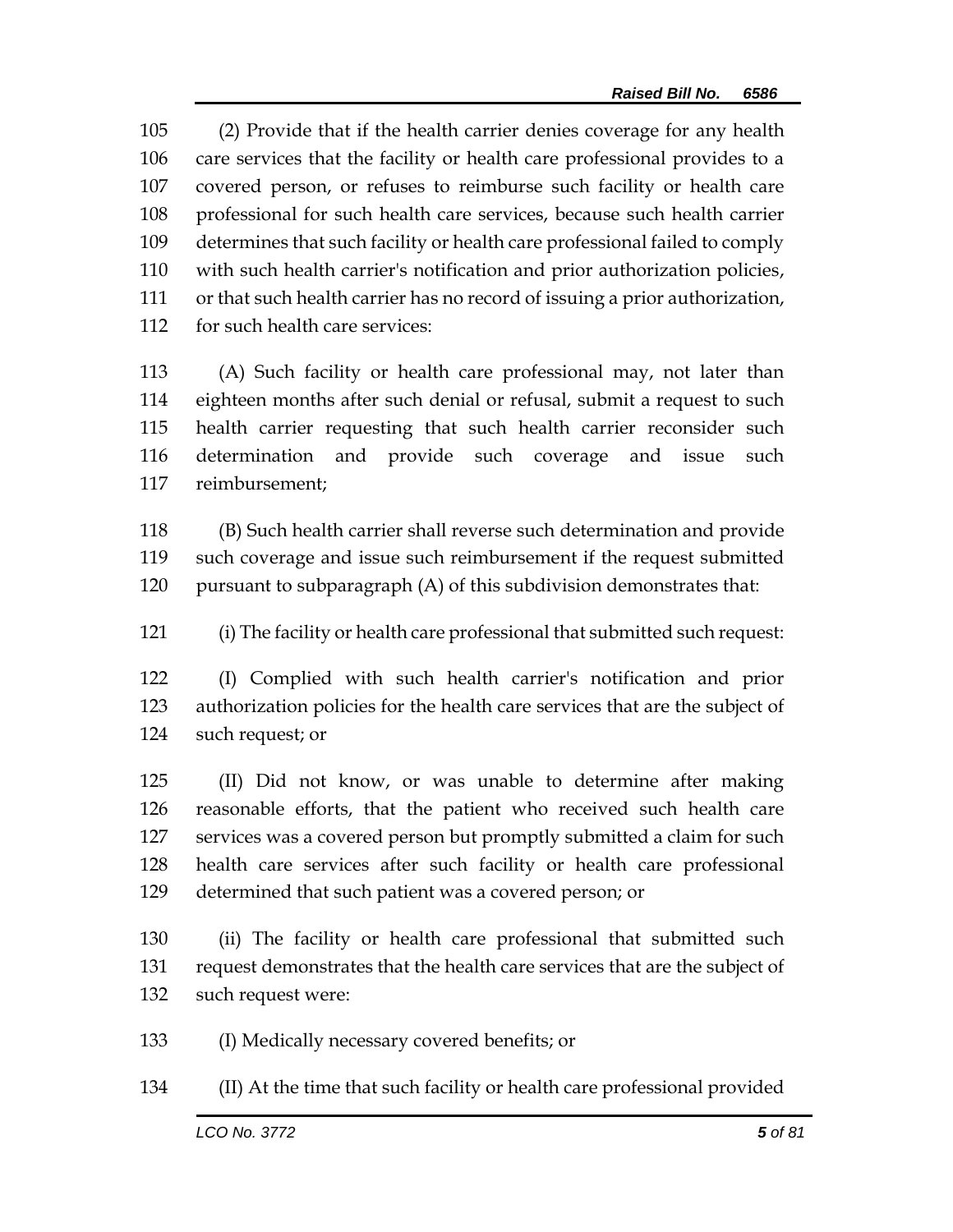such health care services, the most clinically appropriate health care services for the patient and, if applicable, approved by the American Medical Association or federal Food and Drug Administration; and

 (3) Provide that the facility or health care professional may collect 139 payment from a covered person participating in the health benefit plans delivered, issued for delivery, renewed, amended or continued by such health carrier to whom such facility or health care professional provides health care services if the health carrier determines, through such health carrier's prior authorization process, that such health care services are not medically necessary.

 Sec. 3. Section 38a-472g of the general statutes is repealed and the following is substituted in lieu thereof (*Effective January 1, 2022*):

 (a) (1) (A) No insurer, health care center, fraternal benefit society, hospital service corporation or medical service corporation or other entity, delivering, issuing for delivery, renewing, amending or continuing an individual or group health insurance policy in this state providing coverage of the type specified in subdivisions (1), (2), (4), (11) and (12) of section 38a-469 or utilization review company performing utilization review for such insurer, center, society, corporation or entity, that issues prior authorization for or precertifies, on or after January 1, 2012, an admission, service, procedure or extension of stay shall reverse or rescind such prior authorization or precertification or refuse to pay for such admission, service, procedure or extension of stay if:

 **[**(A)**]** (i) Such insurer, center, society, corporation, entity or company failed to notify the insured's or enrollee's health care provider at least three business days prior to the scheduled date of such admission, service, procedure or extension of stay that such prior authorization or precertification has been reversed or rescinded on the basis of medical necessity, fraud or lack of coverage; and

 **[**(B)**]** (ii) Such admission, service, procedure or extension of stay has taken place in reliance on such prior authorization or precertification.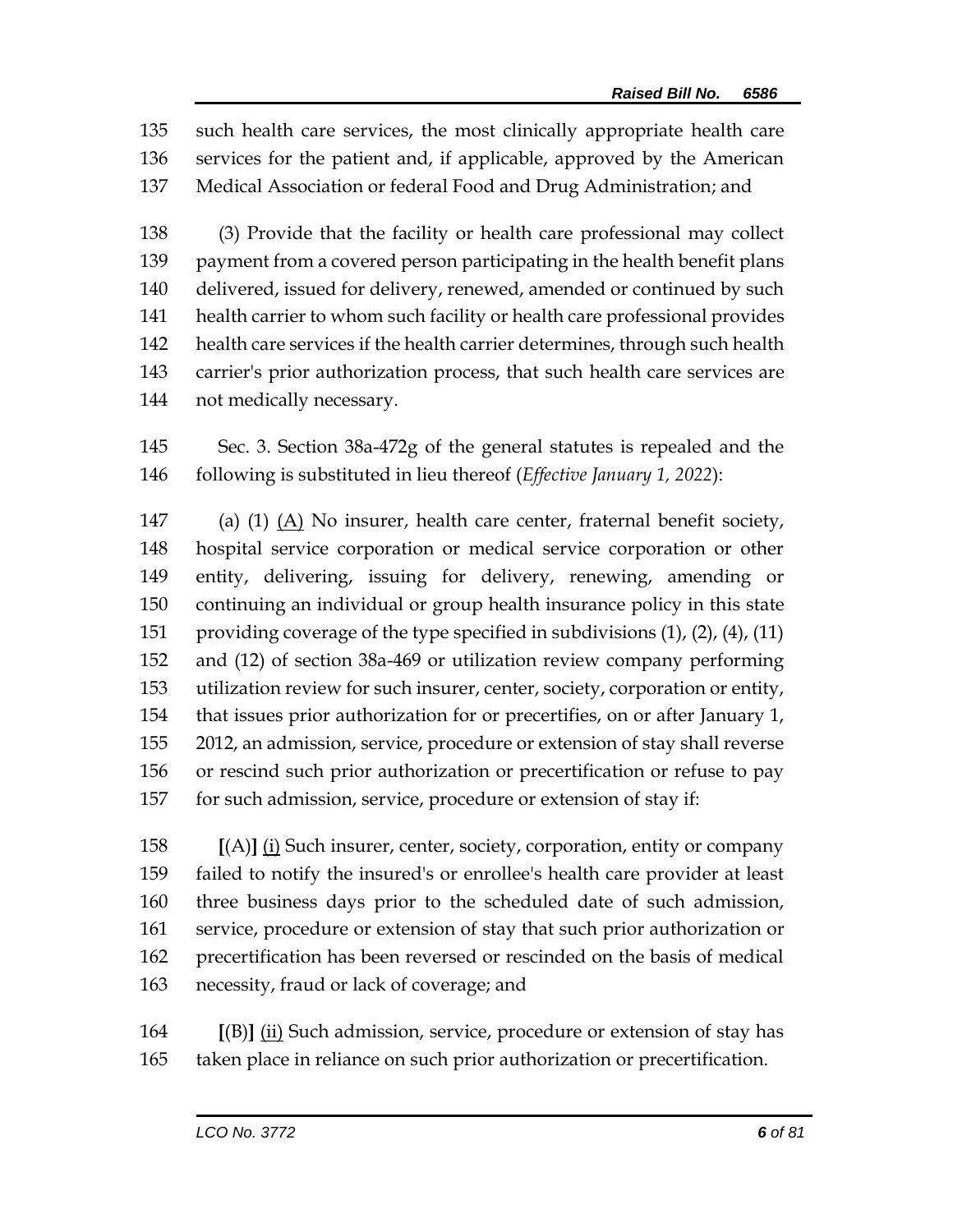**[**(2)**]** (B) The provisions of this **[**subsection**]** subdivision shall apply regardless of whether such prior authorization or precertification is required or is requested by an insured's or enrollee's health care provider. Unless reversed or rescinded as set forth in subparagraph **[**(A)**]** (A)(i) of this subdivision, **[**(1) of this subsection,**]** such prior authorization or precertification shall be effective for not less than sixty days from the date of issuance. **[**(b)**]** (2) Nothing in subdivision (1) of this subsection **[**(a) of this section**]** shall be construed to authorize benefits or services in excess of those that are provided for in the insured's or enrollee's policy or contract. **[**(c)**]** (3) Nothing in subdivision (1) of this subsection **[**(a) of this section**]** shall affect the provisions of subsection (b) of section 38a-479b. (b) (1) On and after January 1, 2022, no health carrier, and no preferred provider network or utilization review company performing utilization review for the health carrier, shall require prior authorization for: (A) A surgical or other invasive procedure performed during the perioperative period of another surgical or other invasive procedure for which the health carrier has issued a prior authorization; or (B) A discharge or transfer of a covered person from a hospital to a nursing home following a hospital admission, emergency room visit or observation stay if the covered person resided in the nursing home before the hospital admission, emergency room visit or observation stay. (2) Each health carrier, and any preferred provider network or utilization review company performing utilization review for such health carrier, shall make a decision, and notify the hospital of its decision, on a prior authorization request filed by a hospital on or after January 1, 2022, for post-stabilization and maintenance services not later than one hour after such hospital filed such prior authorization request.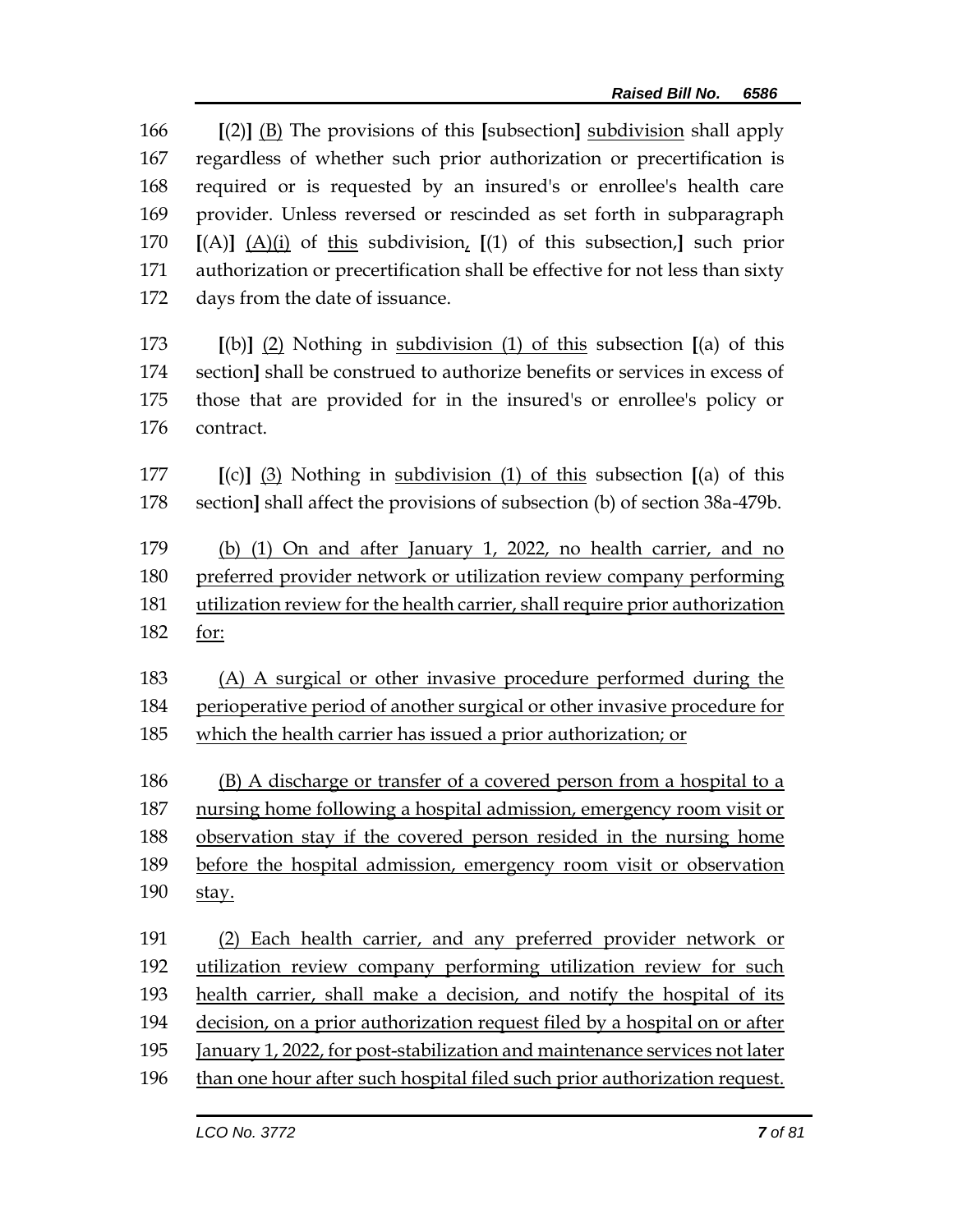| 197 | Any health carrier, preferred provider network or utilization review      |
|-----|---------------------------------------------------------------------------|
| 198 | company that fails to timely make a decision, and notify a hospital,      |
| 199 | under this subdivision shall be financially responsible for the post-     |
| 200 | stabilization and maintenance services that the hospital provides to the  |
| 201 | covered person until such time as the hospital receives notice of such    |
| 202 | decision. Payment for such post-stabilization and maintenance services    |
| 203 | shall consist of a per diem payment that is equal to the per diem usual,  |
| 204 | customary and reasonable rate for such post-stabilization and             |
| 205 | maintenance services, within the meaning of section 38a-477aa, or the     |
| 206 | per diem amount that Medicare would reimburse for such post-              |
| 207 | stabilization and maintenance services, whichever is greater.             |
|     |                                                                           |
| 208 | (3) For the purposes of this subsection, "prior authorization" has the    |
| 209 | same meaning as provided in section 38a-591a, as amended by this act.     |
| 210 | Sec. 4. Section 38a-477g of the general statutes is repealed and the      |
|     |                                                                           |
| 211 | following is substituted in lieu thereof (Effective October 1, 2021):     |
| 212 | (a) As used in this section: (1) "Covered person", "facility" and "health |
| 213 | carrier" have the same meanings as provided in section 38a-591a, as       |
| 214 | amended by this act, (2) "health care provider" has the same meaning as   |
| 215 | provided in subsection (a) of section 38a-477aa, and (3) "intermediary",  |
| 216 | "network", "network plan" and "participating provider" have the same      |
| 217 | meanings as provided in subsection (a) of section 38a-472f.               |
|     |                                                                           |
| 218 | (b) (1) Each contract entered into, renewed or amended on or after        |
| 219 | January 1, 2017, between a health carrier and a participating provider    |
| 220 | shall include:                                                            |
|     |                                                                           |
| 221 | (A) A hold harmless provision that specifies protections for covered      |
| 222 | persons. Such provision shall include the following statement or a        |
| 223 | substantially similar statement: "Provider agrees that in no event,       |
| 224 | including, but not limited to, nonpayment by the health carrier or        |
| 225 | intermediary, the insolvency of the health carrier or intermediary, or a  |

- 226 breach of this agreement, shall the provider bill, charge, collect a deposit 227 from, seek compensation, remuneration or reimbursement from, or
- 228 have any recourse against a covered person or a person (other than the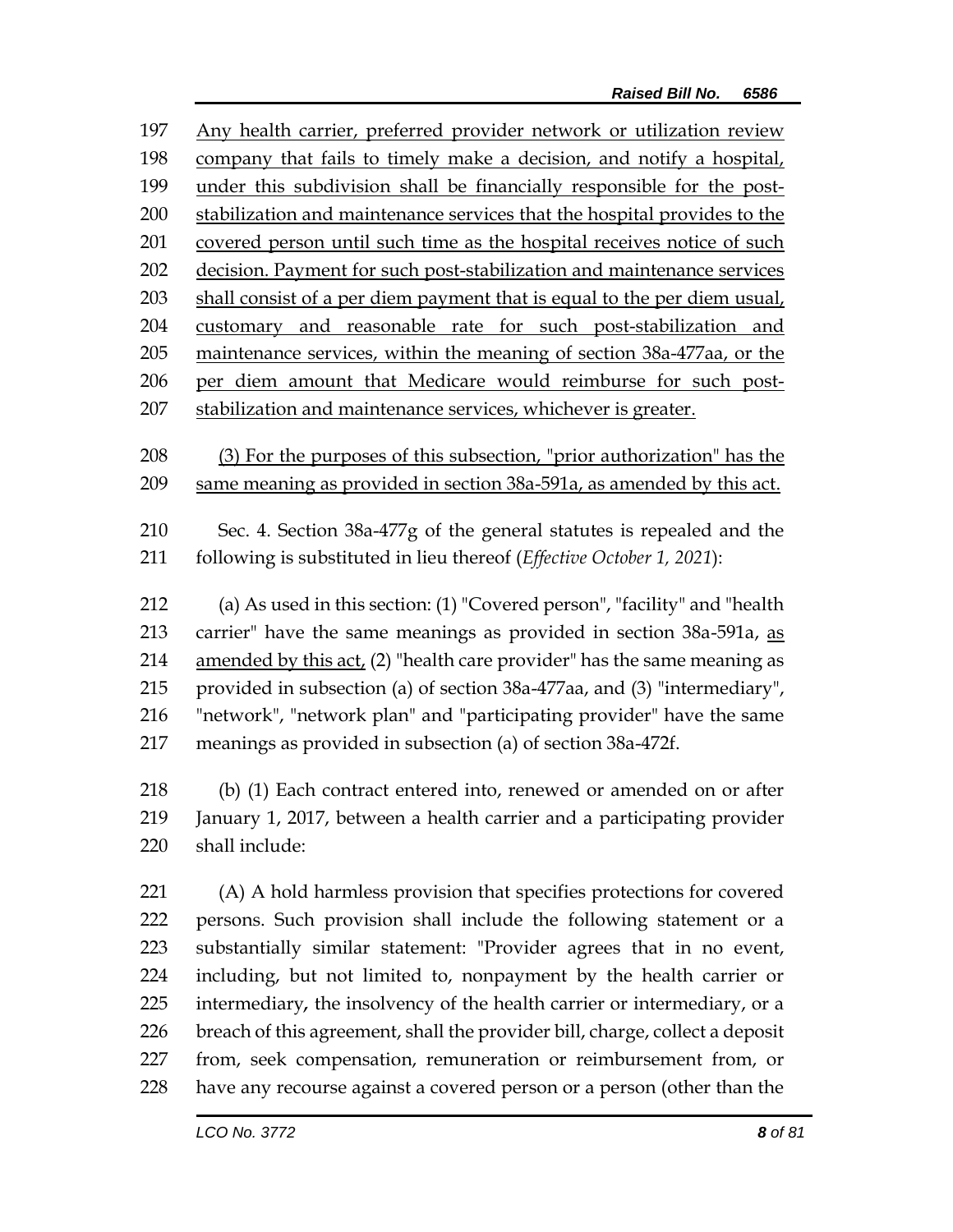health carrier or intermediary) acting on behalf of the covered person for services provided pursuant to this agreement. This agreement does not prohibit the provider from collecting coinsurance, deductibles or copayments, as specifically provided in the evidence of coverage, or fees for uncovered services delivered on a fee-for-service basis to covered persons. Nor does this agreement prohibit a provider (except for a health care provider who is employed full-time on the staff of a health carrier and has agreed to provide services exclusively to that health carrier's covered persons and no others) and a covered person from agreeing to continue services solely at the expense of the covered person, as long as the provider has clearly informed the covered person that the health carrier does not cover or continue to cover a specific service or services. Except as provided herein, this agreement does not prohibit the provider from pursuing any available legal remedy.";

 (B) A provision that in the event of a health carrier or intermediary insolvency or other cessation of operations, the participating provider's obligation to deliver covered health care services to covered persons without requesting payment from a covered person other than a coinsurance, copayment, deductible or other out-of-pocket expense for such services will continue until the earlier of (i) the termination of the covered person's coverage under the network plan, including any extension of coverage provided under the contract terms or applicable state or federal law for covered persons who are in an active course of treatment, as set forth in subdivision (2) of subsection (g) of section 38a- 472f, or are totally disabled, or (ii) the date the contract between the health carrier and the participating provider would have terminated if the health carrier or intermediary had remained in operation, including any extension of coverage required under applicable state or federal law for covered persons who are in an active course of treatment or are totally disabled;

 (C) (i) A provision that requires the participating provider to make health records available to appropriate state and federal authorities involved in assessing the quality of care provided to, or investigating grievances or complaints of, covered persons, and (ii) a statement that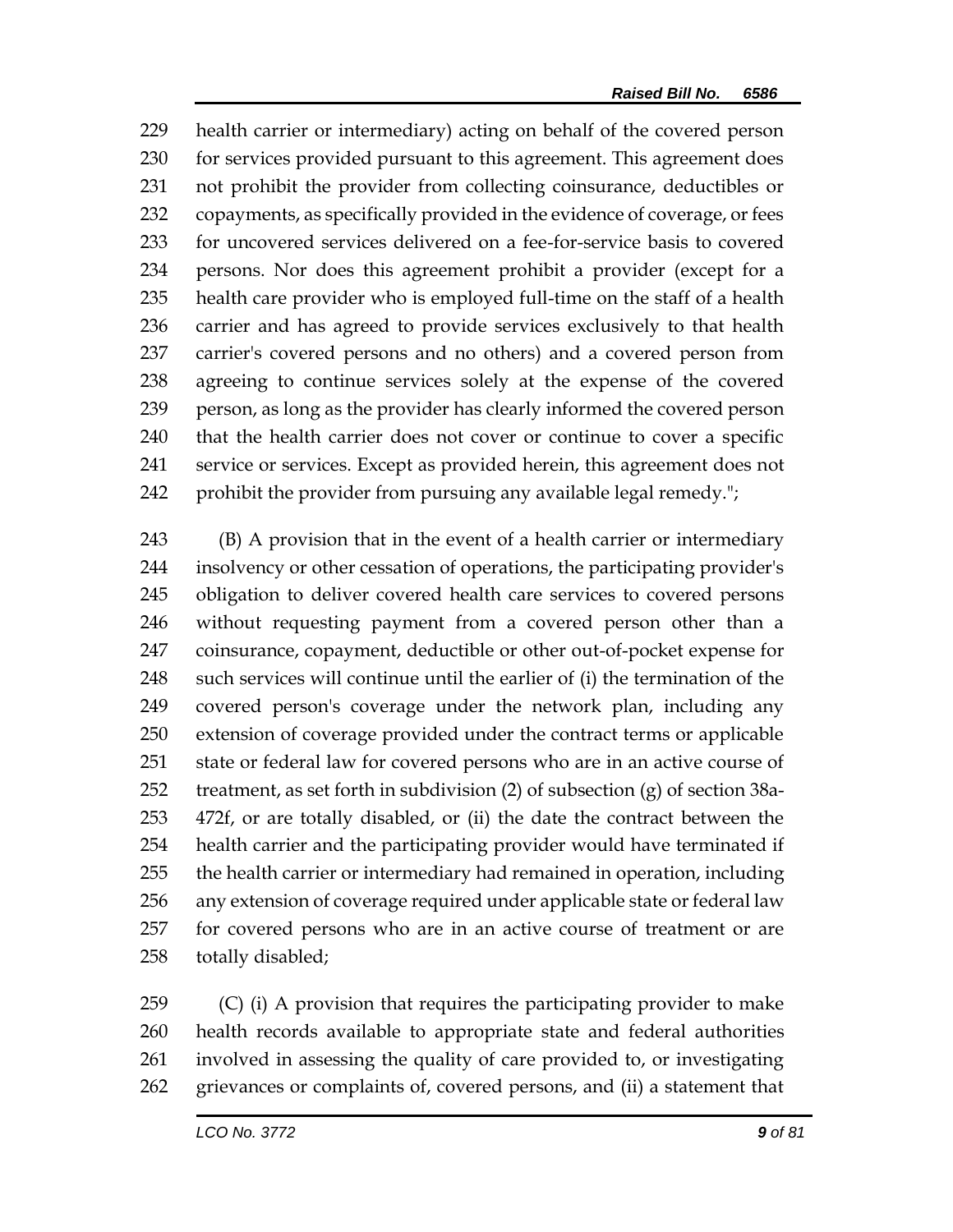such participating provider shall comply with applicable state and federal laws related to the confidentiality of medical and health records and a covered person's right to view, obtain copies of or amend such covered person's medical and health records; and

 (D) **[**Definitions**]** (i) If such contract is entered into, renewed or amended before July 1, 2022, definitions of what is considered timely 269 notice and a material change for the purposes of subparagraph  $(A)$  of subdivision (2) of subsection (c) of this section, or (ii) if such contract is entered into, renewed or amended on or after July 1, 2022, (I) a statement disclosing the ninety-day advance written notice requirement established under subparagraph (B) of subdivision (2) of subsection (c) of this section and what is considered a material change for the purposes of subdivision (2) of subsection (c) of this section, and (II) provisions affording the participating provider a right to appeal any proposed change to the provisions, other documents, provider manuals or policies disclosed pursuant to subdivision (1) of subsection (c) of this section.

 (2) The contract terms set forth in subparagraphs (A) and (B) of subdivision (1) of this subsection shall (A) be construed in favor of the covered person, (B) survive the termination of the contract regardless of the reason for the termination, including the insolvency of the health carrier, and (C) supersede any oral or written agreement between a health care provider and a covered person or a covered person's authorized representative that is contrary to or inconsistent with the requirements set forth in subdivision (1) of this subsection.

 (3) No contract subject to this subsection shall include any provision that conflicts with the provisions contained in the network plan or required under this section, section 38a-472f or section 38a-477h.

 (4) No health carrier or participating provider that is a party to a contract under this subsection shall assign or delegate any right or responsibility required under such contract without the prior written consent of the other party.

294 (c) (1) At the time a contract subject to subsection (b) of this section is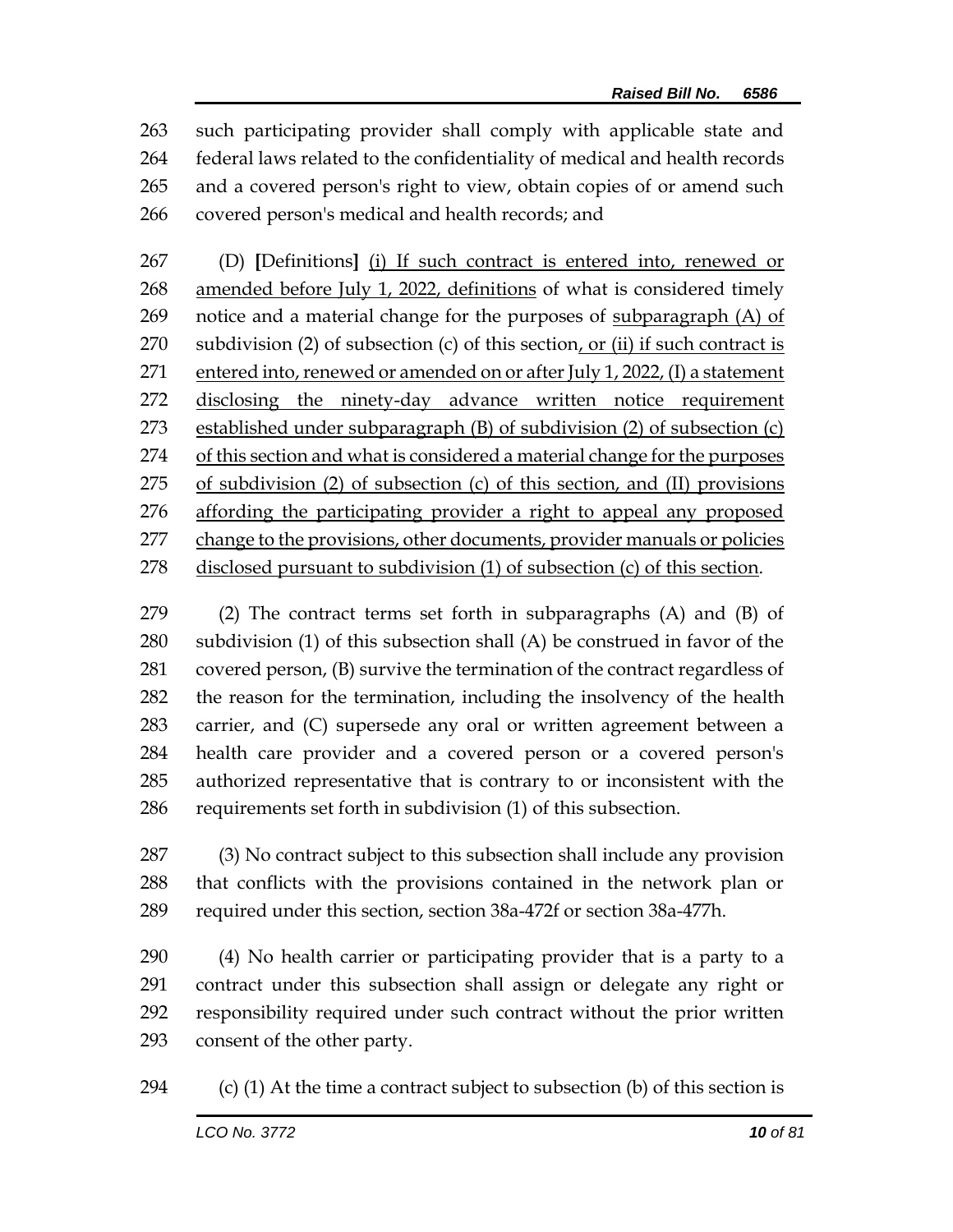signed, the health carrier or such health carrier's intermediary shall disclose to a participating provider: **[**all**]** (A) All provisions and other documents incorporated by reference in such contract; and (B) If such contract is entered into, renewed or amended on or after July 1, 2022, all provider manuals and policies incorporated by reference in such contract, if any. (2) While such contract is in force, the health carrier shall: (A) If such contract is entered into, renewed or amended before July 1, 2022, timely notify a participating provider of any change to **[**such**]** the provisions or other documents specified under subparagraph (A) of subdivision (1) of this subsection that will result in a material change to such contract; or (B) If such contract is entered into, renewed or amended on or after 309 July 1, 2022, provide to a participating provider at least ninety days' advance written notice of any change to the provisions or other documents specified under subparagraph (A) of subdivision (1) of this subsection, and any change to the provider manuals and policies specified under subparagraph (B) of subdivision (1) of this subsection, that will result in a material change to such contract or the procedures that a participating provider must follow pursuant to such contract. 316 (d) (1) (A) Each contract between a health carrier and an intermediary entered into, renewed or amended on or after January 1, 2017, shall satisfy the requirements of this subsection. (B) Each intermediary and participating providers with whom such intermediary contracts shall comply with the applicable requirements of this subsection. (2) No health carrier shall assign or delegate to an intermediary such health carrier's responsibilities to monitor the offering of covered benefits to covered persons. To the extent a health carrier assigns or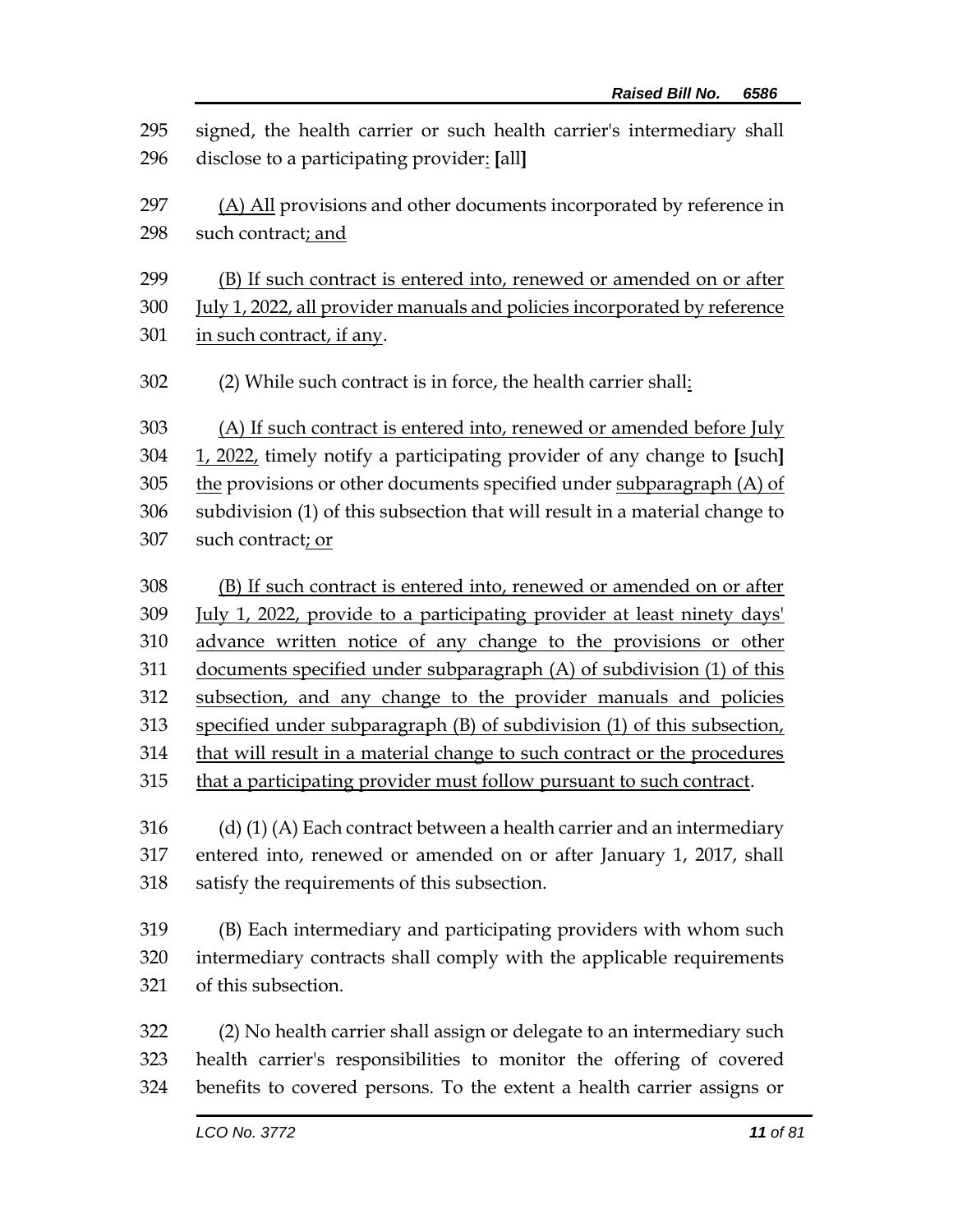delegates to an intermediary other responsibilities, such health carrier shall retain full responsibility for such intermediary's compliance with the requirements of this section.

 (3) A health carrier shall have the right to approve or disapprove the participation status of a health care provider or facility in such health carrier's own or a contracted network that is subcontracted for the purpose of providing covered benefits to the health carrier's covered persons.

 (4) A health carrier shall maintain at its principal place of business in this state copies of all intermediary subcontracts or ensure that such health carrier has access to all such subcontracts. Such health carrier shall have the right, upon twenty days' prior written notice, to make copies of any intermediary subcontracts to facilitate regulatory review.

 (5) (A) Each intermediary shall, if applicable, (i) transmit to the health carrier documentation of health care services utilization and claims paid, and (ii) maintain at its principal place of business in this state, for a period of time prescribed by the commissioner, the books, records, financial information and documentation of health care services received by covered persons, in a manner that facilitates regulatory review, and shall allow the commissioner access to such books, records, financial information and documentation as necessary for the commissioner to determine compliance with this section and section 38a-472f.

 (B) Each health carrier shall monitor the timeliness and appropriateness of payments made by its intermediary to participating providers and of health care services received by covered persons.

 (6) In the event of the intermediary's insolvency, a health carrier shall have the right to require the assignment to the health carrier of the provisions of a participating provider's contract that address such participating provider's obligation to provide covered benefits. If a health carrier requires such assignment, such health carrier shall remain obligated to pay the participating provider for providing covered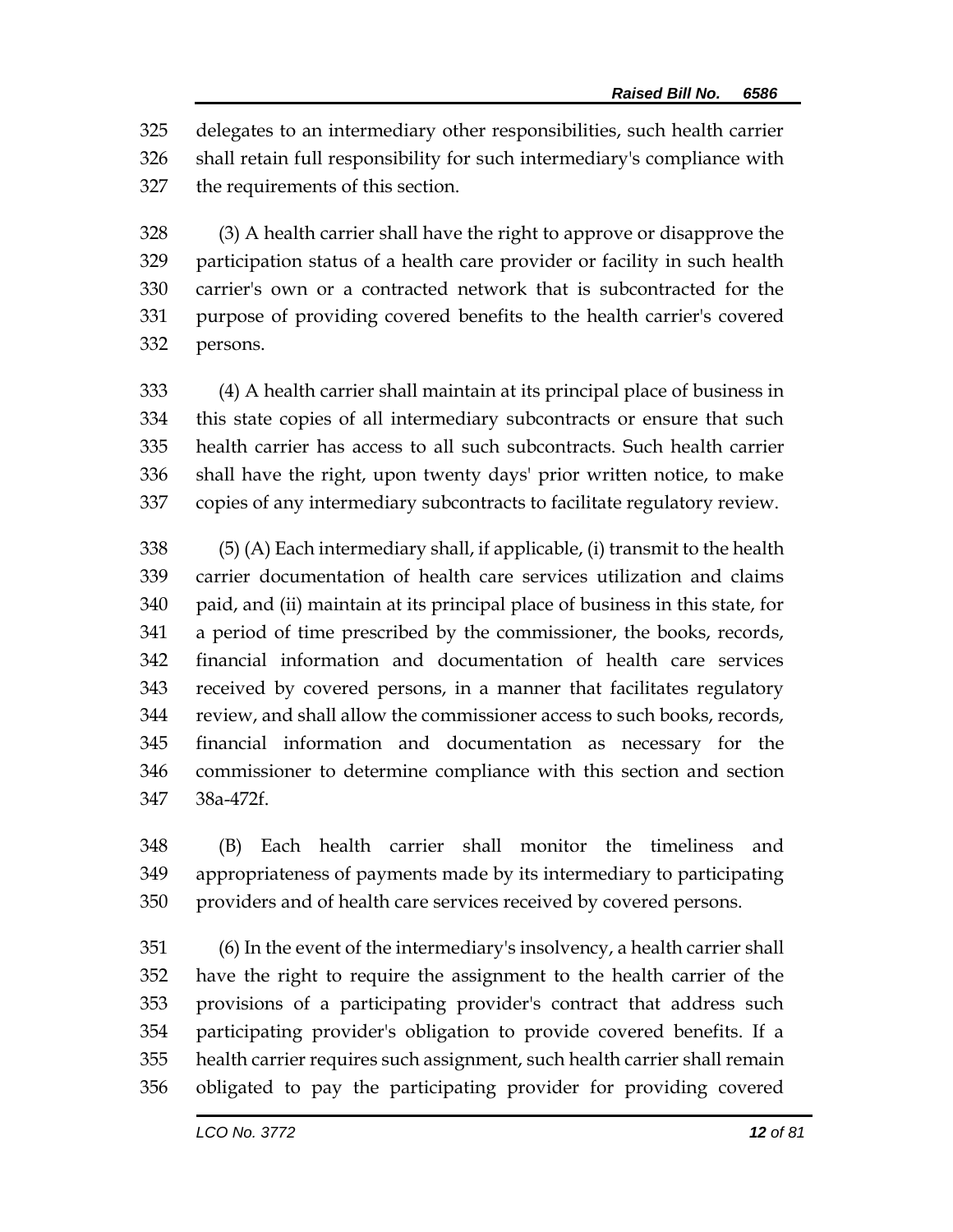benefits under the same terms and conditions as the intermediary prior to the insolvency.

 (e) The commissioner shall not act to arbitrate, mediate or settle (1) disputes regarding a health carrier's decision not to include a health care provider or facility in such health carrier's network or network plan, or (2) any other dispute between a health carrier, such health carrier's intermediary or one or more participating providers, that arises under or by reason of a participating provider contract or the termination of such contract.

 Sec. 5. Section 38a-591a of the general statutes is repealed and the following is substituted in lieu thereof (*Effective October 1, 2021*):

 As used in this section and sections 38a-591b to 38a-591n, inclusive, as amended by this act, and sections 6 to 9, inclusive, of this act:

(1) "Adverse determination" means:

 (A) The denial, reduction, termination or failure to provide or make payment, in whole or in part, for a benefit under the health carrier's health benefit plan requested by a covered person or a covered person's treating health care professional, based on a determination by a health carrier or its designee utilization review company:

 (i) That, based upon the information provided, (I) upon application of any utilization review technique, such benefit does not meet the health carrier's requirements for medical necessity, appropriateness, health care setting, level of care or effectiveness, or (II) is determined to be experimental or investigational;

 (ii) Of a covered person's eligibility to participate in the health carrier's health benefit plan; or

 (B) Any prospective review, concurrent review or retrospective review determination, including, but not limited to, any prior 385 authorization determination, that denies, reduces or terminates or fails to provide or make payment, in whole or in part, for a benefit under the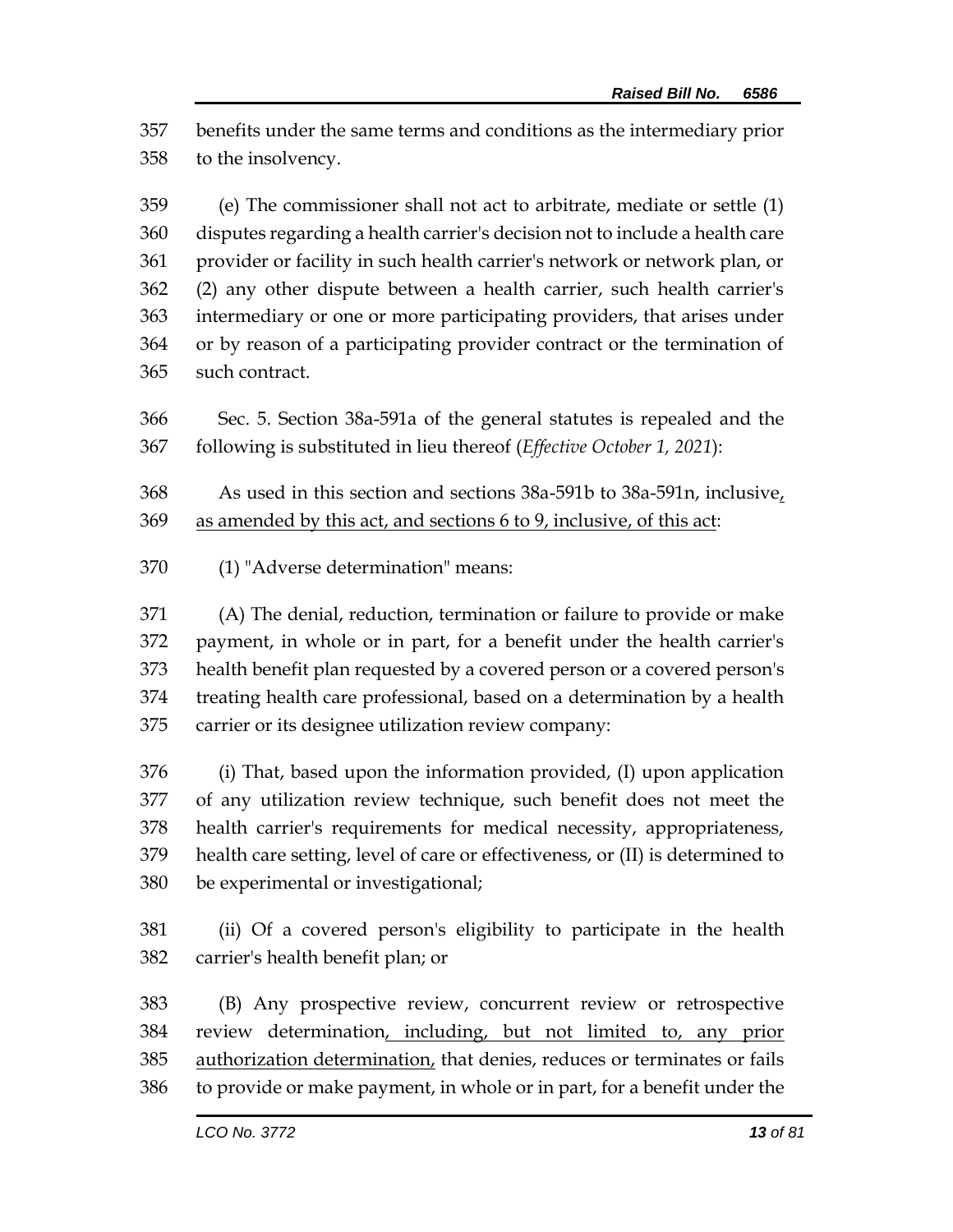health carrier's health benefit plan requested by a covered person or a covered person's treating health care professional. "Adverse determination" includes a rescission of coverage determination for grievance purposes.

(2) "Authorized representative" means:

 (A) A person to whom a covered person has given express written consent to represent the covered person for the purposes of this section 394 and sections 38a-591b to 38a-591n, inclusive, as amended by this act;

 (B) A person authorized by law to provide substituted consent for a covered person;

 (C) A family member of the covered person or the covered person's treating health care professional when the covered person is unable to provide consent;

 (D) A health care professional when the covered person's health benefit plan requires that a request for a benefit under the plan be initiated by the health care professional; or

 (E) In the case of an urgent care request, a health care professional with knowledge of the covered person's medical condition.

 (3) "Best evidence" means evidence based on (A) randomized clinical trials, (B) if randomized clinical trials are not available, cohort studies or case-control studies, (C) if such trials and studies are not available, case- series, or (D) if such trials, studies and case-series are not available, expert opinion.

 (4) "Case-control study" means a retrospective evaluation of two groups of patients with different outcomes to determine which specific interventions the patients received.

 (5) "Case-series" means an evaluation of a series of patients with a particular outcome, without the use of a control group.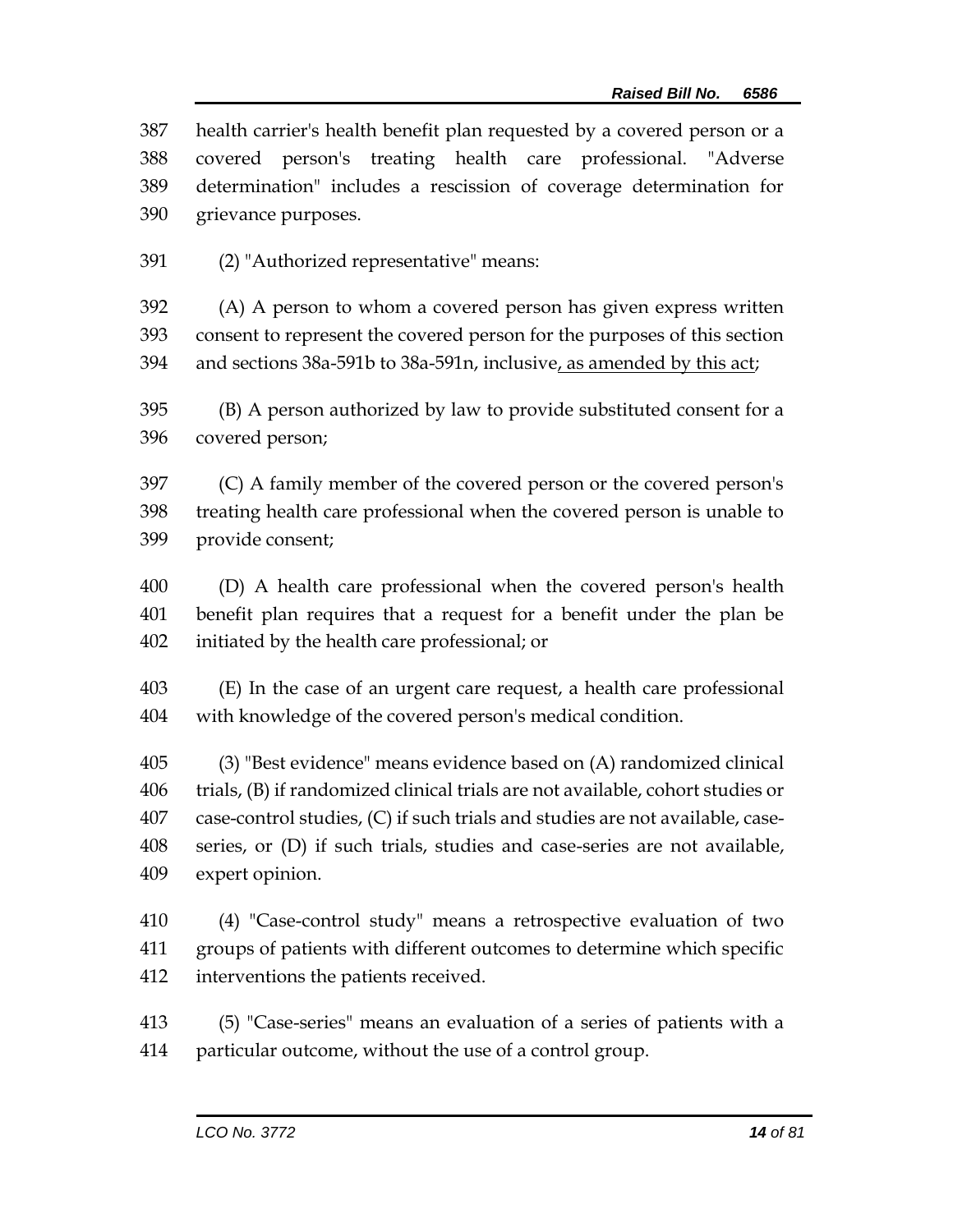(6) "Certification" means a determination by a health carrier or its designee utilization review company that a request for a benefit under the health carrier's health benefit plan has been reviewed and, based on the information provided, satisfies the health carrier's requirements for medical necessity, appropriateness, health care setting, level of care and effectiveness.

 (7) "Clinical peer" means a physician or other health care professional who (A) holds a nonrestricted license in a state of the United States and in the same or similar specialty as typically manages the medical condition, procedure or treatment under review, and (B) for a review specified under subparagraph (B) or (C) of subdivision **[**(38)**]** (41) of this section concerning (i) a child or adolescent substance use disorder or a child or adolescent mental disorder, holds (I) a national board certification in child and adolescent psychiatry, or (II) a doctoral level psychology degree with training and clinical experience in the treatment of child and adolescent substance use disorder or child and adolescent mental disorder, as applicable, or (ii) an adult substance use disorder or an adult mental disorder, holds (I) a national board certification in psychiatry, or (II) a doctoral level psychology degree with training and clinical experience in the treatment of adult substance use disorders or adult mental disorders, as applicable.

 (8) "Clinical review criteria" means the written screening procedures, decision abstracts, clinical protocols and practice guidelines used by the health carrier to determine the medical necessity and appropriateness of health care services.

 (9) "Cohort study" means a prospective evaluation of two groups of patients with only one group of patients receiving a specific intervention or specific interventions.

**[**(10) "Commissioner" means the Insurance Commissioner.**]**

 **[**(11)**]** (10) "Concurrent review" means utilization review conducted during a patient's stay or course of treatment in a facility, the office of a health care professional or other inpatient or outpatient health care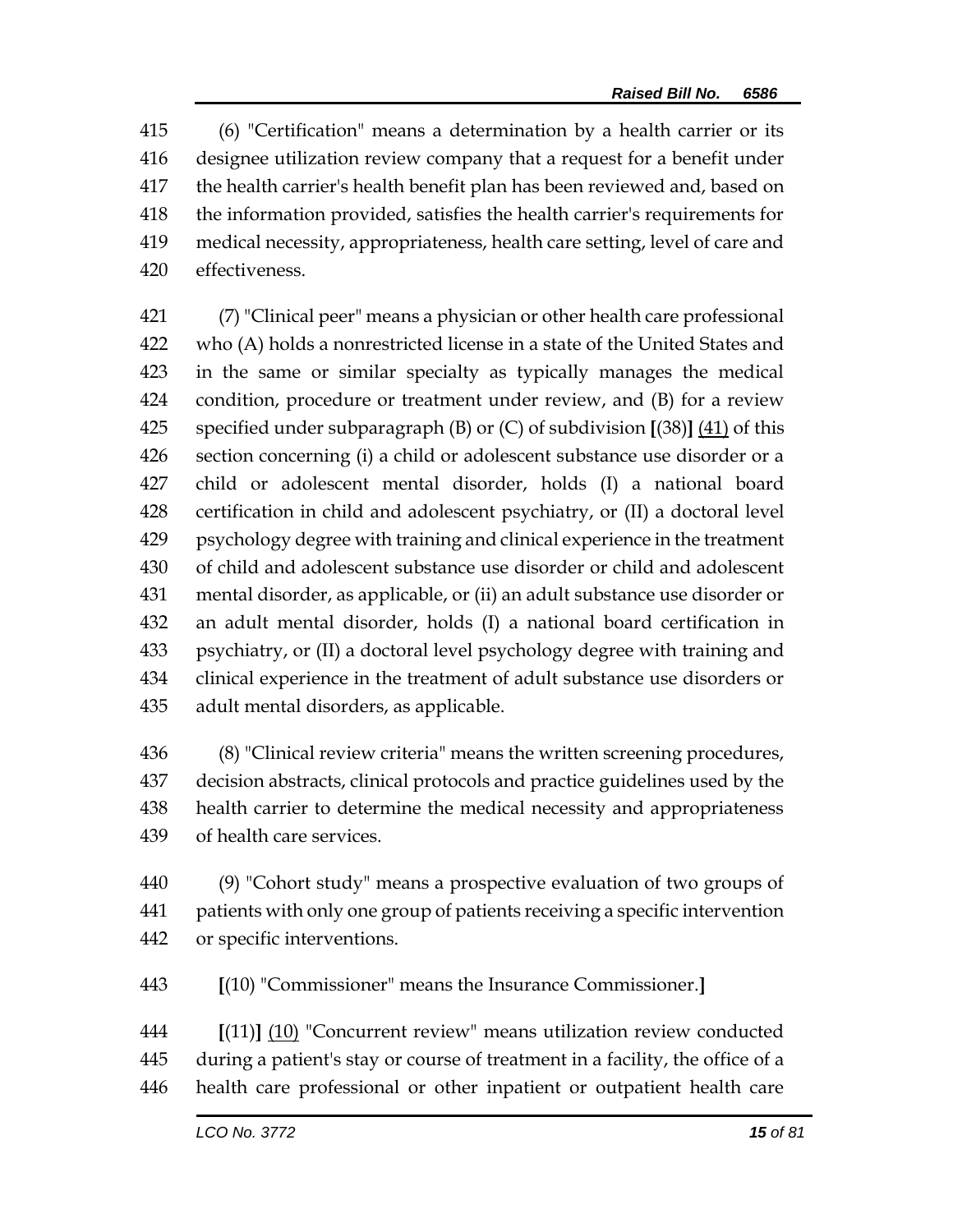setting, including home care.

 **[**(12) "Covered benefits" or "benefits"**]** (11) "Covered benefit" or "benefit" means a health care **[**services**]** service to which a covered person is entitled under the terms of a health benefit plan.

 **[**(13)**]** (12) "Covered person" means a policyholder, subscriber, enrollee or other individual participating in a health benefit plan.

 **[**(14)**]** (13) "Emergency medical condition" means a medical condition manifesting itself by acute symptoms of sufficient severity, including severe pain, such that a prudent layperson with an average knowledge of health and medicine, acting reasonably, would have believed that the absence of immediate medical attention would result in serious impairment to bodily functions or serious dysfunction of a bodily organ or part, or would place the person's health or, with respect to a pregnant woman, the health of the woman or her unborn child, in serious jeopardy.

 **[**(15)**]** (14) "Emergency services" means, with respect to an emergency medical condition:

 (A) A medical screening examination that is within the capability of the emergency department of a hospital, including ancillary services routinely available to the emergency department to evaluate such emergency medical condition; and

 (B) Such further medical examination and treatment, to the extent they are within the capability of the staff and facilities available at a hospital, to stabilize a patient.

 **[**(16)**]** (15) "Evidence-based standard" means the conscientious, explicit and judicious use of the current best evidence based on an overall systematic review of medical research when making determinations about the care of individual patients.

 **[**(17)**]** (16) "Expert opinion" means a belief or an interpretation by specialists with experience in a specific area about the scientific evidence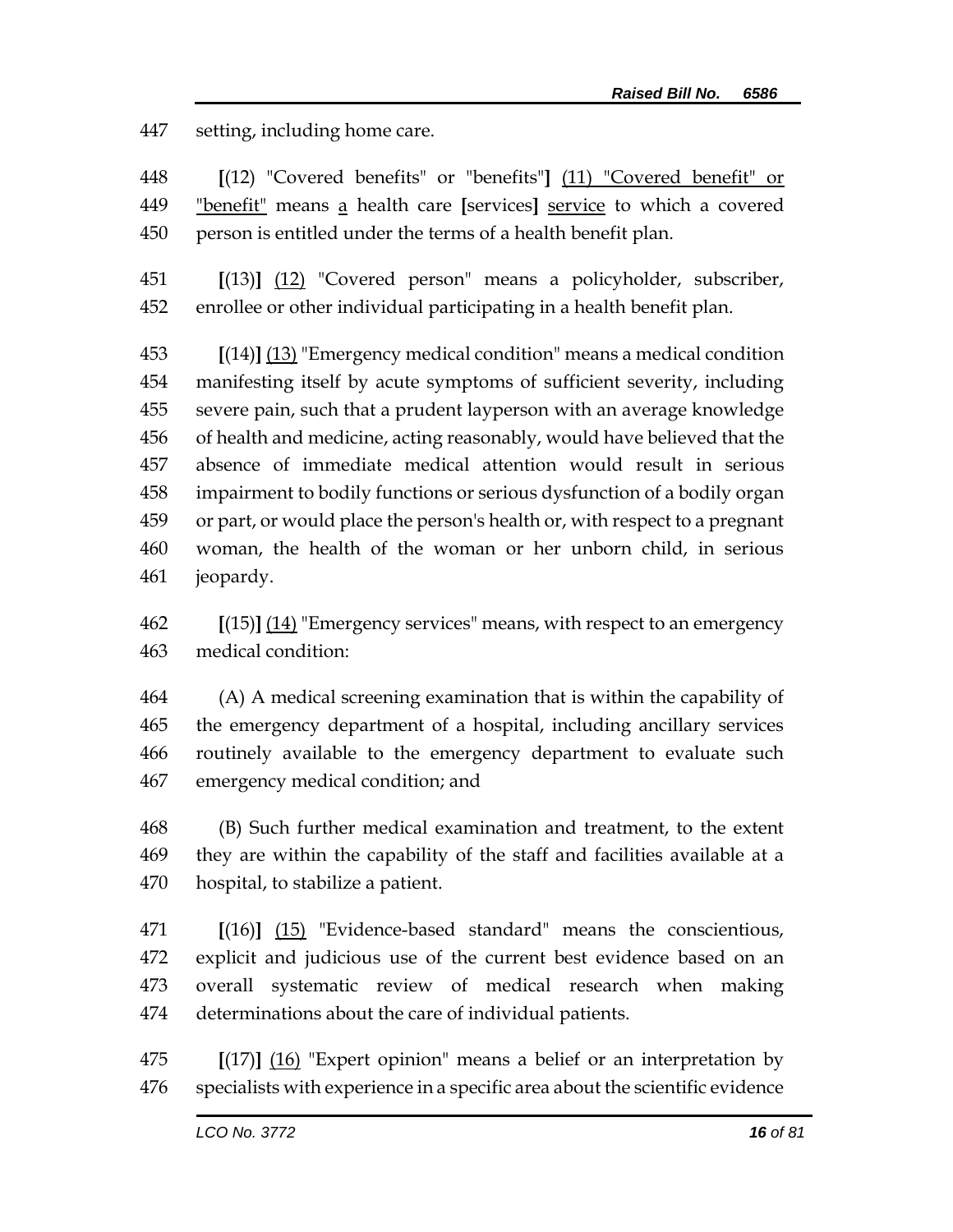pertaining to a particular service, intervention or therapy.

 **[**(18)**]** (17) "Facility" means an institution providing health care services or a health care setting. "Facility" includes a hospital and other licensed inpatient center, ambulatory surgical or treatment center, skilled nursing center, residential treatment center, diagnostic, laboratory and imaging center, and rehabilitation and other therapeutic health care setting.

 **[**(19)**]** (18) "Final adverse determination" means an adverse determination (A) that has been upheld by the health carrier at the completion of its internal grievance process or review of a prior authorization appeal, or (B) for which the internal grievance process or prior authorization appeal process has been deemed exhausted.

 **[**(20)**]** (19) "Grievance" means a written complaint or, if the complaint involves an urgent care request, an oral complaint, submitted by or on behalf of a covered person regarding:

 (A) The availability, delivery or quality of health care services, including a complaint regarding an adverse determination made pursuant to utilization review;

 (B) Claims payment, handling or reimbursement for health care services; or

 (C) Any matter pertaining to the contractual relationship between a covered person and a health carrier.

 **[**(21)**]** (20) (A) "Health benefit plan" means an insurance policy or contract, certificate or agreement offered, delivered, issued for delivery, renewed, amended or continued in this state to provide, deliver, arrange for, pay for or reimburse any of the costs of health care services;

(B) "Health benefit plan" does not include:

(i) Coverage of the type specified in subdivisions (5) to (9), inclusive,

(14) and (15) of section 38a-469 or any combination thereof;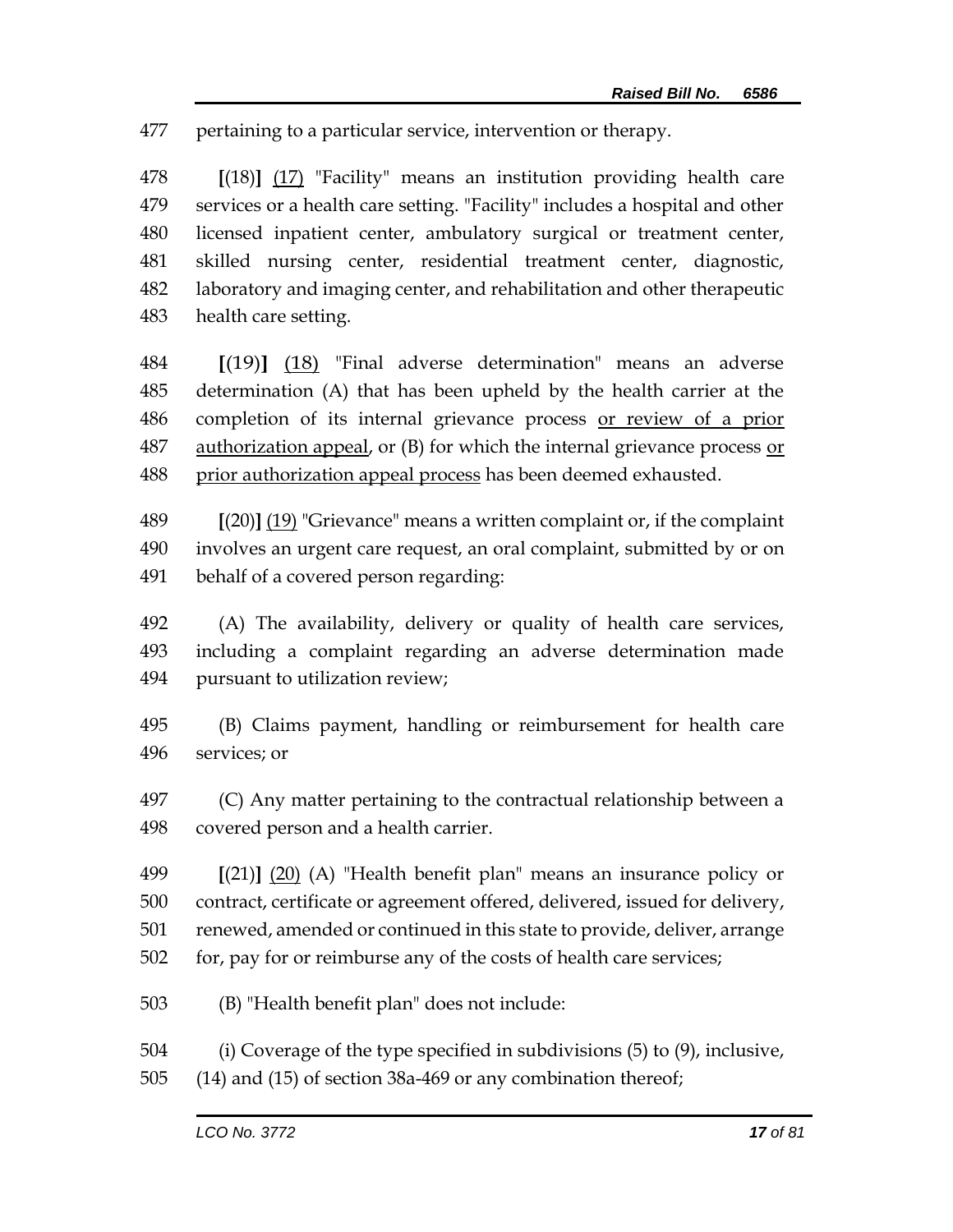| 506 |  |  | (ii) Coverage issued as a supplement to liability insurance; |  |  |
|-----|--|--|--------------------------------------------------------------|--|--|
|     |  |  |                                                              |  |  |

 (iii) Liability insurance, including general liability insurance and automobile liability insurance;

- (iv) Workers' compensation insurance;
- (v) Automobile medical payment insurance;
- (vi) Credit insurance;
- (vii) Coverage for on-site medical clinics;

 (viii) Other insurance coverage similar to the coverages specified in 514 subparagraphs  $(B)(ii)$  to  $(B)(vii)$ , inclusive, of this subdivision that are specified in regulations issued pursuant to the Health Insurance Portability and Accountability Act of 1996, P.L. 104-191, as amended from time to time, under which benefits for health care services are secondary or incidental to other insurance benefits;

 (ix) (I) Limited scope dental or vision benefits, (II) benefits for long- term care, nursing home care, home health care, community-based care or any combination thereof, or (III) other similar, limited benefits specified in regulations issued pursuant to the Health Insurance Portability and Accountability Act of 1996, P.L. 104-191, as amended from time to time, provided any benefits specified in subparagraphs 525 (B)(ix)(I) to  $(B)(ix)(III)$ , inclusive, of this subdivision are provided under a separate insurance policy, certificate or contract and are not otherwise an integral part of a health benefit plan; or

 (x) Coverage of the type specified in subdivisions (3) and (13) of section 38a-469 or other fixed indemnity insurance if (I) they are provided under a separate insurance policy, certificate or contract, (II) there is no coordination between the provision of the benefits and any exclusion of benefits under any group health plan maintained by the same plan sponsor, and (III) the benefits are paid with respect to an event without regard to whether benefits were also provided under any group health plan maintained by the same plan sponsor.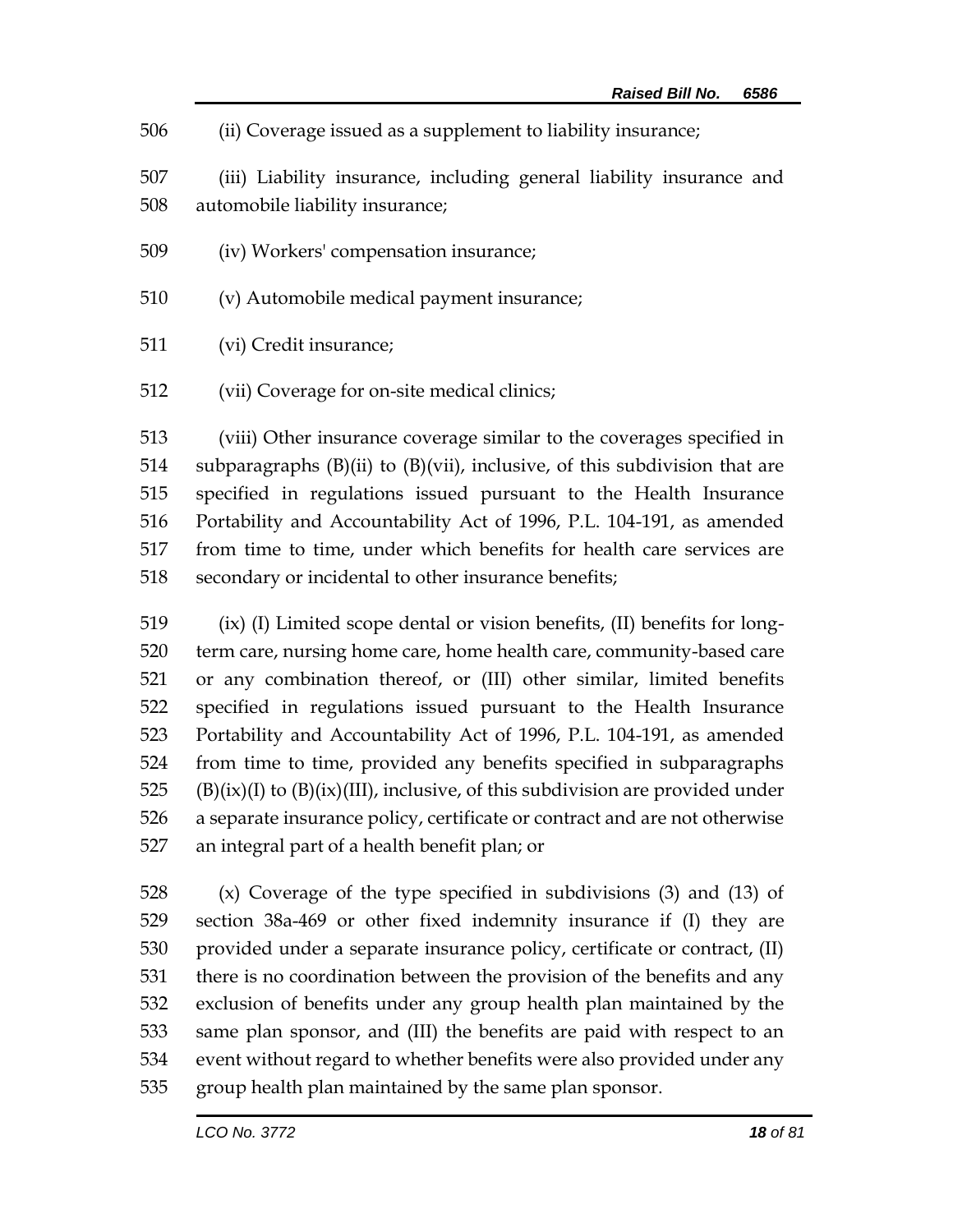**[**(22)**]** (21) "Health care center" has the same meaning as provided in section 38a-175.

 **[**(23)**]** (22) "Health care professional" means a physician or other health care practitioner licensed, accredited or certified to perform specified health care services consistent with state law.

 **[**(24)**]** (23) "Health care services" has the same meaning as provided in section 38a-478.

 **[**(25)**]** (24) "Health carrier" means an entity subject to the insurance laws and regulations of this state or subject to the jurisdiction of the commissioner, that contracts or offers to contract to provide, deliver, arrange for, pay for or reimburse any of the costs of health care services, including a sickness and accident insurance company, a health care center, a managed care organization, a hospital service corporation, a medical service corporation or any other entity providing a plan of health insurance, health benefits or health care services.

 **[**(26)**]** (25) "Health information" means information or data, whether oral or recorded in any form or medium, and personal facts or information about events or relationships that relate to (A) the past, present or future physical, mental, or behavioral health or condition of a covered person or a member of the covered person's family, (B) the provision of health care services to a covered person, or (C) payment for the provision of health care services to a covered person.

(26) "Hospital" has the same meaning as provided in section 19a-490.

 (27) "Independent review organization" means an entity that conducts independent external reviews of adverse determinations and final adverse determinations. Such review entities include, but are not limited to, medical peer review organizations, independent utilization review companies, provided such organizations or companies are not related to or associated with any health carrier, and nationally recognized health experts or institutions approved by the **[**Insurance Commissioner**]** commissioner.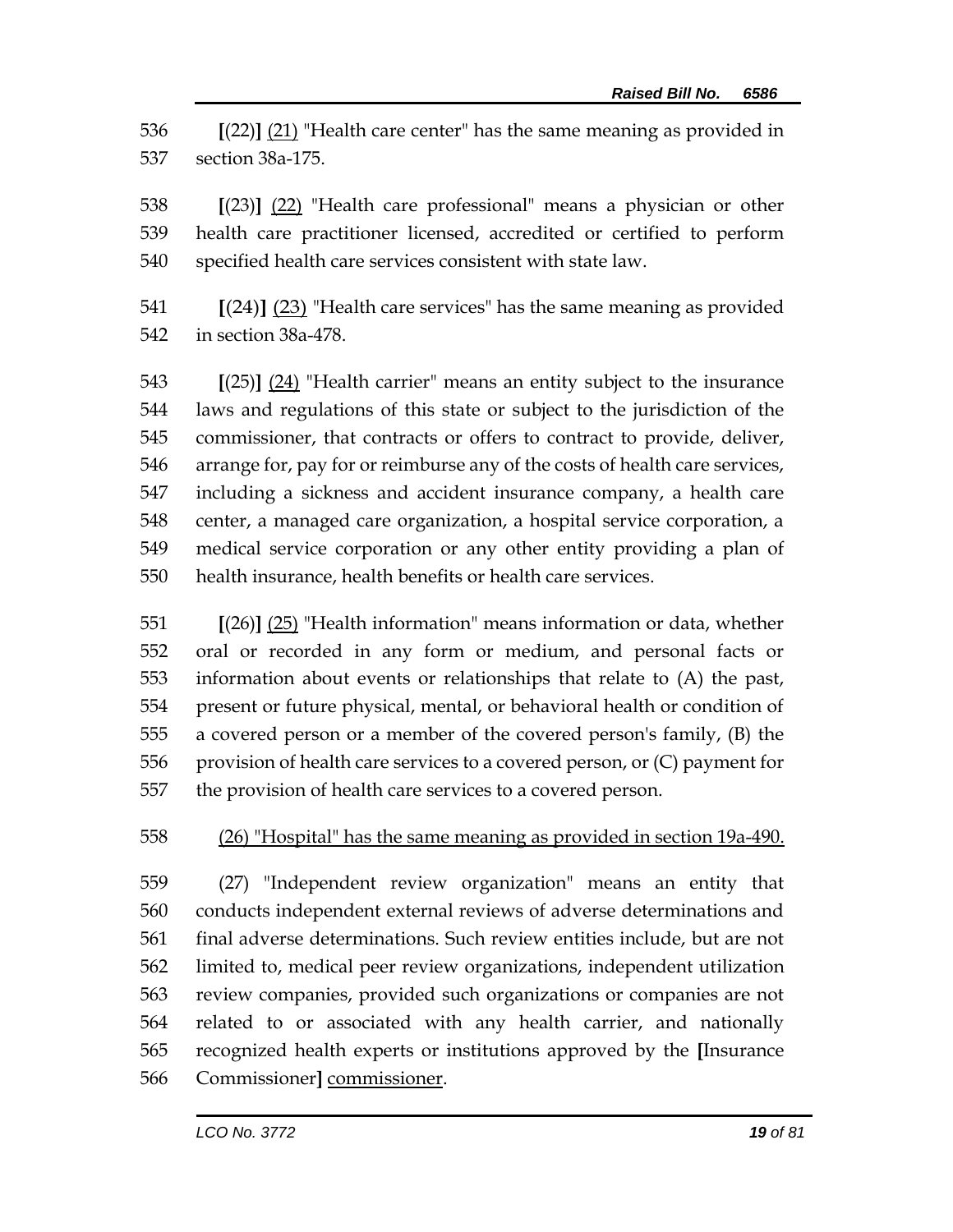(28) "Medical or scientific evidence" means evidence found in the following sources:

 (A) Peer-reviewed scientific studies published in or accepted for publication by medical journals that meet nationally recognized requirements for scientific manuscripts and that submit most of their published articles for review by experts who are not part of the editorial staff;

 (B) Peer-reviewed medical literature, including literature relating to therapies reviewed and approved by a qualified institutional review board, biomedical compendia and other medical literature that meet the criteria of the National Institutes of Health's Library of Medicine for indexing in Index Medicus (Medline) or Elsevier Science for indexing in Excerpta Medicus (EMBASE);

 (C) Medical journals recognized by the Secretary of the United States Department of Health and Human Services under Section 1861(t)(2) of the Social Security Act;

 (D) The following standard reference compendia: (i) The American Hospital Formulary Service - Drug Information; (ii) Drug Facts and Comparisons; (iii) The American Dental Association's Accepted Dental Therapeutics; and (iv) The United States Pharmacopoeia - Drug Information;

 (E) Findings, studies or research conducted by or under the auspices of federal government agencies and nationally recognized federal research institutes, including: (i) The Agency for Healthcare Research and Quality; (ii) the National Institutes of Health; (iii) the National Cancer Institute; (iv) the National Academy of Sciences; (v) the Centers for Medicare and Medicaid Services; (vi) the Food and Drug Administration; and (vii) any national board recognized by the National Institutes of Health for the purpose of evaluating the medical value of health care services; or

(F) Any other findings, studies or research conducted by or under the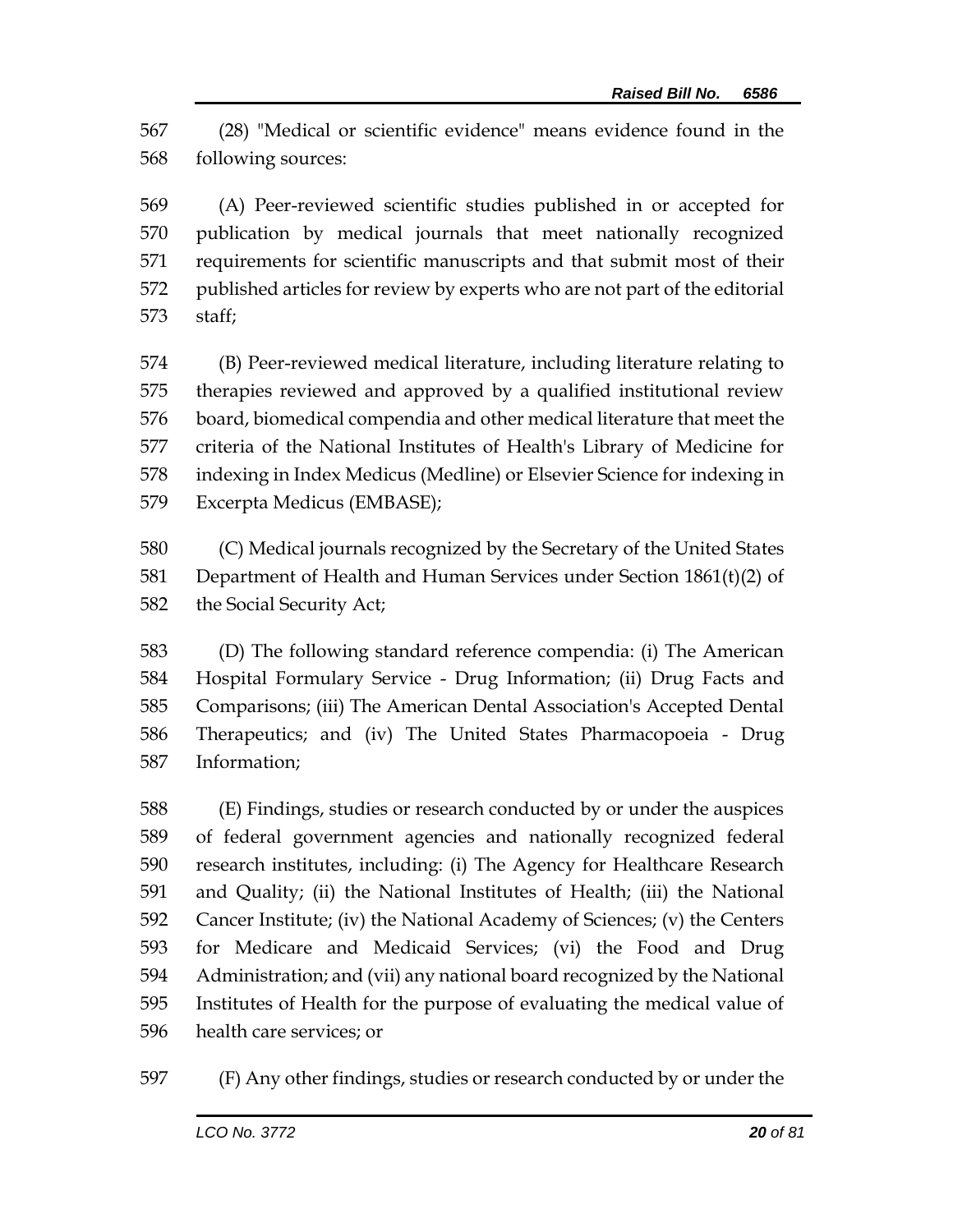598 auspices of a source comparable to those listed in subparagraphs  $(E)(i)$ 599 to  $(E)(v)$ , inclusive, of this subdivision.

 (29) "Medical necessity" has the same meaning as provided in sections 38a-482a and 38a-513c.

 (30) "Participating provider" means a health care professional who, under a contract with the health carrier, its contractor or subcontractor, has agreed to provide health care services to covered persons, with an expectation of receiving payment or reimbursement directly or indirectly from the health carrier, other than coinsurance, copayments or deductibles.

**[**(31) "Person" has the same meaning as provided in section 38a-1.**]**

 (31) "Preferred provider network" has the same meaning as provided in section 38a-479aa.

 (32) "Prior authorization" means any form of prospective review or concurrent review, or other form of prior approval or precertification, that a health carrier requires for (A) an inpatient hospital admission, laboratory test, procedure, service, surgery, treatment, continued hospital stay or other health care service provided to a covered person when the covered person has received emergency services at a hospital but has not been discharged from the hospital, or (B) a hospital to discharge or transfer a covered person to a skilled nursing center following an inpatient admission to, or observation stay or provision of a covered benefit to the covered person at, the hospital.

 (33) "Prior authorization appeal" means an appeal that a health care professional or hospital files with a health carrier to challenge an adverse determination that involves a prior authorization request.

 **[**(32)**]** (34) "Prospective review" means utilization review conducted prior to an admission or the provision of a health care service or a course of treatment, in accordance with a health carrier's requirement that such service or treatment be approved, in whole or in part, prior to such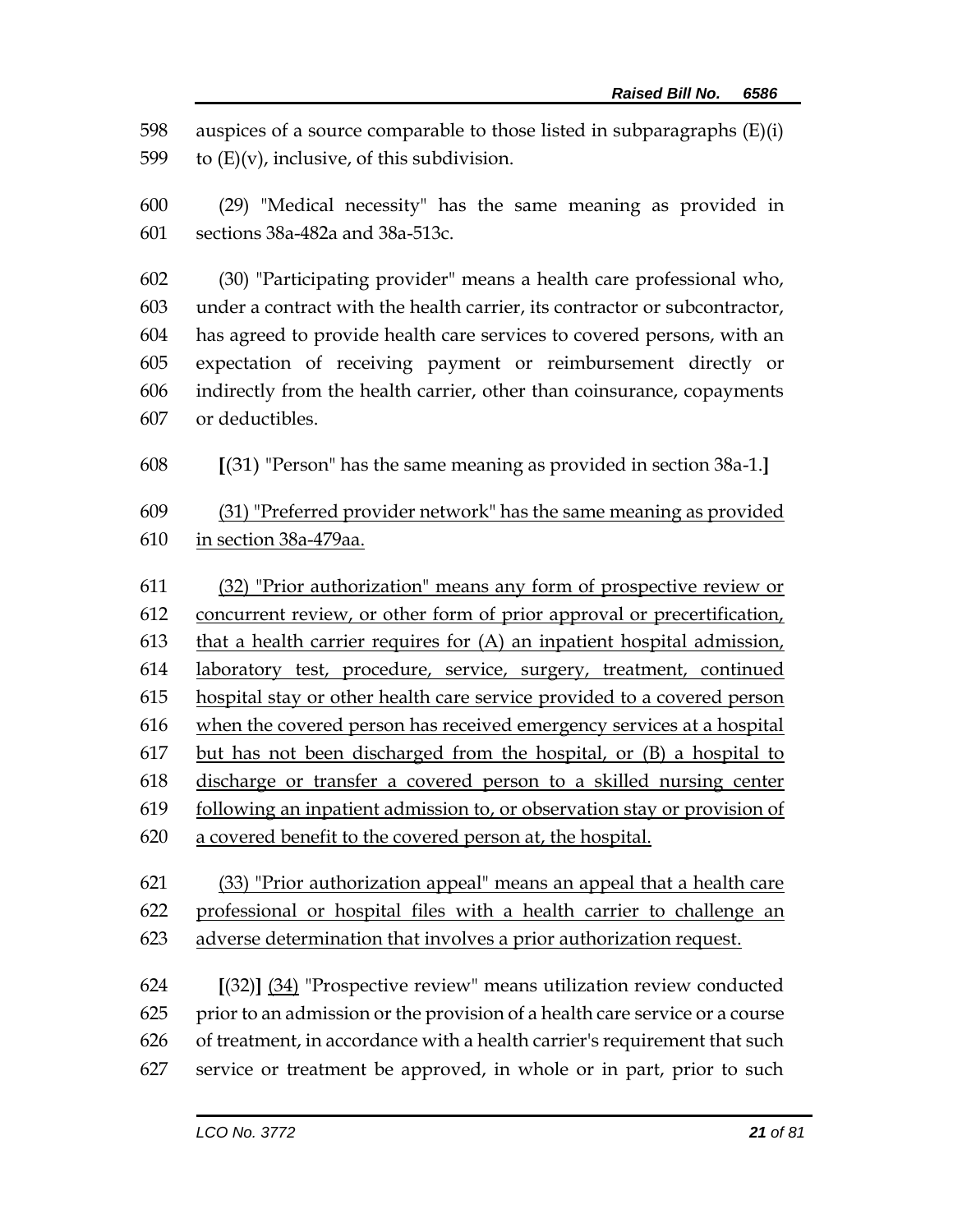service's or treatment's provision.

 **[**(33)**]** (35) "Protected health information" means health information (A) that identifies an individual who is the subject of the information, or (B) for which there is a reasonable basis to believe that such information could be used to identify such individual.

 **[**(34)**]** (36) "Randomized clinical trial" means a controlled, prospective study of patients that have been randomized into an experimental group and a control group at the beginning of the study, with only the experimental group of patients receiving a specific intervention, and that includes study of the groups for variables and anticipated outcomes over time.

 **[**(35)**]** (37) (A) "Rescission" means a cancellation or discontinuance of coverage under a health benefit plan that has a retroactive effect.

 (B) "Rescission" does not include a cancellation or discontinuance of coverage under a health benefit plan if: **[**(A) such**]**

 (i) Such cancellation or discontinuance has a prospective effect only; **[**,**]** or **[**(B) such**]**

645 (ii) Such cancellation or discontinuance is effective retroactively to the extent it is attributable to the covered person's failure to timely pay required premiums or contributions towards the cost of such coverage.

 **[**(36)**]** (38) (A) "Retrospective review" means any review of a request for a benefit that is not a prospective review or concurrent review.

 (B) "Retrospective review" does not include a review of a request that is limited to the veracity of documentation or the accuracy of coding.

 (39) "Skilled nursing center" means a nursing home or nursing home facility, as such terms are defined in section 19a-490.

 **[**(37)**]** (40) "Stabilize" means, with respect to an emergency medical condition, that (A) no material deterioration of such condition is likely,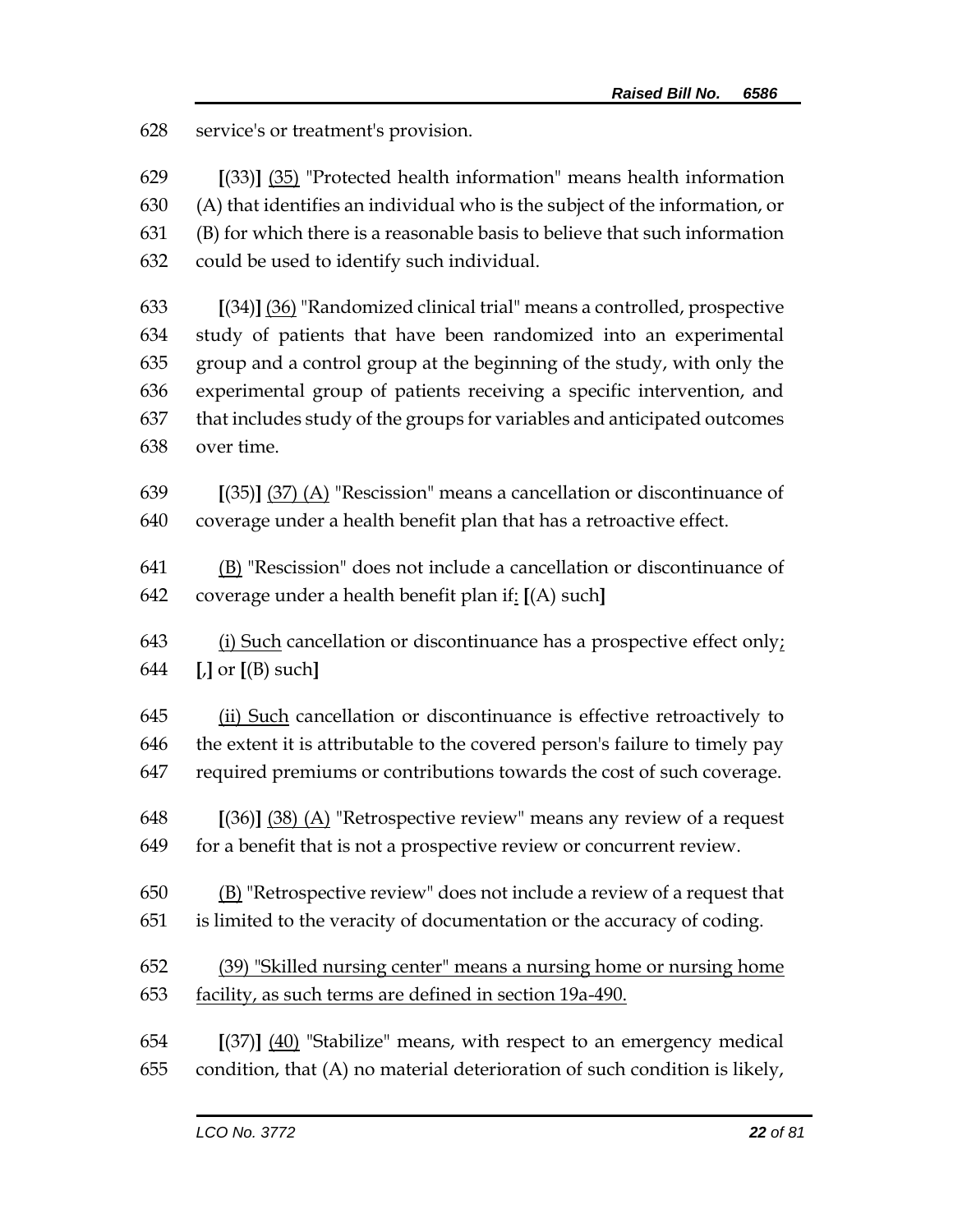within reasonable medical probability, to result from or occur during the transfer of the individual from a facility, or (B) with respect to a pregnant woman, the woman has delivered, including the placenta.

 **[**(38)**]** (41) "Urgent care request" means a request for a health care service or course of treatment (A) for which the time period for making a non-urgent care request determination (i) could seriously jeopardize the life or health of the covered person or the ability of the covered person to regain maximum function, or (ii) in the opinion of a health care professional with knowledge of the covered person's medical condition, would subject the covered person to severe pain that cannot be adequately managed without the health care service or treatment being requested, or (B) for a substance use disorder, as described in section 17a-458, or for a co-occurring mental disorder, or (C) for a mental disorder requiring (i) inpatient services, (ii) partial hospitalization, as defined in section 38a-496, (iii) residential treatment, or (iv) intensive outpatient services necessary to keep a covered person from requiring an inpatient setting.

 **[**(39)**]** (42) "Utilization review" means the use of a set of formal techniques designed to monitor the use of, or evaluate the medical necessity, appropriateness, efficacy or efficiency of, health care services, health care procedures or health care settings. Such techniques may include the monitoring of or evaluation of (A) health care services performed or provided in an outpatient setting, (B) the formal process for determining, prior to discharge from a facility, the coordination and management of the care that a patient receives following discharge from a facility, (C) opportunities or requirements to obtain a clinical evaluation by a health care professional other than the one originally making a recommendation for a proposed health care service, (D) coordinated sets of activities conducted for individual patient management of serious, complicated, protracted or other health conditions, or (E) prospective review, concurrent review, retrospective review, **[**or**]** certification or prior authorization.

**[**(40)**]** (43) "Utilization review company" means an entity that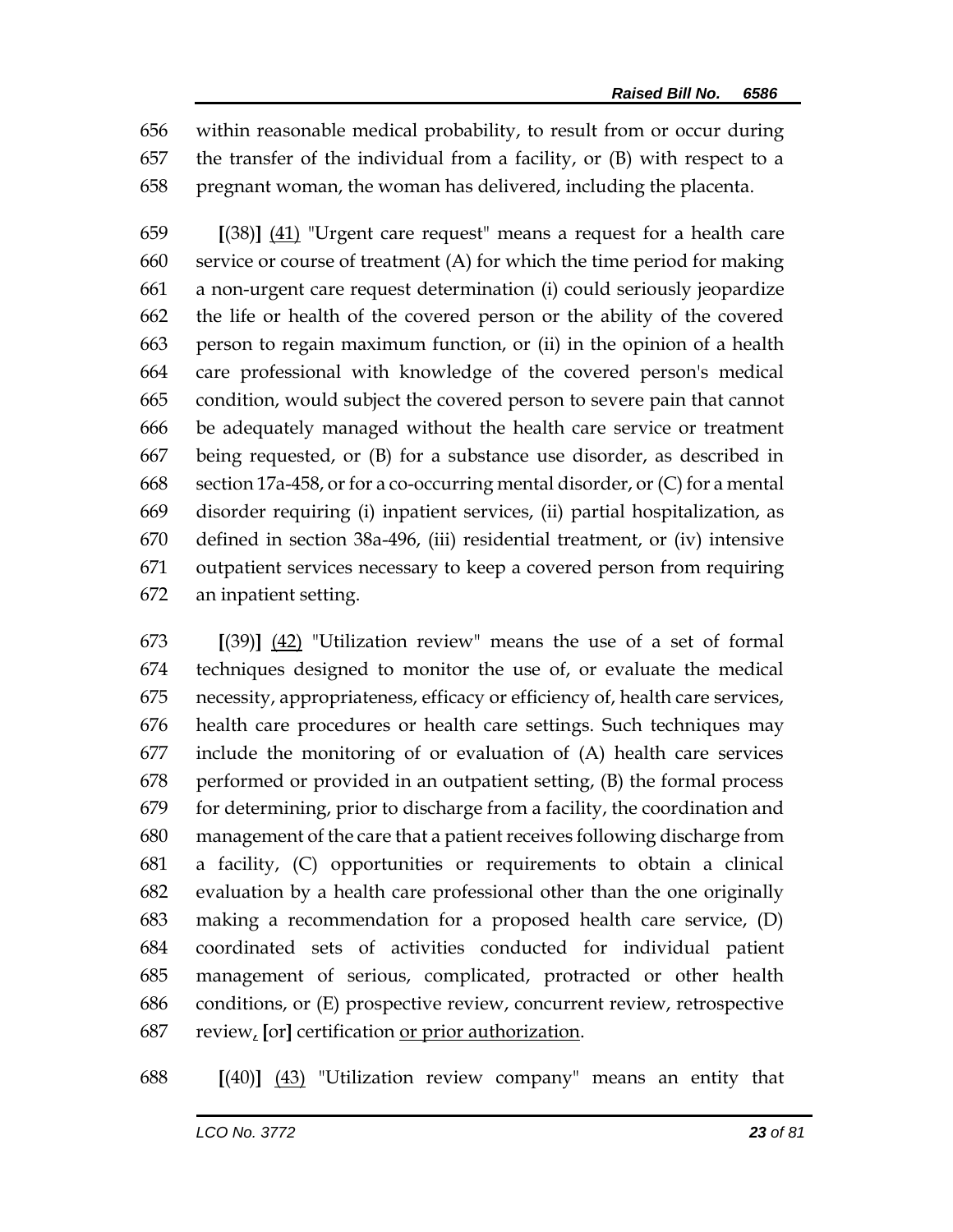conducts utilization review.

| 690        | Sec. 6. (NEW) ( <i>Effective October 1, 2021</i> ) (a) (1) Except as provided in                                                                         |
|------------|----------------------------------------------------------------------------------------------------------------------------------------------------------|
| 691<br>692 | subdivision (3) of this subsection, each health carrier shall, not later than<br>June 1, 2023, and annually thereafter, submit to the commissioner, in a |
| 693        | form and manner prescribed by the commissioner, a report disclosing                                                                                      |
| 694        | the following information for each type of health insurance product that                                                                                 |
| 695        | such health carrier offered in this state for the prior calendar year:                                                                                   |
| 696        | (A) The number of prior authorization requests that such health                                                                                          |
| 697        | carrier received;                                                                                                                                        |
| 698        | (B) The number and percentage of prior authorization requests that                                                                                       |
| 699        | such health carrier approved;                                                                                                                            |
| 700        | (C) The number and percentage of prior authorization requests that                                                                                       |
| 701        | such health carrier initially denied and were the subject of a prior                                                                                     |
| 702        | authorization appeal;                                                                                                                                    |
| 703        | (D) The number and percentage of prior authorization requests that                                                                                       |
| 704        | such health carrier initially denied but subsequently approved                                                                                           |
| 705        | following a prior authorization appeal;                                                                                                                  |
| 706        | (E) The average and median number of hours that elapsed between                                                                                          |
| 707        | such health carrier's receipt of a prior authorization request and                                                                                       |
| 708        | response thereto; and                                                                                                                                    |
| 709        | (F) Such other information that the commissioner, in the                                                                                                 |
| 710        | commissioner's discretion, reasonably requires to carry out the                                                                                          |
| 711        | purposes of this section.                                                                                                                                |
| 712        | (2) Each health carrier shall disclose the information required under                                                                                    |
| 713        | subdivision (1) of this subsection:                                                                                                                      |
| 714        | (A) In the aggregate for each type of health insurance product that                                                                                      |
| 715        | such health carrier offered, with a breakdown for each type of covered                                                                                   |
| 716        | benefit; and                                                                                                                                             |
|            |                                                                                                                                                          |
|            | LCO No. 3772<br>24 of 81                                                                                                                                 |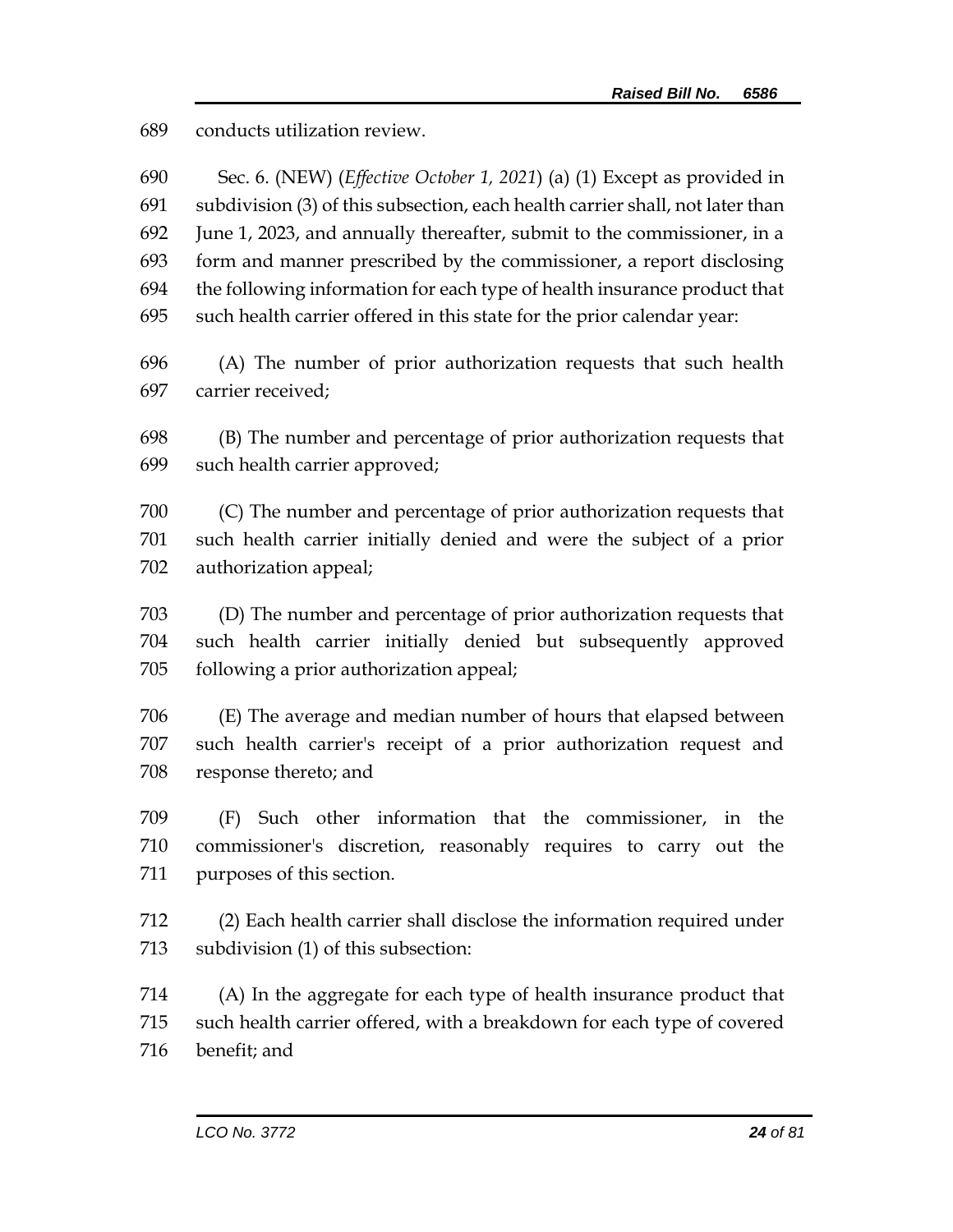(B) Separately for each hospital that provided a covered benefit under a health insurance product that such health carrier offered, with a breakdown for each type of covered benefit.

 (3) No managed care organization that is required to include the information required under subdivision (1) of this subsection in such managed care organization's annual report to the commissioner pursuant to section 38a-478c of the general statutes, as amended by this act, shall be required to submit a report to the commissioner pursuant to this subsection.

 (b) Each health carrier that submits an annual report to the commissioner pursuant to subsection (a) of this section shall make a copy of such report publicly available on such health carrier's Internet web site, and disclose the address of such Internet web site in such health carrier's enrollment materials.

 Sec. 7. (NEW) (*Effective October 1, 2021*) (a) Not later than January 1, 2024, the commissioner shall convene a working group, which shall consist of the commissioner, or the commissioner's designee, and four individuals appointed by the commissioner, two of whom shall represent the interests of health carriers and two of whom shall represent the interests of hospitals. The working group shall:

 (1) Review the information included in the annual reports submitted to the commissioner pursuant to subsection (a) of section 6 of this act and subdivision (7) of subsection (a) of section 38a-478c of the general statutes, as amended by this act, for the prior calendar year; and

 (2) Identify the types of health care services for which health carriers required prior authorization during, and the trends in prior authorization approvals and denials for, the prior calendar year.

 (b) Not later than December 31, 2024, the working group convened pursuant to subsection (a) of this section shall submit a report, in accordance with section 11-4a of the general statutes, to the joint standing committees of the General Assembly having cognizance of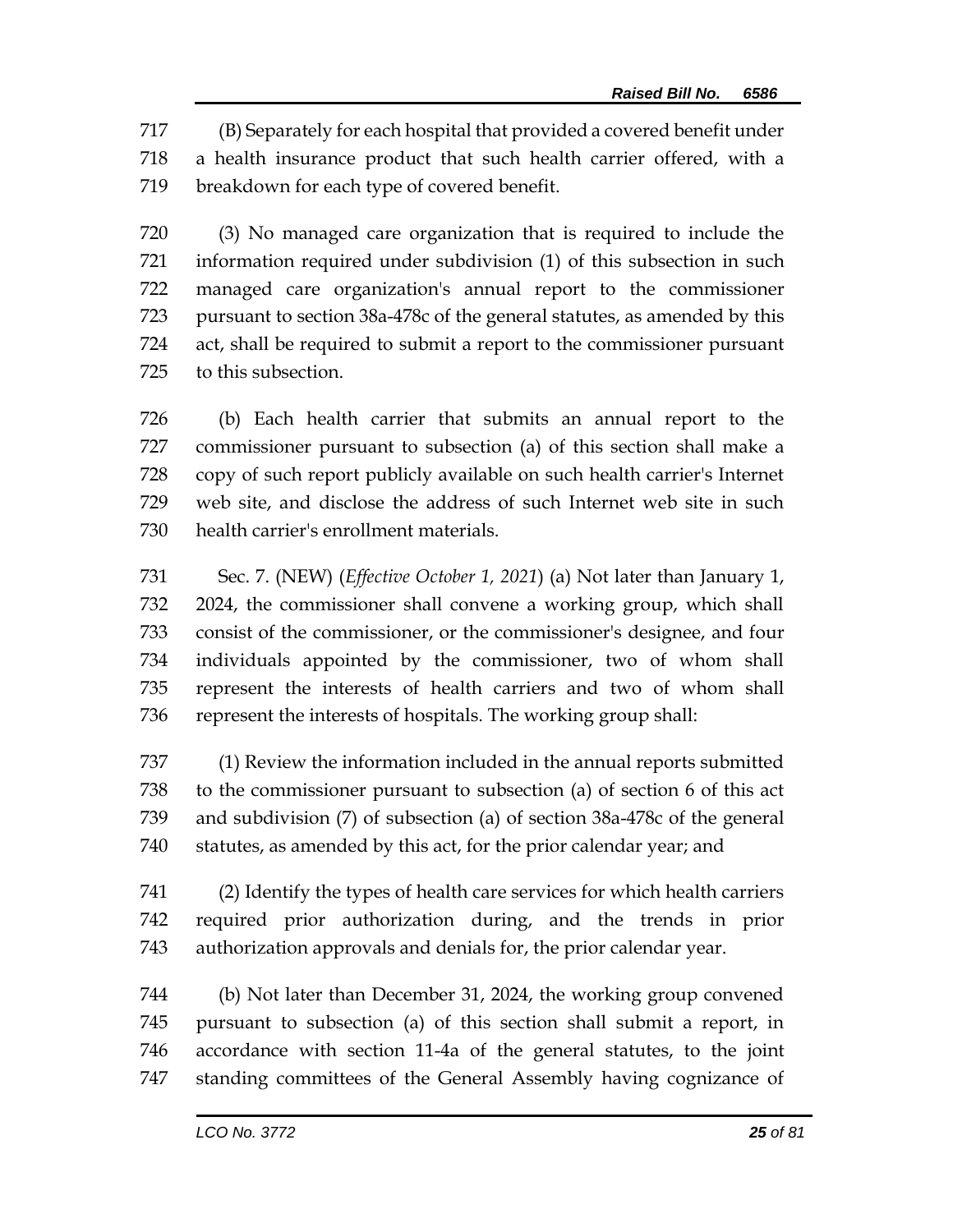| 748               | matters relating to insurance and public health. Such report shall                                                                                  |
|-------------------|-----------------------------------------------------------------------------------------------------------------------------------------------------|
| 749               | include the working group's:                                                                                                                        |
| 750               | $(1)$ Analysis of:                                                                                                                                  |
| 751               | (A) The information described in subdivision (1) of subsection (a) of                                                                               |
| 752               | this section; and                                                                                                                                   |
| 753               | (B) The health care services and trends described in subdivision (2) of                                                                             |
| 754               | subsection (a) of this section; and                                                                                                                 |
| 755               | (2) Recommendations concerning:                                                                                                                     |
| 756               | (A) The health care services for which prior authorization should be                                                                                |
| 757               | required;                                                                                                                                           |
| 758               | (B) The clinical review criteria that should be applied in reviewing                                                                                |
| 759               | prior authorization requests; and                                                                                                                   |
| 760               | (C) Any other matters that the working group, in the working group's                                                                                |
| 761               | discretion, deems relevant for the purposes of this section.                                                                                        |
| 762               | Sec. 8. (NEW) ( <i>Effective October 1, 2021</i> ) (a) Not later than January 1,                                                                    |
| 763               | 2024, the commissioner shall adopt regulations, in accordance with                                                                                  |
| 764               | chapter 54 of the general statutes:                                                                                                                 |
| 765               | (1) Establishing standards for the commissioner to determine what                                                                                   |
| 766               | constitutes an inappropriate prior authorization delay and incorporate                                                                              |
| 767               | a review of each health carrier's compliance or noncompliance with such                                                                             |
| 768               | standards in audit and enforcement processes for health carriers; and                                                                               |
| 769               | (2) Requiring each health carrier that fails to satisfy the standards                                                                               |
| 770               | established pursuant to subdivision (1) of this subsection to submit to                                                                             |
| 771               | the commissioner, and successfully implement, a corrective action plan                                                                              |
| 772               | to ensure that such health carrier satisfies such standards.                                                                                        |
| 773<br>774<br>775 | (b) Notwithstanding any provision of the general statutes, no health<br>carrier that fails to satisfy the standards established by the commissioner |
|                   | pursuant to subdivision (1) of subsection (a) of this section, or submit or                                                                         |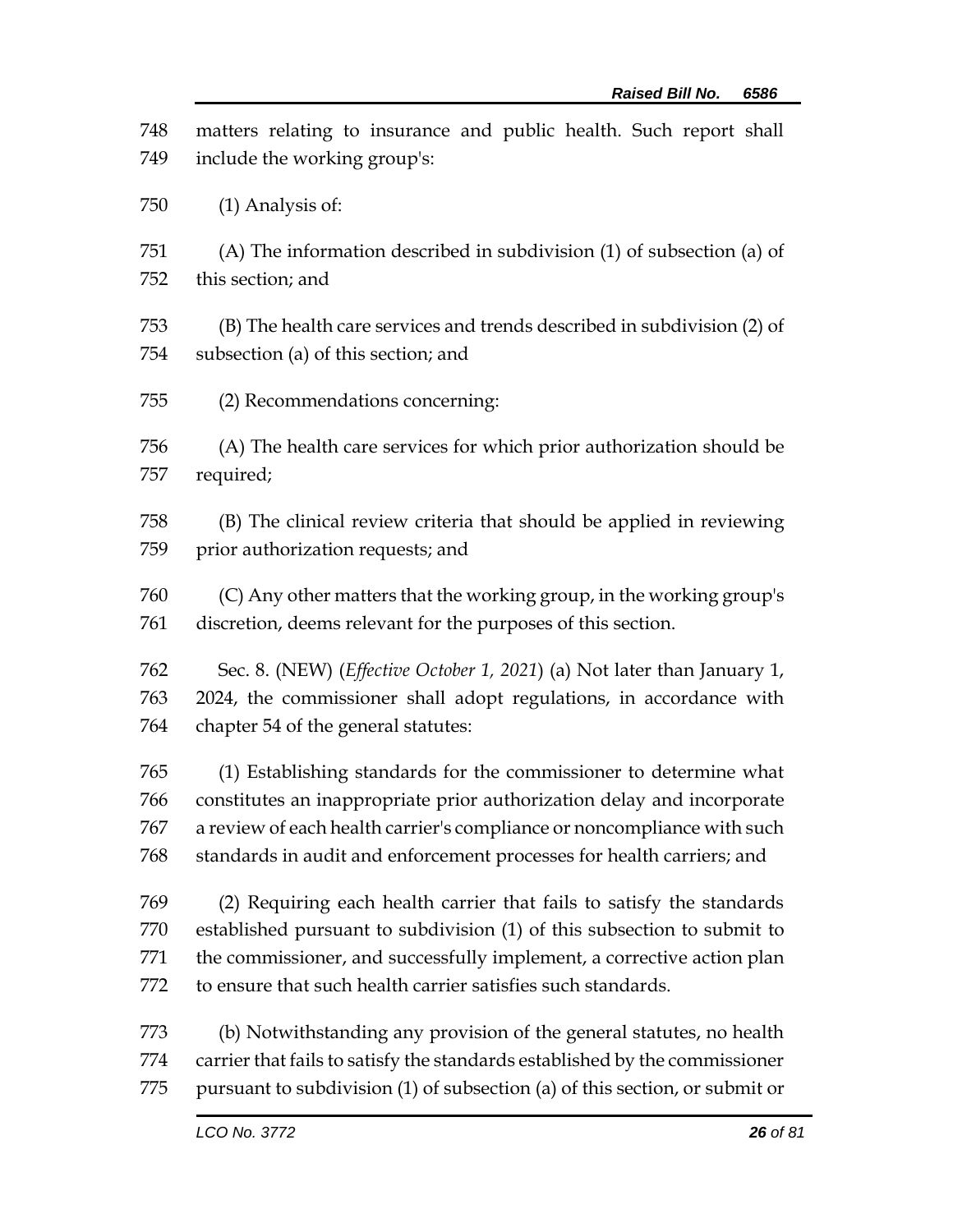successfully implement a corrective action plan pursuant to subdivision (2) of subsection (a) of this section, shall be eligible to receive or renew any license issued by the commissioner.

 Sec. 9. (NEW) (*Effective October 1, 2021*) (a) Not later than January 1, 2024, the commissioner shall develop, in consultation with hospitals and health care professionals, an annual health care provider satisfaction survey to determine hospital and health care professional satisfaction with health carrier prior authorization processes.

 (b) Not later than January 1, 2024, and annually thereafter, the commissioner shall conduct the health care provider satisfaction survey developed by the commissioner pursuant to subsection (a) of this section and include the results of such survey in the consumer report card required under section 38a-478*l* of the general statutes, as amended by this act.

 Sec. 10. Section 38a-591b of the general statutes is repealed and the following is substituted in lieu thereof (*Effective October 1, 2021*):

 (a) Sections 38a-591a to 38a-591n, inclusive, as amended by this act, shall apply to (1) any health carrier offering a health benefit plan and that provides or performs utilization review including prospective, concurrent or retrospective review benefit determinations or prior authorizations, and (2) any utilization review company or designee of a health carrier that performs utilization review on the health carrier's behalf, including prospective, concurrent or retrospective review benefit determinations or prior authorizations.

 (b) Each health carrier shall be responsible for monitoring all utilization review program activities carried out by or on behalf of such health carrier. Such health carrier shall comply with the provisions of sections 38a-591a to 38a-591n, inclusive, as amended by this act, and any regulations adopted thereunder, and shall be responsible for ensuring that any utilization review company or other entity such health carrier contracts with to perform utilization review complies with said sections and regulations. Each health carrier shall ensure that appropriate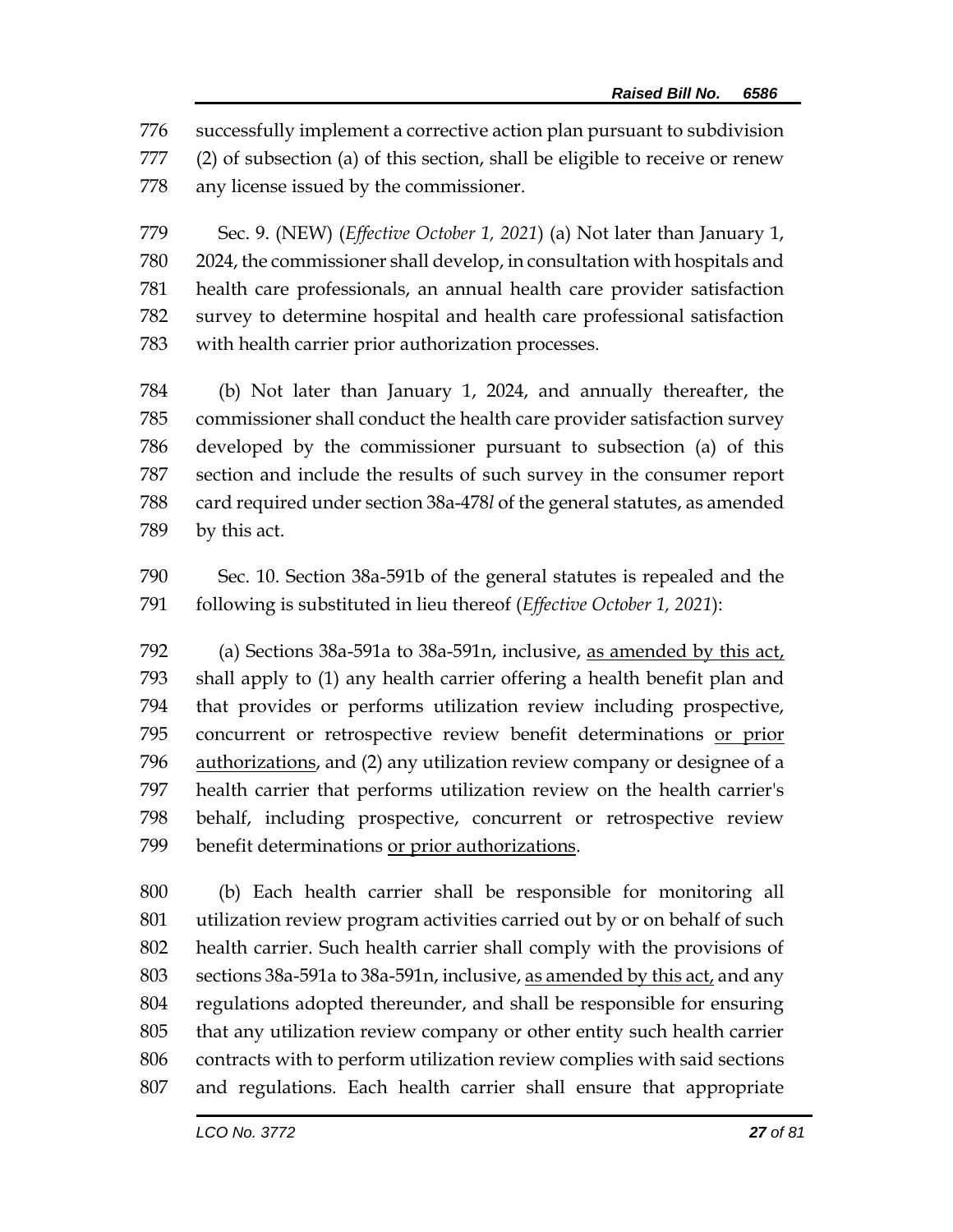personnel have operational responsibility for the activities of the health carrier's utilization review program.

 (c) (1) A health carrier that requires utilization review of a benefit request under a health benefit plan shall implement a utilization review program and develop a written document that describes all utilization review activities and procedures, whether or not delegated, for (A) the filing of benefit requests, (B) the notification to covered persons of utilization review and benefit determinations, and (C) the review of adverse determinations, **[**and**]** grievances and prior authorization 817 appeals in accordance with sections 38a-591e, as amended by this act, and 38a-591f.

(2) Such document shall describe the following:

 (A) Procedures to evaluate the medical necessity, appropriateness, health care setting, level of care or effectiveness of health care services;

 (B) Data sources and clinical review criteria used in making determinations;

 (C) Procedures to ensure consistent application of clinical review criteria and compatible determinations;

 (D) Data collection processes and analytical methods used to assess utilization of health care services;

 (E) Provisions to ensure the confidentiality of clinical, proprietary and protected health information;

 (F) The health carrier's organizational mechanism, such as a utilization review committee or quality assurance or other committee, that periodically assesses the health carrier's utilization review program and reports to the health carrier's governing body; **[**and**]**

 (G) The health carrier's procedures to ensure prompt consideration of prior authorization requests; and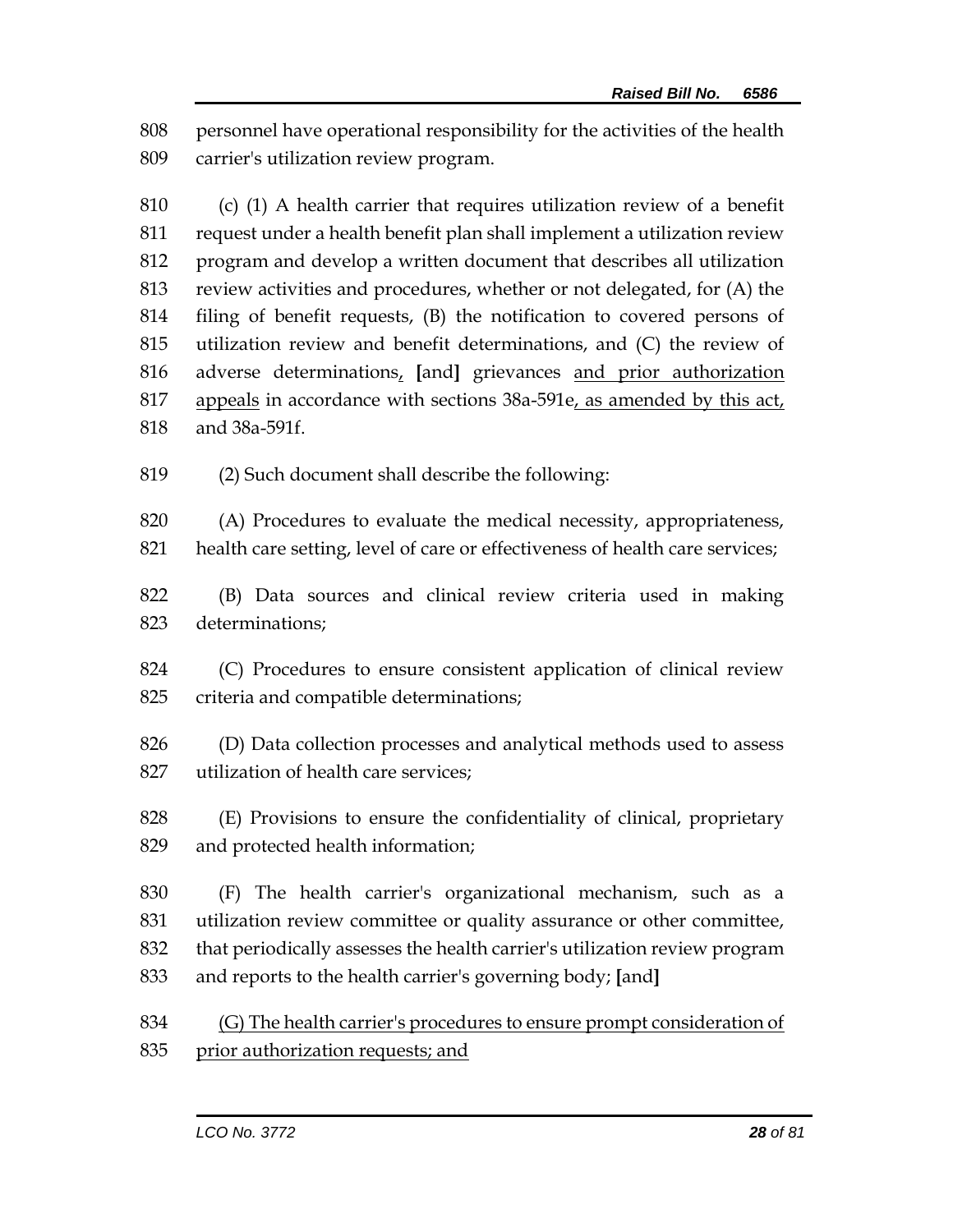**[**(G)**]** (H) The health carrier's staff position that is responsible for the day-to-day management of the utilization review program.

(d) Each health carrier shall:

 (1) Include in the insurance policy, certificate of coverage or handbook provided to covered persons: **[**a clear and comprehensive description of:**]**

(A) **[**Its utilization**]** A clear and comprehensive description of:

(i) Its utilization review and benefit determination procedures;

 **[**(B)**]** (ii) Its grievance procedures, including the grievance procedures 845 for requesting a review of an adverse determination;

 **[**(C) A description of the**]** (iii) The external review procedures set forth in section 38a-591g, as amended by this act, in a format prescribed by the commissioner and including a statement that discloses that:

 **[**(i)**]** (I) A covered person may file a request for an external review of an adverse determination or a final adverse determination with the commissioner and that such review is available when the adverse determination or the final adverse determination involves an issue of medical necessity, appropriateness, health care setting, level of care or effectiveness. Such disclosure shall include the contact information of the commissioner; and

 **[**(ii)**]** (II) When filing a request for an external review of an adverse determination or a final adverse determination, the covered person shall be required to authorize the release of any medical records that may be required to be reviewed for the purpose of making a decision on such request;

 (iv) What constitutes a surprise bill, as defined in section 38a-477aa; and

(v) The health carrier's prior authorization procedures; and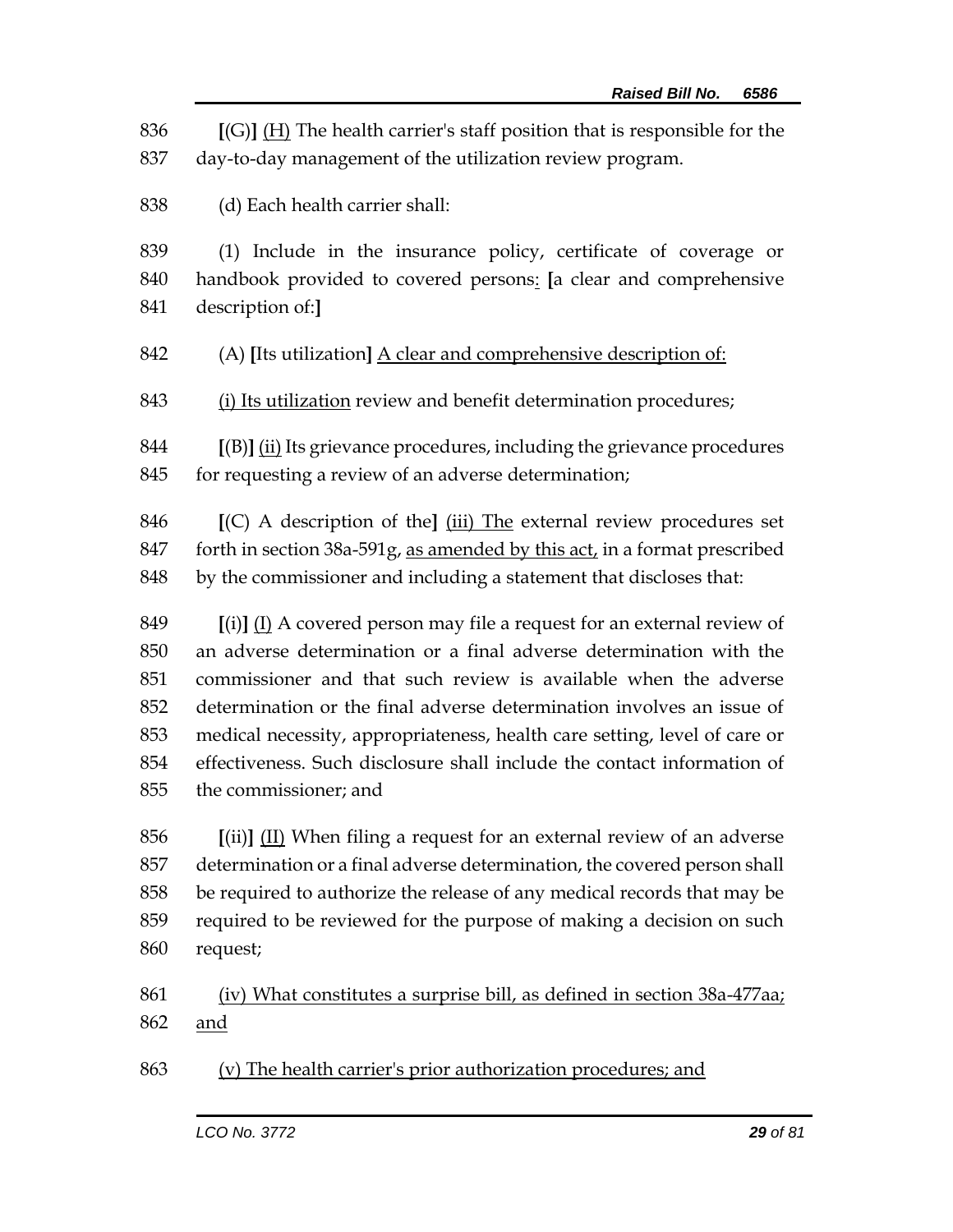**[**(D)**]** (B) A statement of the rights and responsibilities of covered persons with respect to each of the procedures under subparagraphs **[**(A) to (C)**]** (A)(i) to (A)(iii), inclusive, of this subdivision. Such statement shall include a disclosure that a covered person has the right to contact the commissioner's office or the Office of Healthcare Advocate at any time for assistance and shall include the contact information for said offices;

 **[**(E) A description of what constitutes a surprise bill, as defined in subsection (a) of section 38a-477aa;**]**

 (2) Inform its covered persons, at the time of initial enrollment and at least annually thereafter, of its grievance procedures. This requirement may be fulfilled by including such procedures in an enrollment agreement or update to such agreement;

 (3) Inform a covered person or the covered person's health care 878 professional, as applicable, at the time the covered person or the covered person's health care professional requests a prospective or concurrent review:

 (A) The network status under such covered person's health benefit plan of the health care professional who will be providing the health care service or course of treatment;

 (B) **[**an**]** An estimate of the amount the health carrier will reimburse such health care professional for such service or treatment; and

 (C) **[**how**]** How such amount compares to the usual, customary and reasonable charge, as determined by the Centers for Medicare and Medicaid Services, for such service or treatment;

 (4) Inform a covered person and the covered person's health care professional of the health carrier's grievance procedures whenever the health carrier denies certification of a benefit requested by a covered person's health care professional;

(5) Prominently post on its Internet web site the description required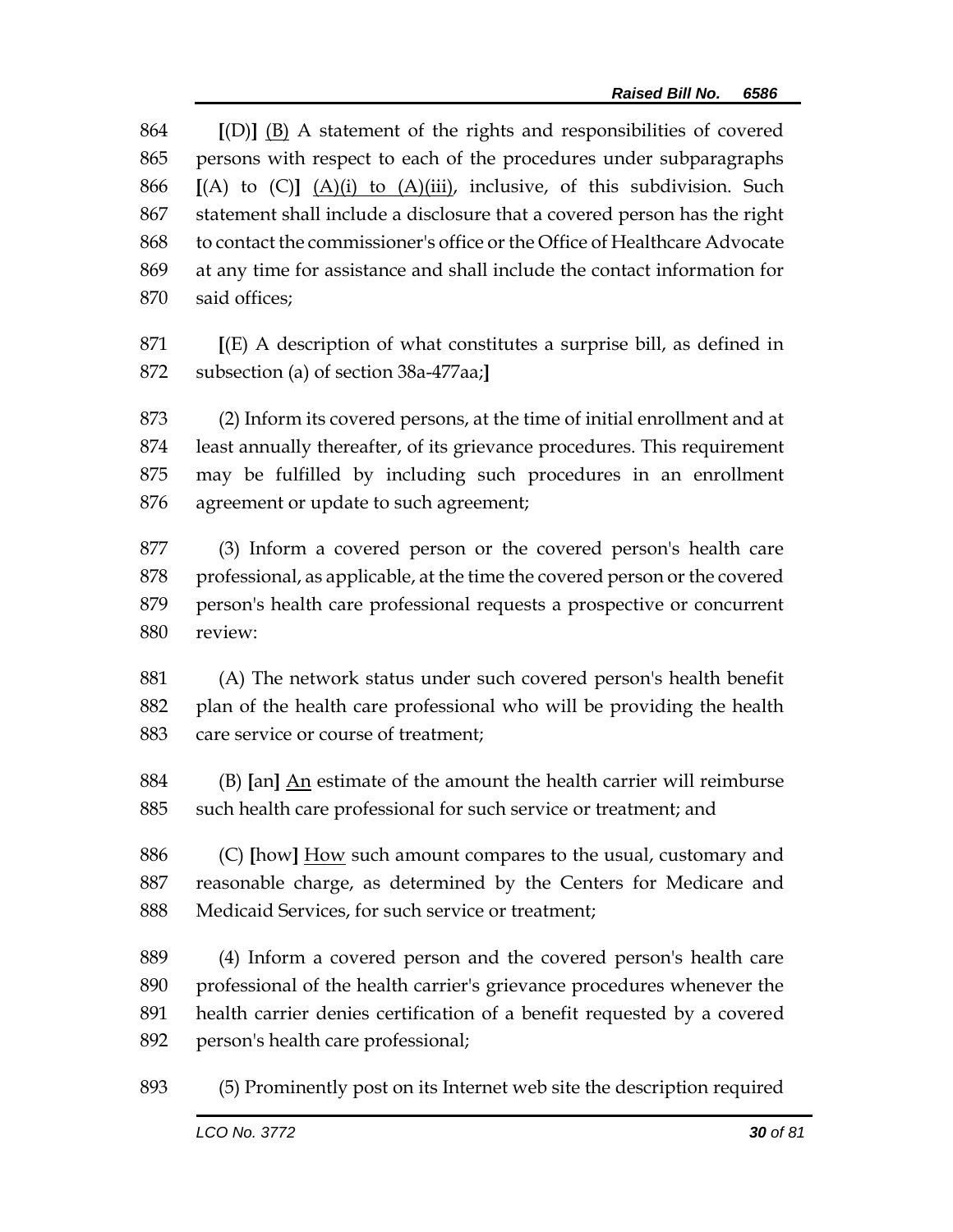under subparagraph **[**(E)**]** (A)(iv) of subdivision (1) of this subsection;

 (6) Include in materials intended for prospective covered persons a summary of its utilization review and benefit determination procedures;

 (7) Print on its membership or identification cards a toll-free telephone number for utilization review and benefit determinations;

 (8) Maintain records of all benefit requests, claims and notices associated with utilization review and benefit determinations made in accordance with section 38a-591d, as amended by this act, for not less than six years after such requests, claims and notices were made. Each health carrier shall make such records available for examination by the commissioner and appropriate federal oversight agencies upon request; and

 (9) Maintain records in accordance with section 38a-591h, as 908 amended by this act, of all grievances received. Each health carrier shall make such records available for examination by covered persons, to the extent such records are permitted to be disclosed by law, the commissioner and appropriate federal oversight agencies upon request.

 Sec. 11. Section 38a-591c of the general statutes is repealed and the following is substituted in lieu thereof (*Effective October 1, 2021*):

 (a) (1) Each health carrier shall contract with (A) health care professionals to administer such health carrier's utilization review program, and (B) clinical peers to evaluate the clinical appropriateness of an adverse determination.

 (2) (A) Each utilization review program shall use documented clinical review criteria that are based on sound clinical evidence and are evaluated periodically by the health carrier's organizational mechanism specified in subparagraph (F) of subdivision (2) of subsection (c) of 922 section 38a-591b, as amended by this act, to assure such program's ongoing effectiveness.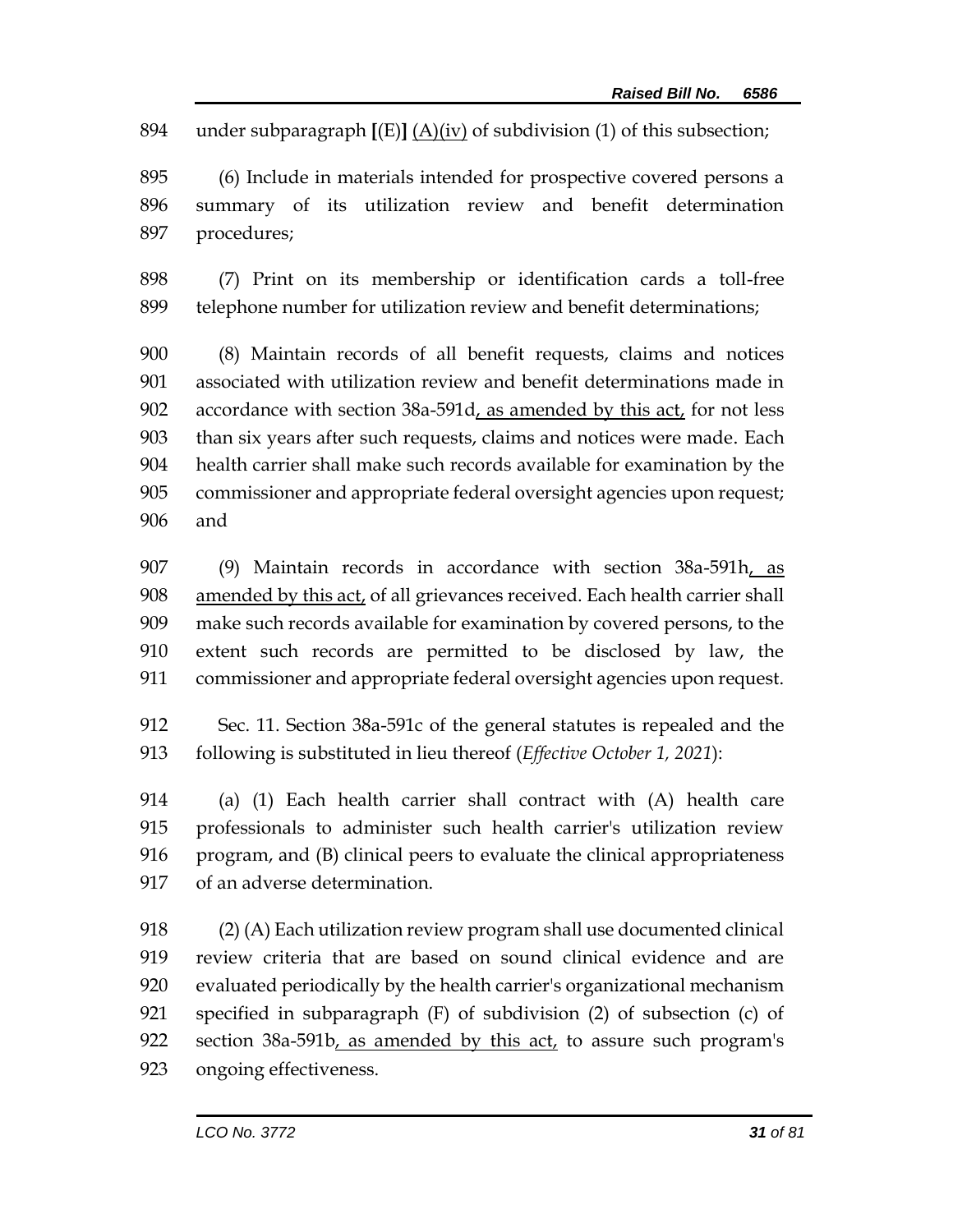(B) Except as provided in subdivisions (3), (4), **[**and**]** (5) and (6) of this subsection, a health carrier may develop its own clinical review criteria or it may purchase or license clinical review criteria from qualified vendors approved by the commissioner, provided such clinical review criteria conform to the requirements of subparagraph (A) of this subdivision.

 (C) Each health carrier shall (i) post on its Internet web site (I) any clinical review criteria it uses, and (II) links to any rule, guideline, protocol or other similar criterion a health carrier may rely upon to make an adverse determination as described in subparagraph **[**(F)**]** (G) of subdivision (1) of subsection **[**(e)**]** (f) of section 38a-591d, as amended by this act, and (ii) make its clinical review criteria available upon request to authorized government agencies.

 (3) For any utilization review for the treatment of a substance use disorder, as described in section 17a-458, the clinical review criteria used shall be: (A) The most recent edition of the American Society of Addiction Medicine Treatment Criteria for Addictive, Substance- Related, and Co-Occurring Conditions; or (B) clinical review criteria that the health carrier demonstrates to the Insurance Department is consistent with the most recent edition of the American Society of Addiction Medicine Treatment Criteria for Addictive, Substance- Related, and Co-Occurring Conditions, except that nothing in this subdivision shall prohibit a health carrier from developing its own clinical review criteria or purchasing or licensing additional clinical review criteria from qualified vendors approved by the commissioner, to address advancements in technology or types of care for the treatment of a substance use disorder, that are not covered in the most recent edition of the American Society of Addiction Medicine Treatment Criteria for Addictive, Substance-Related, and Co-Occurring Conditions. Any such clinical review criteria developed by a health carrier or purchased or licensed from a qualified vendor shall conform to the requirements of subparagraph (A) of subdivision (2) of this subsection.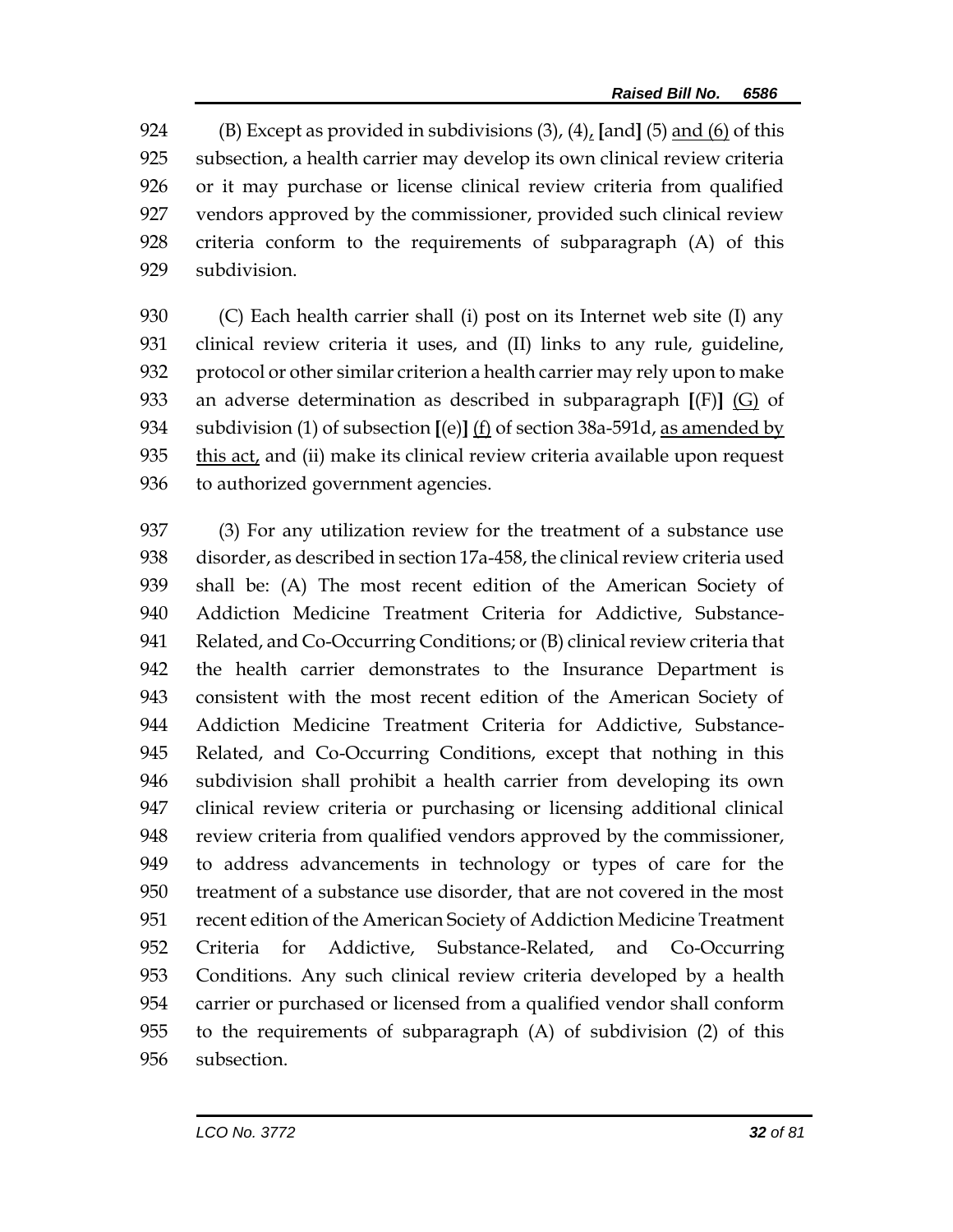(4) For any utilization review for the treatment of a child or adolescent mental disorder, the clinical review criteria used shall be: (A) The most recent guidelines of the American Academy of Child and Adolescent Psychiatry's Child and Adolescent Service Intensity Instrument; or (B) clinical review criteria that the health carrier demonstrates to the Insurance Department is consistent with the most recent guidelines of the American Academy of Child and Adolescent Psychiatry's Child and Adolescent Service Intensity Instrument, except that nothing in this subdivision shall prohibit a health carrier from developing its own clinical review criteria or purchasing or licensing additional clinical review criteria from qualified vendors approved by the commissioner, to address advancements in technology or types of care for the treatment of a child or adolescent mental disorder, that are not covered in the most recent guidelines of the American Academy of Child and Adolescent Psychiatry's Child and Adolescent Service Intensity Instrument. Any such clinical review criteria developed by a health carrier or purchased or licensed from a qualified vendor shall conform to the requirements of subparagraph (A) of subdivision (2) of this subsection.

 (5) For any utilization review for the treatment of an adult mental disorder, the clinical review criteria used shall be: (A) The most recent guidelines of the American Psychiatric Association or the most recent Standards and Guidelines of the Association for Ambulatory Behavioral Healthcare; or (B) clinical review criteria that the health carrier demonstrates to the Insurance Department is consistent with the most recent guidelines of the American Psychiatric Association or the most recent Standards and Guidelines of the Association for Ambulatory Behavioral Healthcare, except that nothing in this subdivision shall prohibit a health carrier from developing its own clinical review criteria or purchasing or licensing additional clinical review criteria from qualified vendors approved by the commissioner, to address advancements in technology or types of care for the treatment of an adult mental disorder, that are not covered in the most recent guidelines of the American Psychiatric Association or the most recent Standards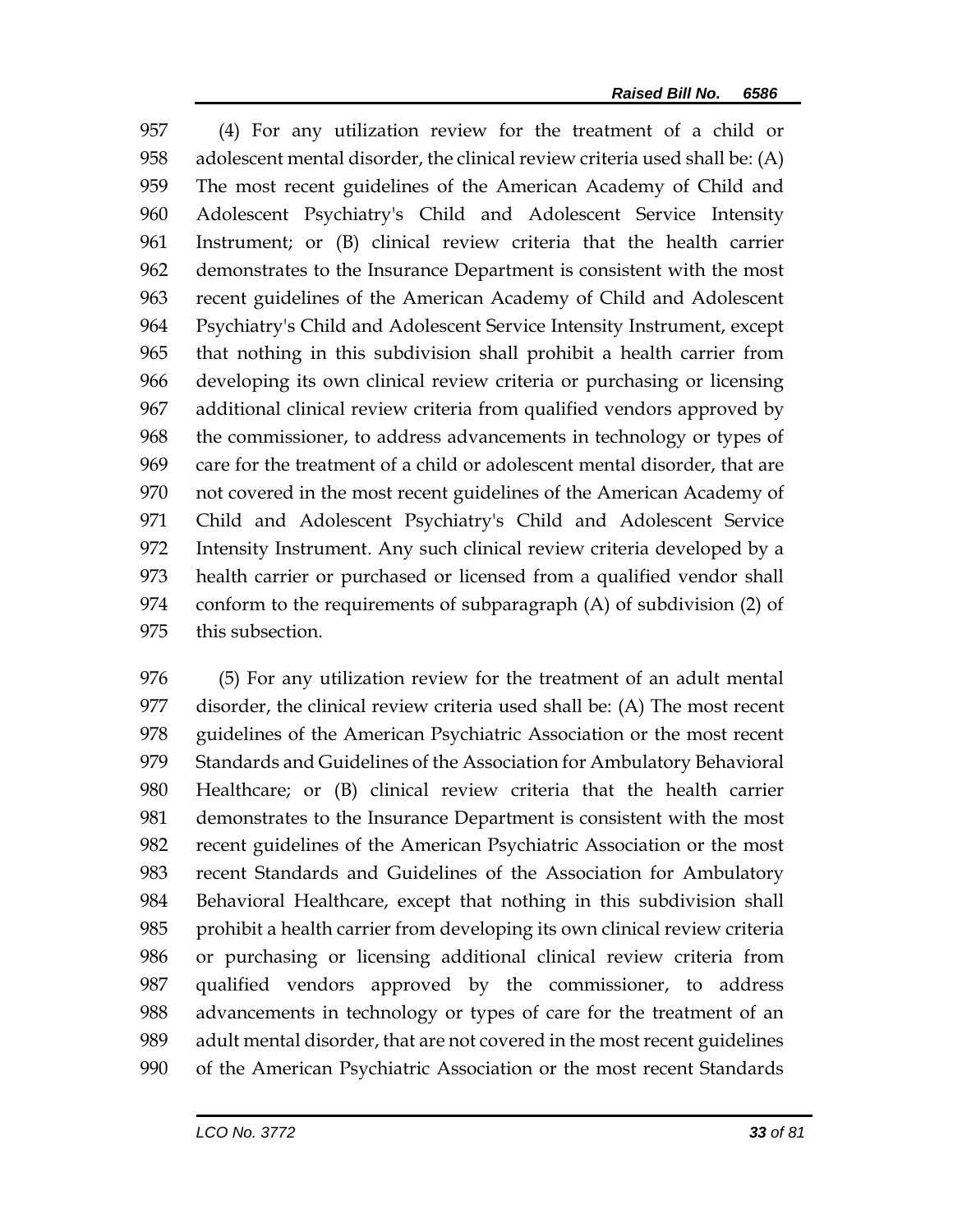and Guidelines of the Association for Ambulatory Behavioral Healthcare. Any such clinical review criteria developed by a health carrier or purchased or licensed from a qualified vendor shall conform to the requirements of subparagraph (A) of subdivision (2) of this subsection.

 (6) For any utilization review involving a prior authorization request filed on or after March 1, 2022, each health carrier's clinical review criteria shall be based on the standardized clinical review criteria developed and established by the commissioner pursuant to subsection (e) of this section and implemented by such health carrier pursuant to

- 1001 subsection (f) of this section.
- (b) Each health carrier shall:

 (1) Have procedures in place to ensure that (A) the health care professionals administering such health carrier's utilization review program are applying the clinical review criteria consistently in utilization review determinations, and (B) the appropriate or required individual or individuals are being designated to conduct utilization reviews;

 (2) Have data systems sufficient to support utilization review program activities and to generate management reports to enable the health carrier to monitor and manage health care services effectively;

 (3) Provide covered persons and participating providers with access to its utilization review staff through a toll-free telephone number or 1014 any other free calling option or by electronic means;

 (4) Coordinate the utilization review program with other medical management activity conducted by the health carrier, such as quality assurance, credentialing, contracting with health care professionals, data reporting, grievance procedures, processes for assessing member satisfaction and risk management; and

(5) Routinely assess the effectiveness and efficiency of its utilization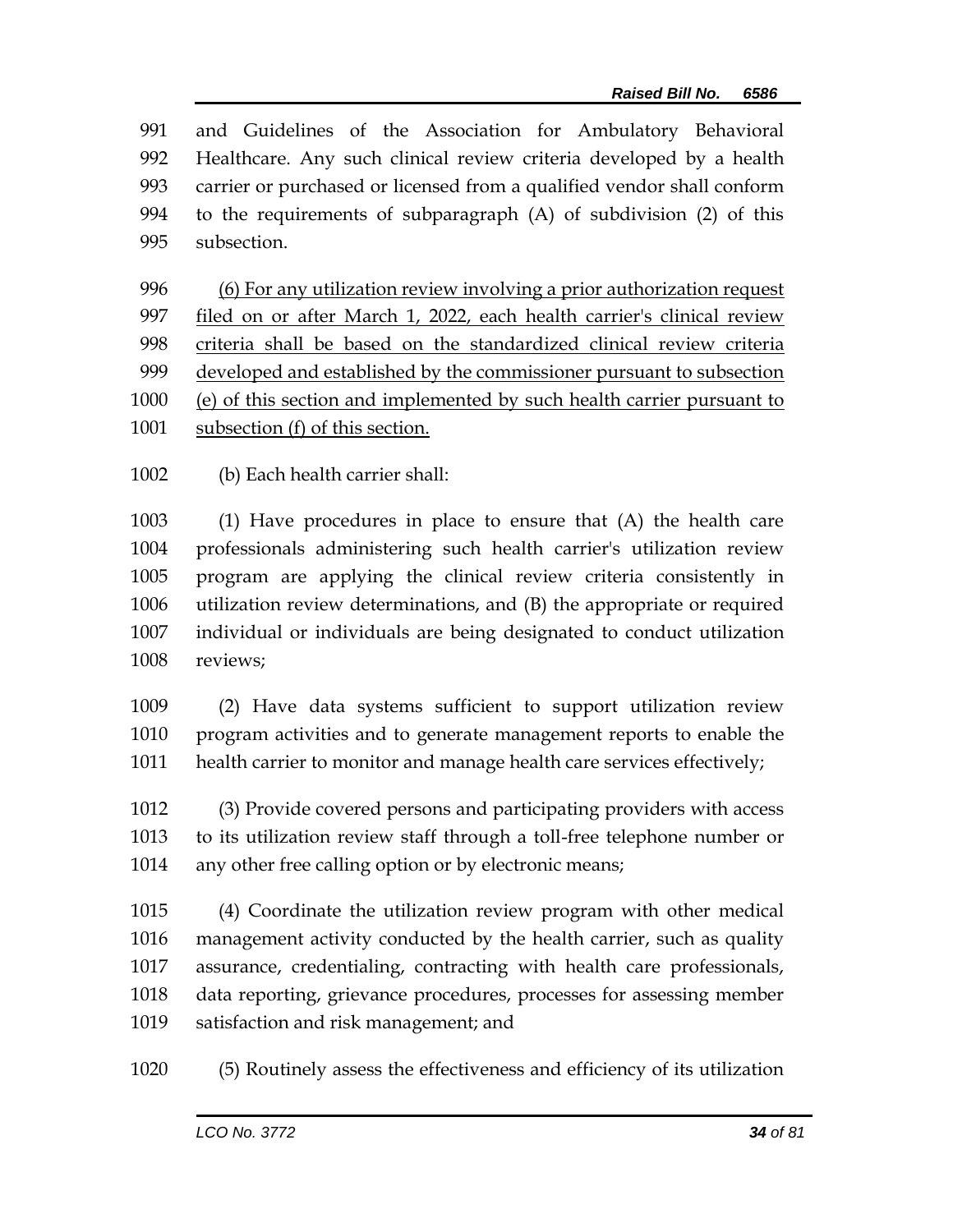review program.

 (c) If a health carrier delegates any utilization review activities to a utilization review company, the health carrier shall maintain adequate oversight, which shall include (1) a written description of the utilization review company's activities and responsibilities, including such company's reporting requirements, (2) evidence of the health carrier's formal approval of the utilization review company program, and (3) a process by which the health carrier shall evaluate the utilization review company's performance.

 (d) When conducting utilization review, the health carrier shall (1) collect only the information necessary, including pertinent clinical information, to make the utilization review or benefit determination, and (2) ensure that such review is conducted in a manner to ensure the independence and impartiality of the individual or individuals involved in making the utilization review or benefit determination. No health carrier shall make decisions regarding the hiring, compensation, termination, promotion or other similar matters of such individual or individuals based on the likelihood that the individual or individuals will support the denial of benefits.

- (e) (1) Not later than January 1, 2022, the commissioner shall develop and establish:
- (A) Technical standards for hospitals and health care professionals to
- electronically file prior authorization requests, and other requests for
- prospective or concurrent utilization reviews, with health carriers; and

 (B) Standardized clinical review criteria for common services, treatments and procedures provided in hospitals in inpatient and outpatient settings.

- (2) The commissioner shall develop the technical standards required
- under subparagraph (A) of subdivision (1) of this subsection in
- consultation with appropriate standard-setting organizations, hospitals,
- health care professionals, health carriers and health information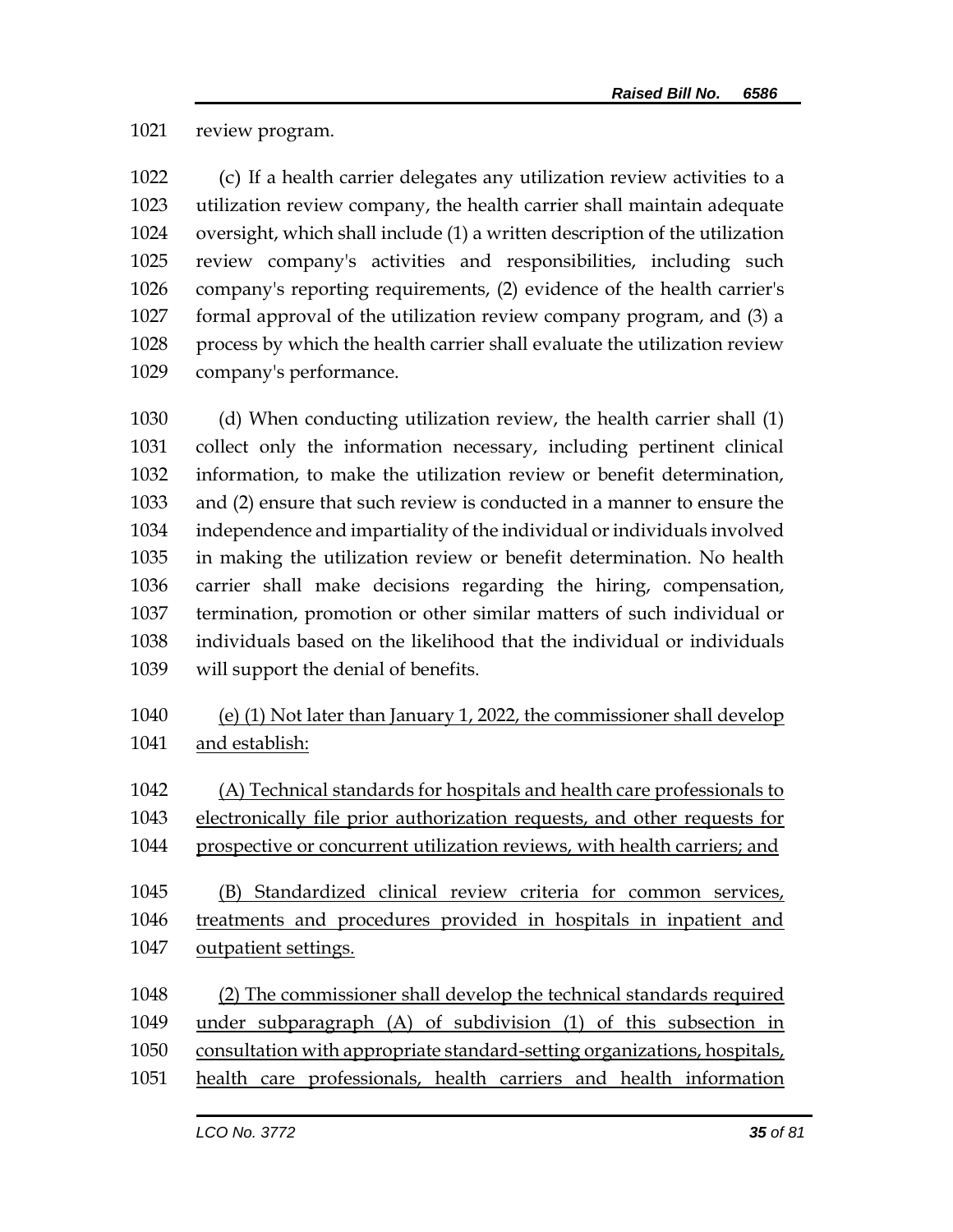| 1052 | technology software vendors. Such technical standards shall include,       |
|------|----------------------------------------------------------------------------|
| 1053 | but need not be limited to, standards to ensure that electronic prior      |
| 1054 | authorization requests, and other electronic requests for prospective or   |
| 1055 | concurrent utilization reviews, filed by hospitals and health care         |
| 1056 | professionals with health carriers support attachments containing          |
| 1057 | clinical information and can be integrated into existing electronic health |
| 1058 | record systems.                                                            |
| 1059 | (3) The commissioner shall develop the standardized clinical review        |
| 1060 | criteria required under subparagraph (B) of subdivision (1) of this        |
| 1061 | subsection in consultation with hospitals, health care professionals and   |
| 1062 | health carriers.                                                           |
| 1063 | (f) (1) Not later than March 1, 2022, each health carrier shall establish  |
| 1064 | an electronic program to provide for the secure electronic:                |
| 1065 | (A) (i) Filing of prior authorization requests, and other requests for     |
| 1066 | prospective or concurrent utilization reviews, by hospitals and health     |
| 1067 | care professionals with such health carrier, and (ii) submission of        |
| 1068 | available clinical information in support of such requests; and            |
| 1069 | (B) Transmission of such health carrier's responses to the requests        |
| 1070 | described in subparagraph (A) of this subdivision.                         |
| 1071 | (2) Each electronic program established pursuant to subdivision (1)        |
| 1072 | of this subsection shall comply with all standards developed and           |
| 1073 | established by the commissioner pursuant to subsection (e) of this         |
| 1074 | section.                                                                   |
| 1075 | (3) No facsimile, electronic form or proprietary health carrier portal     |
| 1076 | that fails to comply with the technical standards developed and            |
| 1077 | established by the commissioner pursuant to subsection (e) of this         |
| 1078 | section shall be deemed to satisfy the provisions of this subsection.      |
| 1079 | (4) Each health carrier shall provide hospitals and health care            |
| 1080 | professionals with access to such health carrier's criteria for making     |
| 1081 | determinations on prior authorization requests and other requests for      |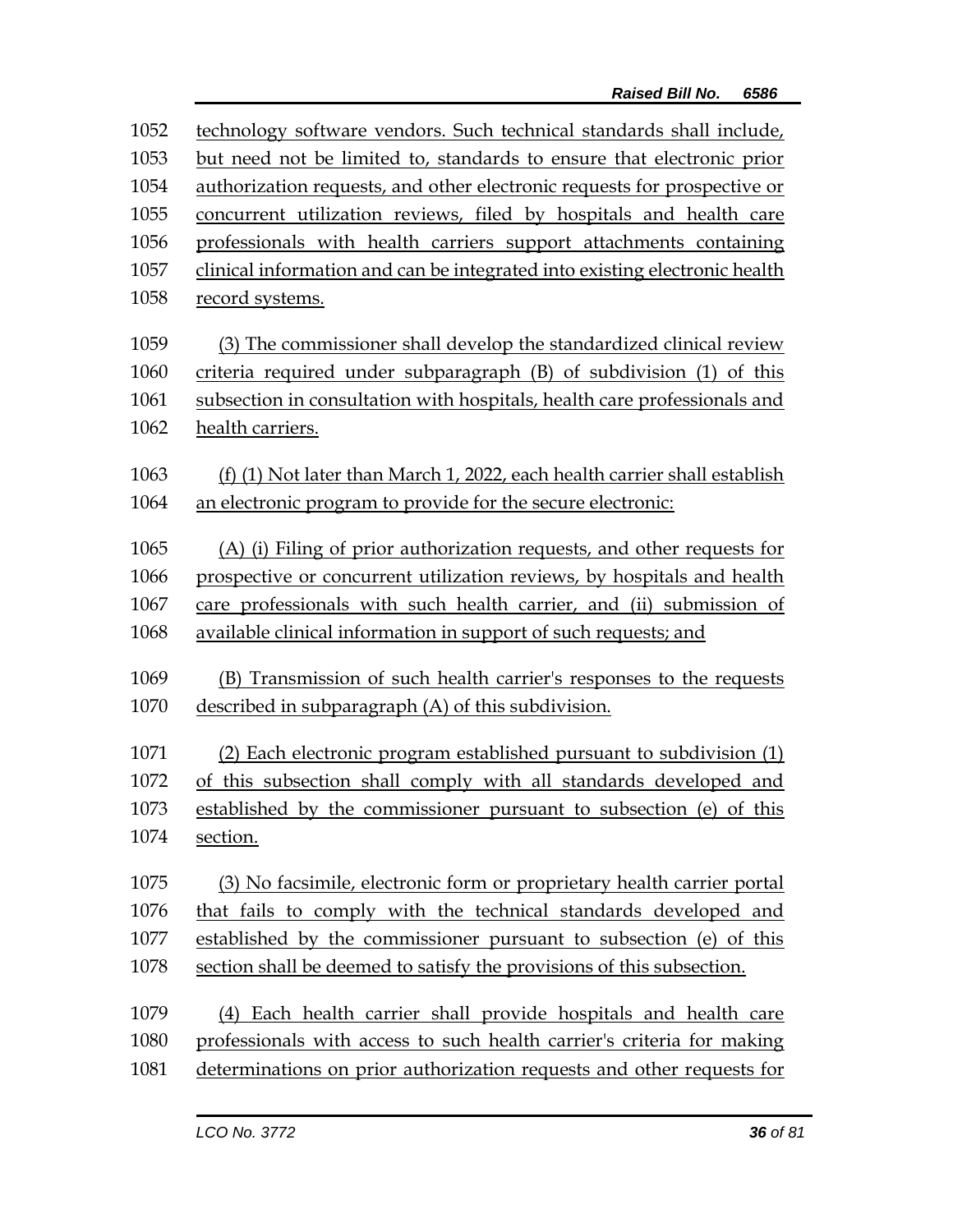| 1082 prospective or concurrent utilization reviews, including, but not limited |
|--------------------------------------------------------------------------------|
| 1083 to, an itemization of any documentation such health carrier requires for  |
| 1084 such requests.                                                            |

 (5) Notwithstanding any provision of this subsection, no health carrier shall implement any technical or clinical standards pursuant to this subsection unless such health carrier has consulted with hospitals to facilitate seamless transmission and processing of requests for prior authorization or other requests for prospective or concurrent utilization reviews. Such consultations shall include, but need not be limited to, consultations concerning the ability of hospitals and health care professionals to submit clinical records and securely access electronic health information.

 Sec. 12. Section 38a-591d of the general statutes is repealed and the following is substituted in lieu thereof (*Effective October 1, 2021*):

 (a) (1) Each health carrier shall maintain written procedures for (A) utilization review and benefit determinations, (B) expedited utilization review and benefit determinations with respect to prospective urgent care requests and concurrent review urgent care requests, (C) prior authorization determinations, and **[**(C)**]** (D) notifying covered persons or covered persons' authorized representatives or, in the case of prior authorization determinations, health care professionals or hospital representatives, as applicable, of such review and benefit determinations. Each health carrier shall make such review and benefit determinations within the specified time periods under this section.

 (2) In determining whether a benefit request shall be considered an urgent care request, an individual acting on behalf of a health carrier shall apply the judgment of a prudent layperson who possesses an average knowledge of health and medicine, except that any benefit request (A) determined to be an urgent care request by a health care professional with knowledge of the covered person's medical condition, or (B) specified under subparagraph (B) or (C) of subdivision **[**(38)**]** (41) 1113 of section 38a-591a, as amended by this act, shall be deemed an urgent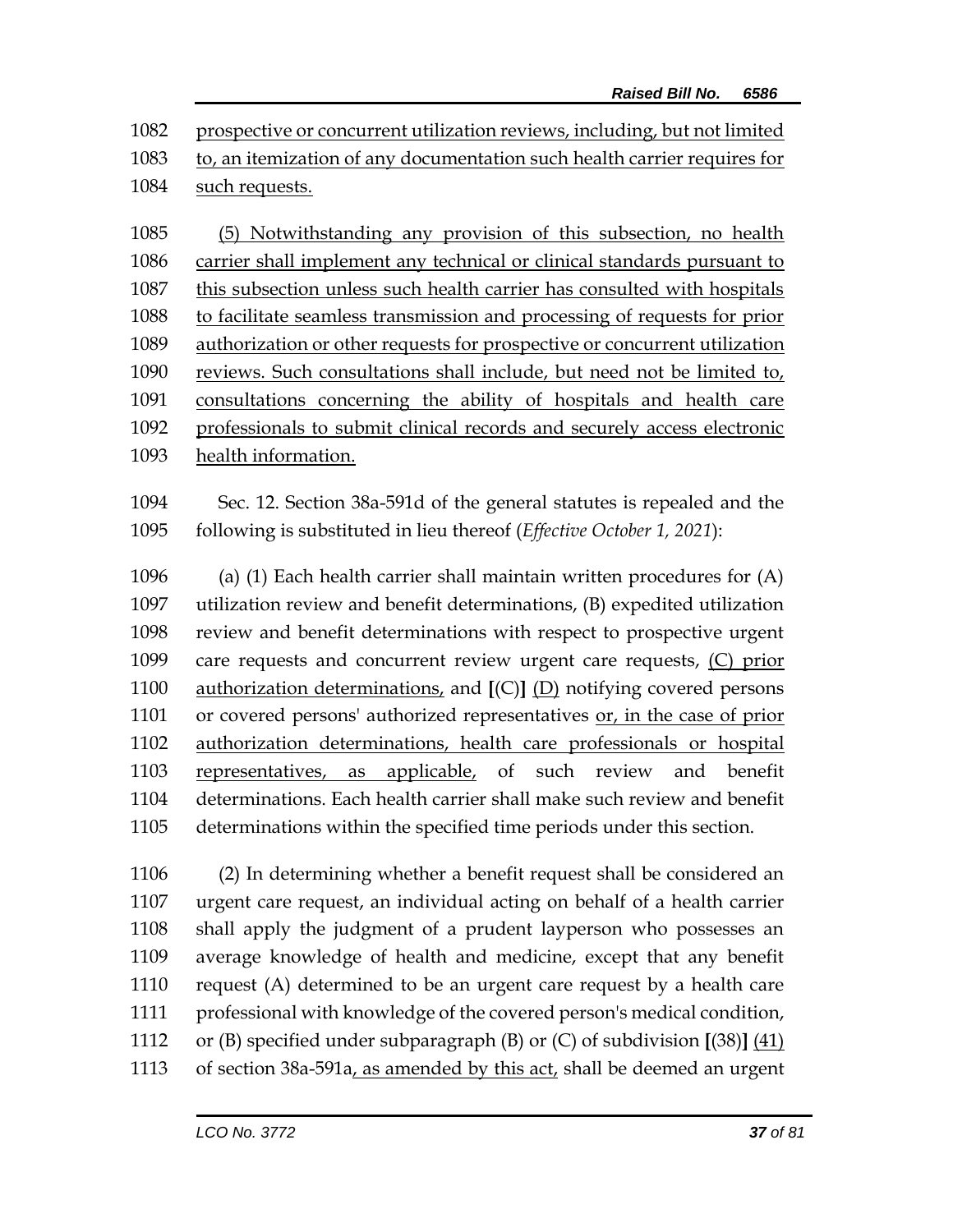care request.

 (3) (A) At the time a health carrier notifies a covered person, a covered person's authorized representative or a covered person's health care professional of an initial adverse determination that was based, in whole or in part, on medical necessity, of a concurrent or prospective utilization review, including, but not limited to, a prior authorization, or of a benefit request, the health carrier shall notify the covered person's 1121 health care professional or, with respect to a prior authorization, health care professional and hospital representative (i) of the opportunity for a conference as provided in subparagraph (B) of this subdivision, and (ii) that such conference shall not be considered a grievance of such initial adverse determination as long as a grievance has not been filed as set forth in subparagraph (B) of this subdivision.

 (B) After a health carrier notifies a covered person, a covered person's authorized representative, **[**or**]** a covered person's health care professional or a covered person's health care professional and hospital 1130 representative, as applicable, of an initial adverse determination that was based, in whole or in part, on medical necessity, of a concurrent or prospective utilization review, including, but not limited to, a prior authorization, or of a benefit request, the health carrier shall offer a covered person's health care professional the opportunity to confer, at the request of the covered person's health care professional, with a clinical peer of such health carrier, provided such covered person, covered person's authorized representative or covered person's health care professional has not filed a grievance of such initial adverse determination prior to such conference. Such conference shall not be considered a grievance of such initial adverse determination.

(b) With respect to a nonurgent care request:

 $(1)$  (A) For a prospective or concurrent review request, a health carrier shall make a determination within a reasonable period of time appropriate to the covered person's medical condition, but not later than fifteen calendar days after the date the health carrier receives such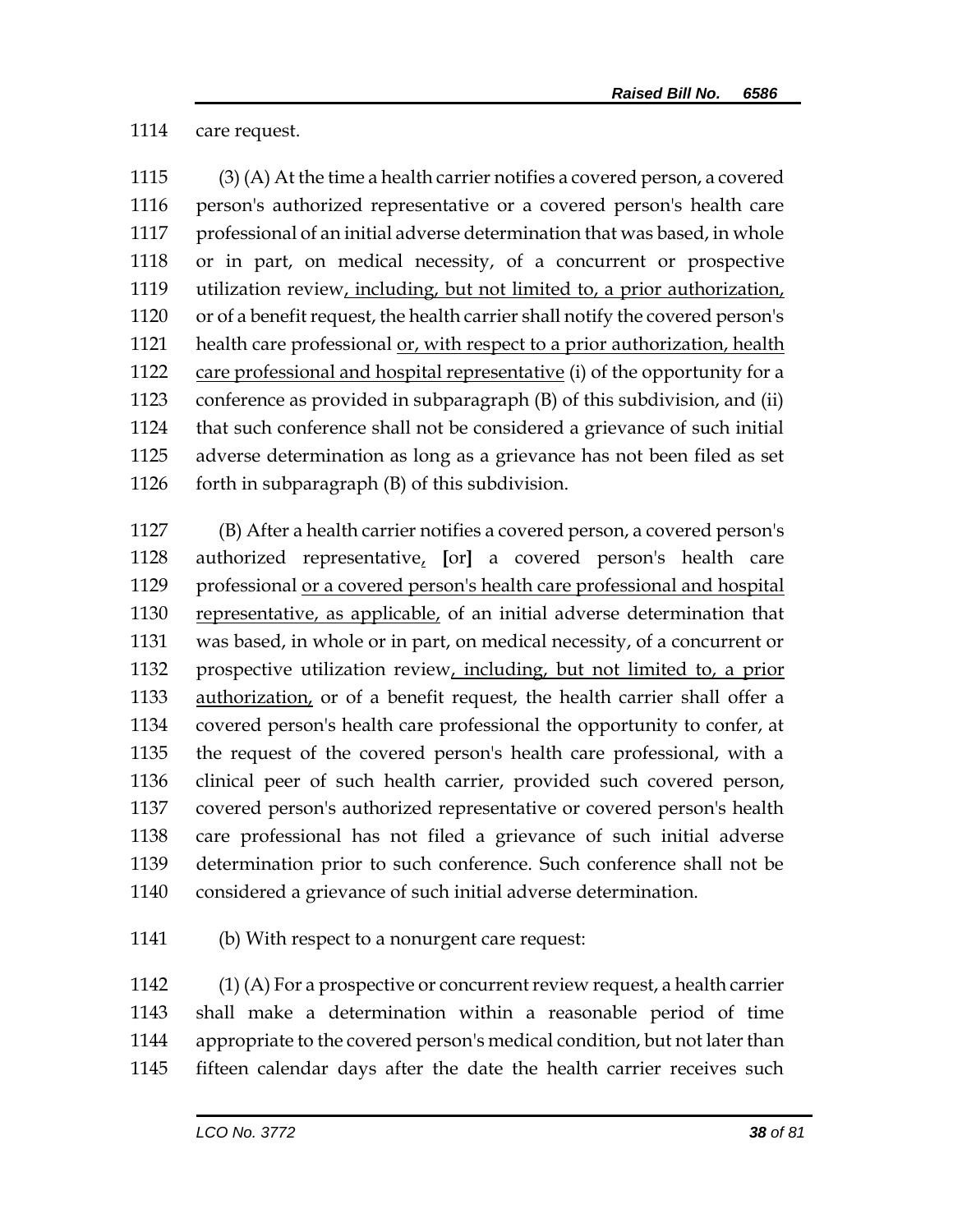request, and shall notify the covered person and, if applicable, the covered person's authorized representative of such determination, whether or not the carrier certifies the provision of the benefit.

 (B) If the review under subparagraph (A) of this subdivision is a review of a grievance involving a concurrent review request, pursuant to 45 CFR 147.136, as amended from time to time, the treatment shall be continued without liability to the covered person until the covered person has been notified of the review decision.

 (2) For a retrospective review request, a health carrier shall make a determination within a reasonable period of time, but not later than thirty calendar days after the date the health carrier receives such request.

 (3) The time periods specified in subdivisions (1) and (2) of this subsection may be extended once by the health carrier for up to fifteen calendar days, provided the health carrier:

 (A) Determines that an extension is necessary due to circumstances beyond the health carrier's control; and

 (B) Notifies the covered person and, if applicable, the covered person's authorized representative prior to the expiration of the initial time period, of the circumstances requiring the extension of time and the date by which the health carrier expects to make a determination.

 (4) (A) If the extension pursuant to subdivision (3) of this subsection is necessary due to the failure of the covered person or the covered person's authorized representative to provide information necessary to make a determination on the request, the health carrier shall:

 (i) Specifically describe in the notice of extension the required information necessary to complete the request; and

 (ii) Provide the covered person and, if applicable, the covered person's authorized representative with not less than forty-five calendar days after the date of receipt of the notice to provide the specified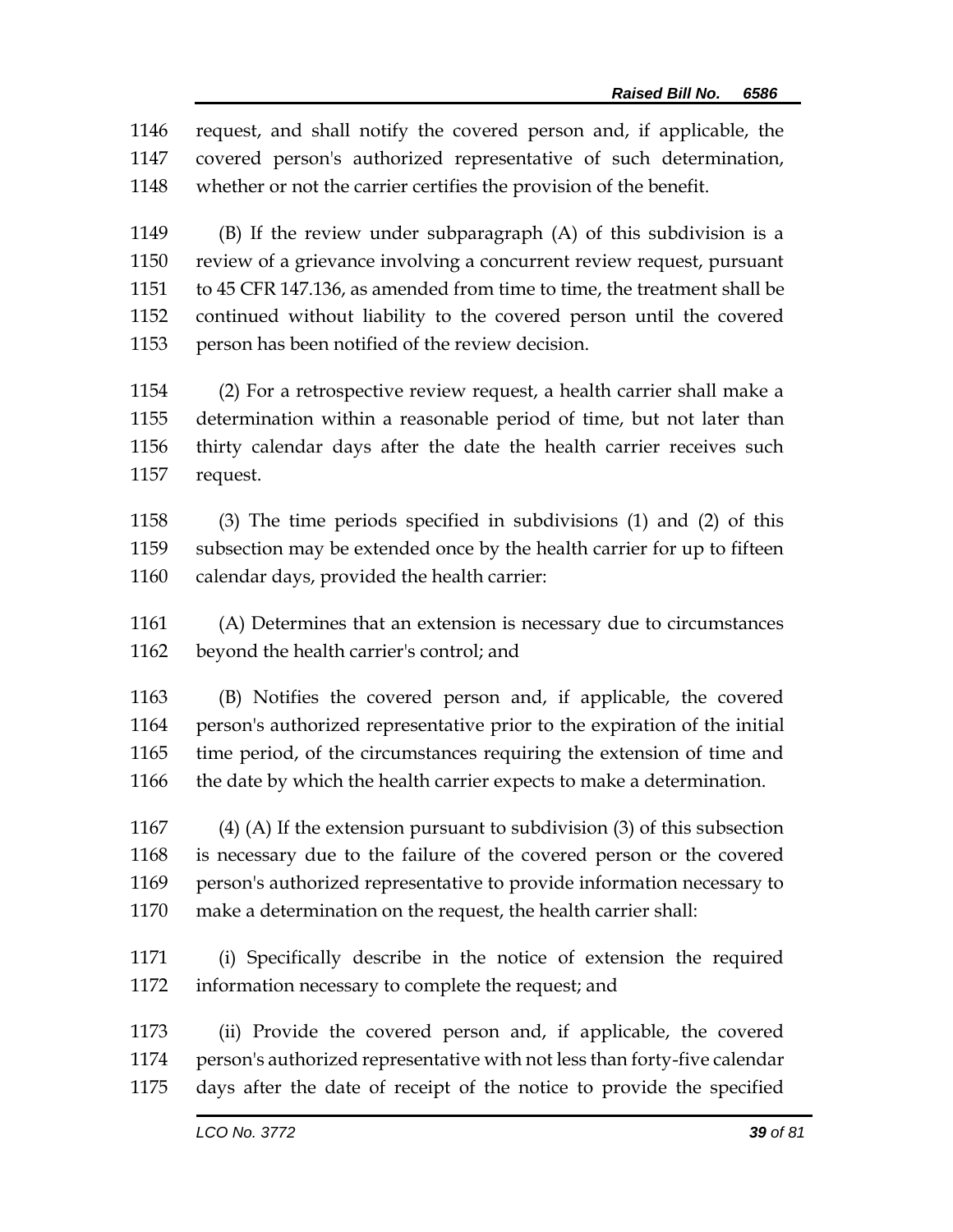information.

 (B) If the covered person or the covered person's authorized representative fails to submit the specified information before the end of the period of the extension, the health carrier may deny certification of the benefit requested.

(c) With respect to an urgent care request:

 (1) (A) Unless the covered person or the covered person's authorized representative has failed to provide information necessary for the health carrier to make a determination and except as specified under subparagraph (B) of this subdivision, the health carrier shall make a determination as soon as possible, taking into account the covered person's medical condition, but not later than forty-eight hours after the health carrier receives such request or seventy-two hours after such health carrier receives such request if any portion of such forty-eight- hour period falls on a weekend, provided, if the urgent care request is a concurrent review request to extend a course of treatment beyond the initial period of time or the number of treatments, such request is made at least twenty-four hours prior to the expiration of the prescribed period of time or number of treatments.

 (B) Unless the covered person or the covered person's authorized representative has failed to provide information necessary for the health carrier to make a determination, for an urgent care request specified under subparagraph (B) or (C) of subdivision **[**(38)**]** (41) of section 38a- 591a, as amended by this act, the health carrier shall make a determination as soon as possible, taking into account the covered person's medical condition, but not later than twenty-four hours after the health carrier receives such request, provided, if the urgent care request is a concurrent review request to extend a course of treatment beyond the initial period of time or the number of treatments, such request is made at least twenty-four hours prior to the expiration of the prescribed period of time or number of treatments.

(2) (A) If the covered person or the covered person's authorized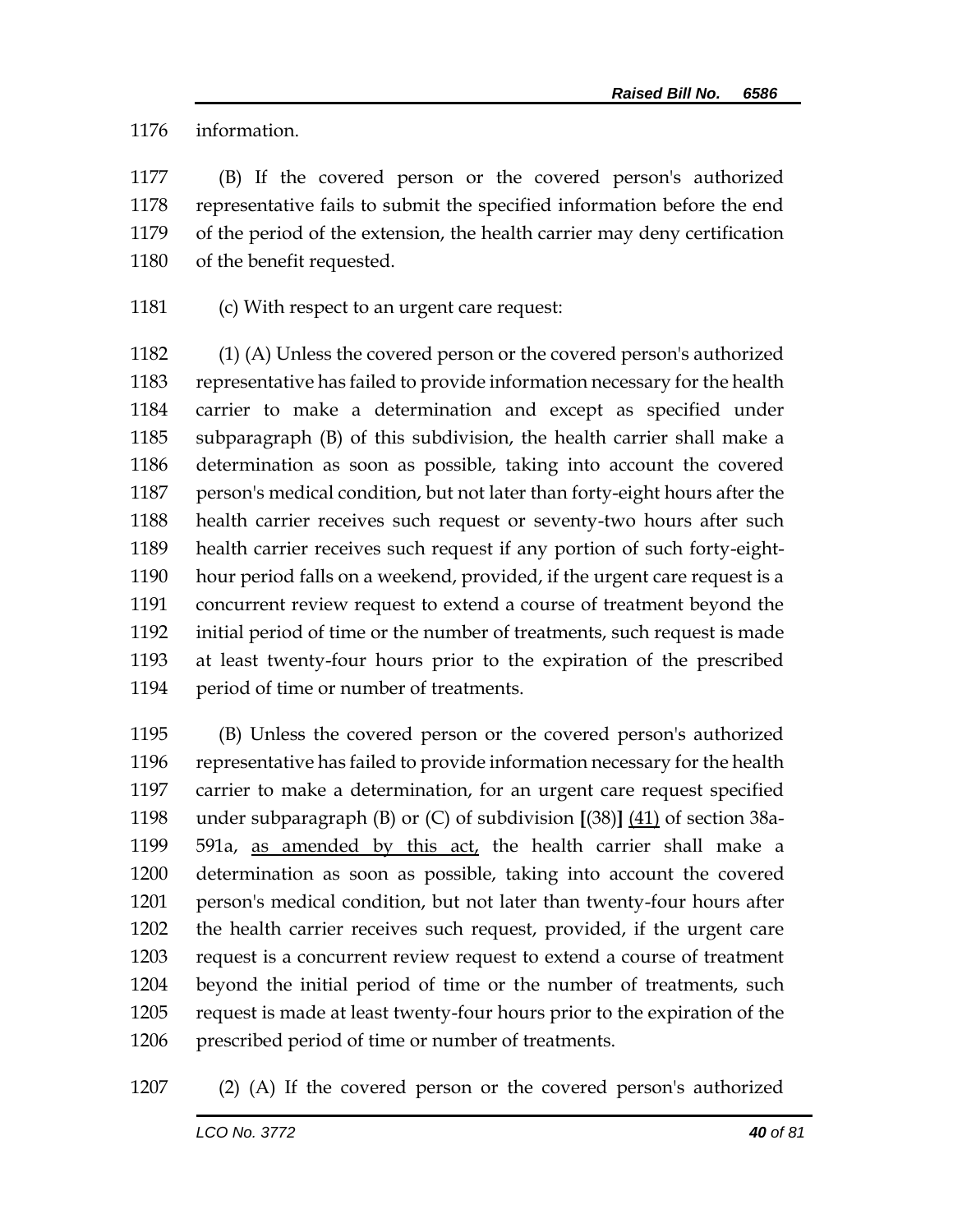representative has failed to provide information necessary for the health carrier to make a determination, the health carrier shall notify the covered person or the covered person's representative, as applicable, as soon as possible, but not later than twenty-four hours after the health carrier receives such request.

 (B) The health carrier shall provide the covered person or the covered person's authorized representative, as applicable, a reasonable period of time to submit the specified information, taking into account the covered person's medical condition, but not less than forty-eight hours after notifying the covered person or the covered person's authorized representative, as applicable.

 (3) The health carrier shall notify the covered person and, if applicable, the covered person's authorized representative of its determination as soon as possible, but not later than forty-eight hours after the earlier of (A) the date on which the covered person and the covered person's authorized representative, as applicable, provides the specified information to the health carrier, or (B) the date on which the specified information was to have been submitted.

## 1226 (d) (1) With respect to prior authorization requests, each health carrier shall:

- (A) Process prior authorization requests twenty-four hours a day, seven days a week including holidays;
- (B) Designate a staff member to serve, during normal business hours,
- as the primary contact person for each hospital under contract with such health carrier;
- 1233 (C) Respond to each prior authorization request immediately, and in no event later than one hour, following such health carrier's receipt of
- such prior authorization request, except such health carrier shall
- 1236 respond more quickly if a quicker response is required by applicable
- 1237 federal or state law; and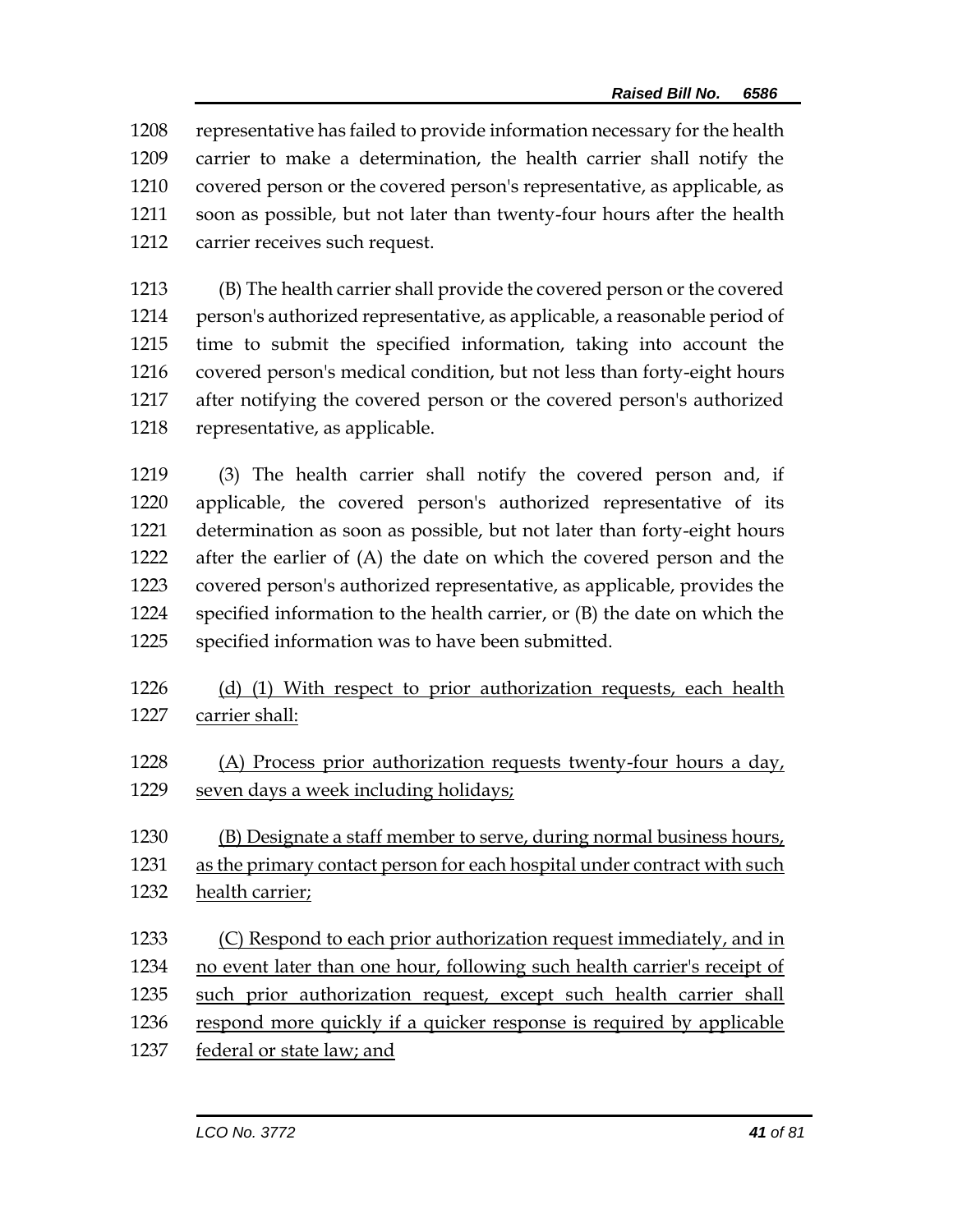(D) Base such health carrier's response to each prior authorization request on information that (i) the health care professional or hospital submitted with such prior authorization request, and (ii) was reasonably available to such health care professional or hospital at the time that such health care professional or hospital filed such prior authorization request.

 (2) No health carrier shall delay a decision on a prior authorization request by requiring a health care professional or hospital to submit additional information that was not reasonably available to the health care professional or hospital at the time that such health care professional or hospital filed the prior authorization request with such health carrier.

 **[**(d)**]** (e) (1) Whenever a health carrier receives a review request from a covered person or a covered person's authorized representative that fails to meet the health carrier's filing procedures, the health carrier shall notify the covered person and, if applicable, the covered person's authorized representative of such failure not later than five calendar days after the health carrier receives such request, except that for an urgent care request, the health carrier shall notify the covered person and, if applicable, the covered person's authorized representative of such failure not later than twenty-four hours after the health carrier receives such request.

 (2) If the health carrier provides such notice orally, the health carrier shall provide confirmation in writing to the covered person and the covered person's health care professional of record not later than five calendar days after providing the oral notice.

 **[**(e)**]** (f) Each health carrier shall provide promptly to a covered person and, if applicable, the covered person's authorized representative a notice of an adverse determination. If the adverse determination involves a prior authorization request, the health carrier shall also provide notice of such adverse determination to the covered person's health care professional or hospital representative.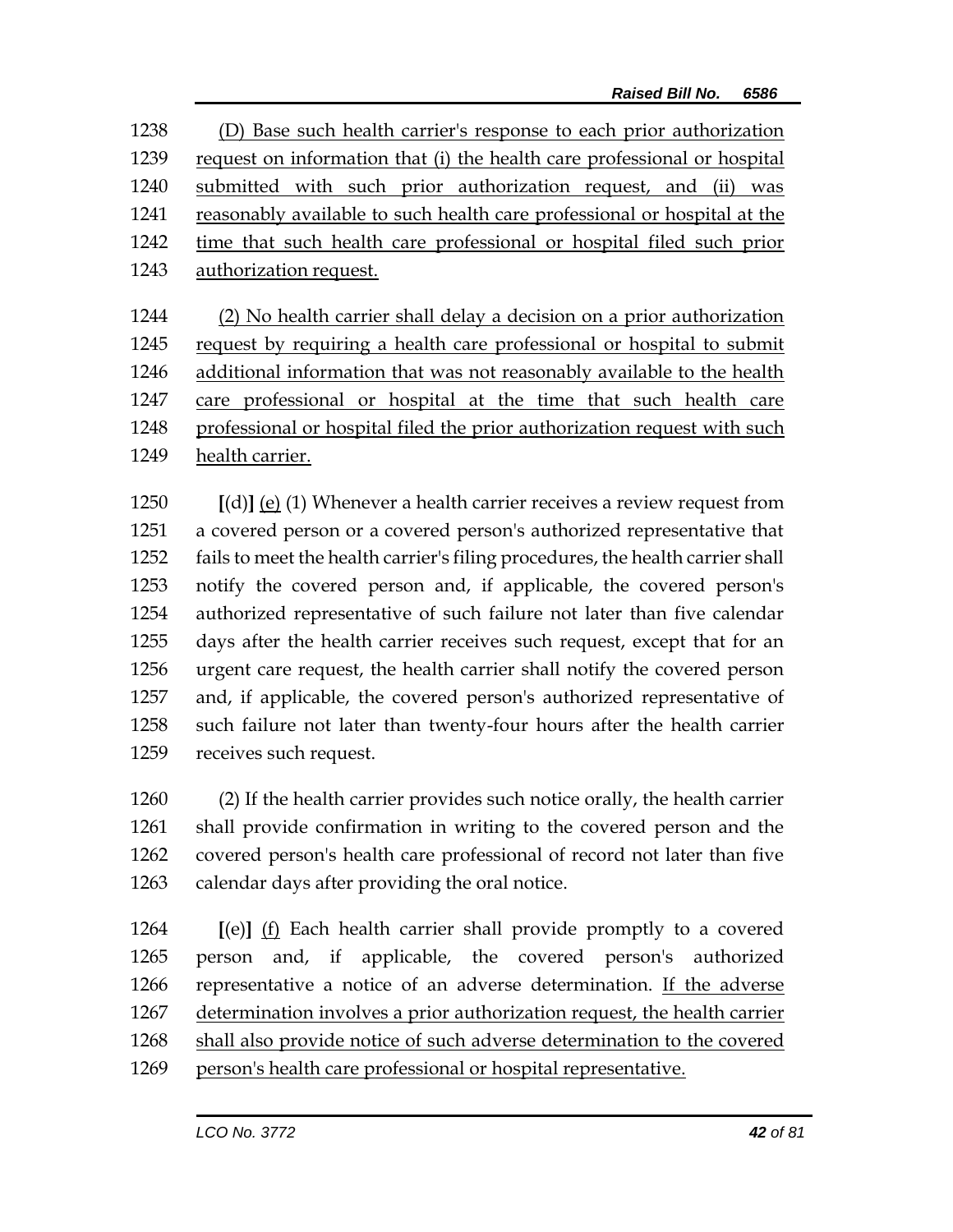(1) Such notice may be provided in writing or by electronic means, **[**and**]** except that if such notice is provided for an adverse determination 1272 that involves a prior authorization request, such notice shall also be provided to the covered person's health care professional or hospital representative in the manner in which the health care professional or hospital filed such prior authorization request, including through electronic means required under subsection (f) of section 38a-591c, as amended by this act. Such notice shall set forth, in a manner calculated to be understood by the covered person or the covered person's authorized representative:

 (A) Information sufficient to identify the benefit request or claim involved, including the date of service, if applicable, the health care professional and the claim amount;

 (B) The specific reason or reasons for the adverse determination, including, upon request, a listing of the relevant clinical review criteria, including professional criteria and medical or scientific evidence and a description of the health carrier's standard, if any, that were used in reaching the denial;

 (C) Reference to the specific health benefit plan provisions on which the determination is based;

 (D) A description of any additional material or information necessary 1291 for the covered person to perfect the benefit request or claim, including an explanation of why the material or information is necessary to perfect the request or claim;

 (E) A description of the health carrier's internal grievance process that includes (i) the health carrier's expedited review procedures, (ii) any time limits applicable to such process or procedures, (iii) the contact information for the organizational unit designated to coordinate the review on behalf of the health carrier, and (iv) a statement that the covered person or, if applicable, the covered person's authorized representative is entitled, pursuant to the requirements of the health carrier's internal grievance process, to receive from the health carrier,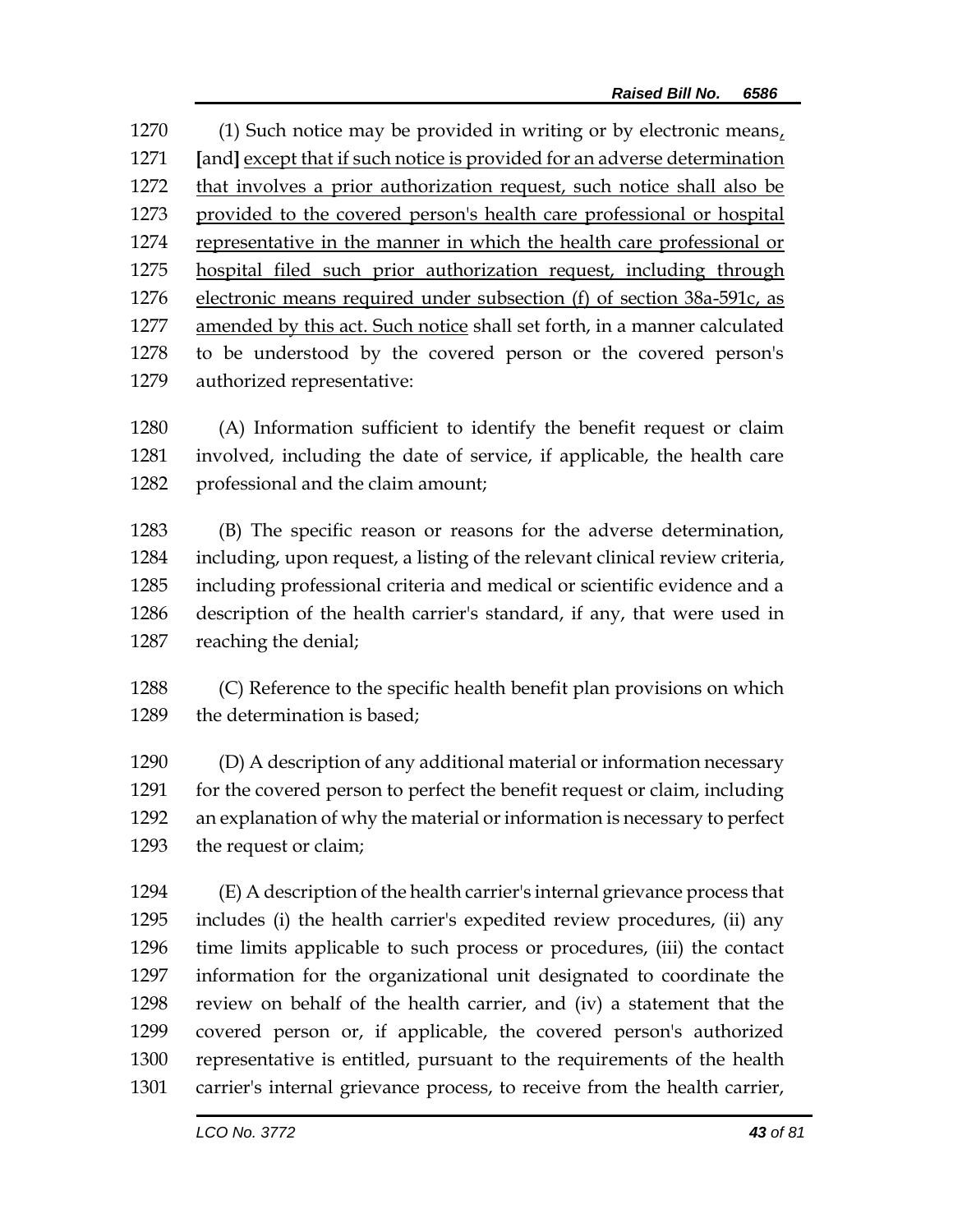free of charge upon request, reasonable access to and copies of all documents, records, communications and other information and evidence regarding the covered person's benefit request;

 (F) A statement disclosing that a health care professional or hospital may appeal the health carrier's adverse determination if the adverse determination involves a prior authorization request that is subject to 1308 the provisions of section 38a-591e, as amended by this act, and that the 1309 prior authorization appeal shall not render the covered person, or the covered person's authorized representative, ineligible to pursue the health carrier's grievance procedures or any other legal remedy;

 **[**(F)**]** (G) (i) (I) A copy of the specific rule, guideline, protocol or other similar criterion the health carrier relied upon to make the adverse determination, or (II) a statement that a specific rule, guideline, protocol or other similar criterion of the health carrier was relied upon to make the adverse determination and that a copy of such rule, guideline, protocol or other similar criterion will be provided to the covered person free of charge upon request, with instructions for requesting such copy, and (ii) the links to such rule, guideline, protocol or other similar criterion on such health carrier's Internet web site;

 **[**(G)**]** (H) If the adverse determination is based on medical necessity or an experimental or investigational treatment or similar exclusion or limit, the written statement of the scientific or clinical rationale for the adverse determination and (i) an explanation of the scientific or clinical rationale used to make the determination that applies the terms of the health benefit plan to the covered person's medical circumstances or (ii) a statement that an explanation will be provided to the covered person free of charge upon request, and instructions for requesting a copy of such explanation;

 **[**(H)**]** (I) A statement explaining the right of the covered person to contact the commissioner's office or the Office of the Healthcare Advocate at any time for assistance or, upon completion of the health carrier's internal grievance process, to file a civil action in a court of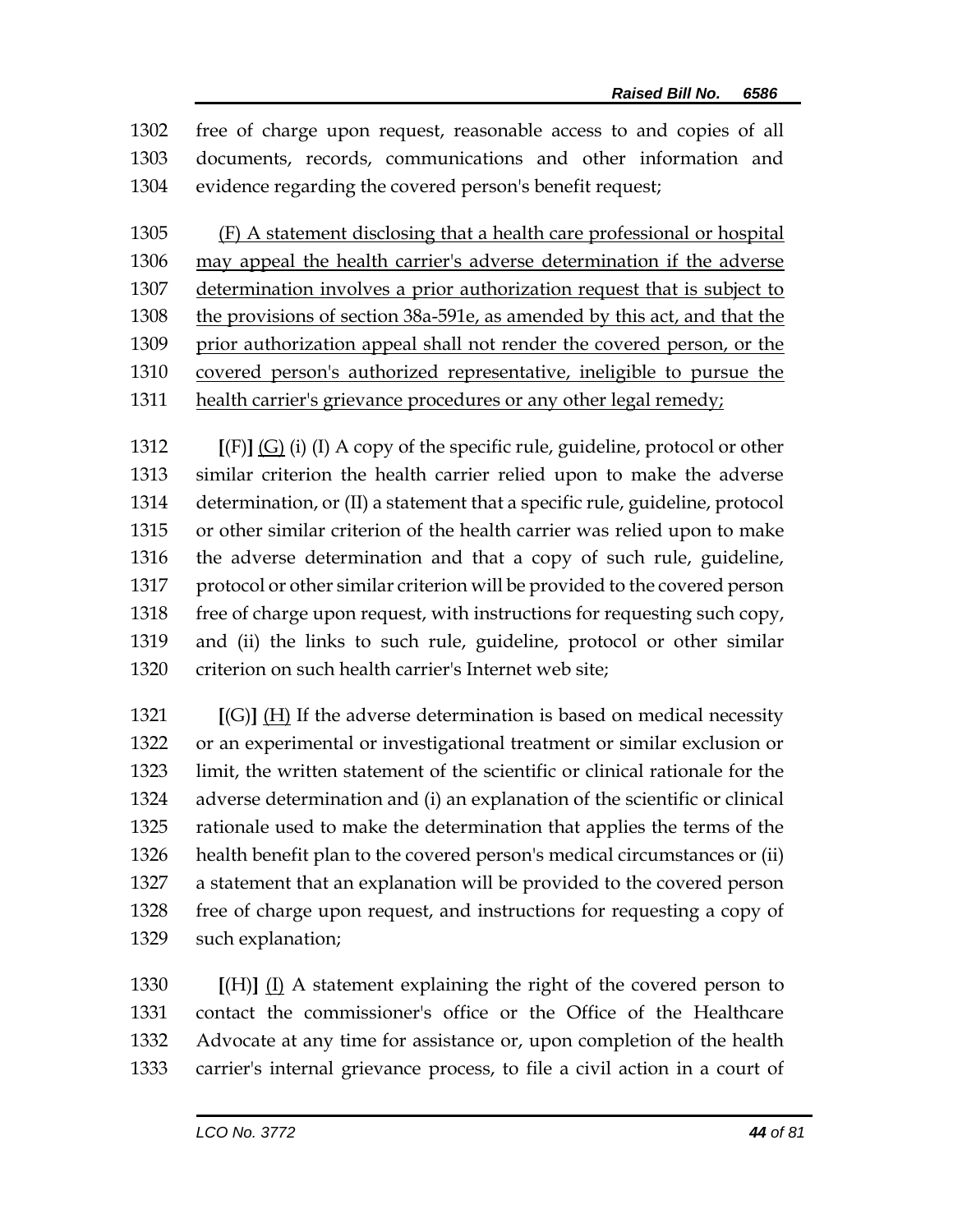competent jurisdiction. Such statement shall include the contact information for said offices; and

 **[**(I)**]** (J) A statement that if the covered person or the covered person's authorized representative chooses to file a grievance of an adverse determination, (i) such appeals are sometimes successful, (ii) such covered person or covered person's authorized representative may benefit from free assistance from the Office of the Healthcare Advocate, which can assist such covered person or covered person's authorized representative with the filing of a grievance pursuant to 42 USC 300gg- 93, as amended from time to time, (iii) such covered person or covered person's authorized representative is entitled and encouraged to submit supporting documentation for the health carrier's consideration during 1346 the review of an adverse determination, including narratives from such covered person or covered person's authorized representative and letters and treatment notes from such covered person's health care professional, and (iv) such covered person or covered person's authorized representative has the right to ask such covered person's health care professional for such letters or treatment notes.

 (2) Upon request pursuant to subparagraph (E) of subdivision (1) of this subsection, the health carrier shall provide such copies in 1354 accordance with subsection (a) of section 38a-591n, as amended by this act.

 **[**(f)**]** (g) If the adverse determination is a rescission, the health carrier shall include with the advance notice of the application for rescission required to be sent to the covered person, a written statement that includes:

 (1) Clear identification of the alleged fraudulent act, practice or omission or the intentional misrepresentation of material fact;

 (2) An explanation as to why the act, practice or omission was fraudulent or was an intentional misrepresentation of a material fact;

(3) A disclosure that the covered person or the covered person's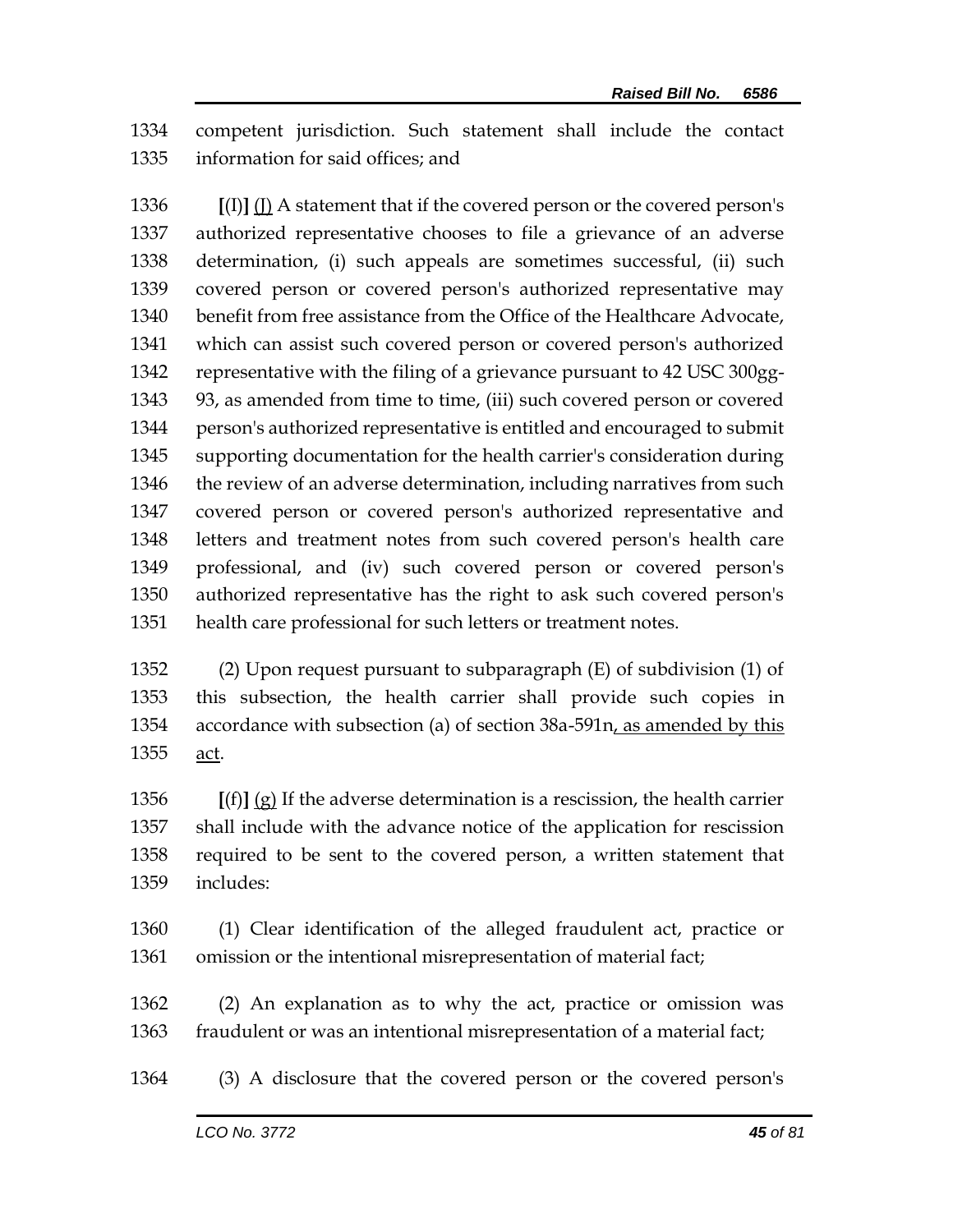authorized representative may file immediately, without waiting for the date such advance notice of the proposed rescission ends, a grievance with the health carrier to request a review of the adverse determination to rescind coverage, pursuant to sections 38a-591e, as amended by this act, and 38a-591f;

- (4) A description of the health carrier's grievance procedures 1371 established under sections 38a-591e, as amended by this act, and 38a-591f, including any time limits applicable to those procedures; and
- (5) The date such advance notice of the proposed rescission ends and the date back to which the coverage will be retroactively rescinded.

 **[**(g)**]** (h) (1) Whenever a health carrier fails to strictly adhere to the requirements of this section with respect to making utilization review, including, but not limited to, prior authorization, and benefit determinations of a benefit request or claim, the covered person shall be deemed to have exhausted the internal grievance process of such health 1380 carrier, or, in the case of prior authorization, the health care professional or hospital shall be deemed to have exhausted the prior authorization appeal process of such health carrier and may file a request for an external review in accordance with the provisions of section 38a-591g, as amended by this act, regardless of whether the health carrier asserts it substantially complied with the requirements of this section or that any error it committed was de minimis.

 (2) A covered person who has exhausted the internal grievance process of a health carrier or a health care professional who, or hospital that, has exhausted the prior authorization appeal process of a health carrier may, in addition to filing a request for an external review, pursue any available remedies under state or federal law on the basis that the health carrier failed to provide a reasonable internal grievance or prior 1393 authorization appeals process that would yield a decision on the merits of the claim.

 (i) If a health carrier, or a preferred provider network, utilization review company or other contractor acting on behalf of the health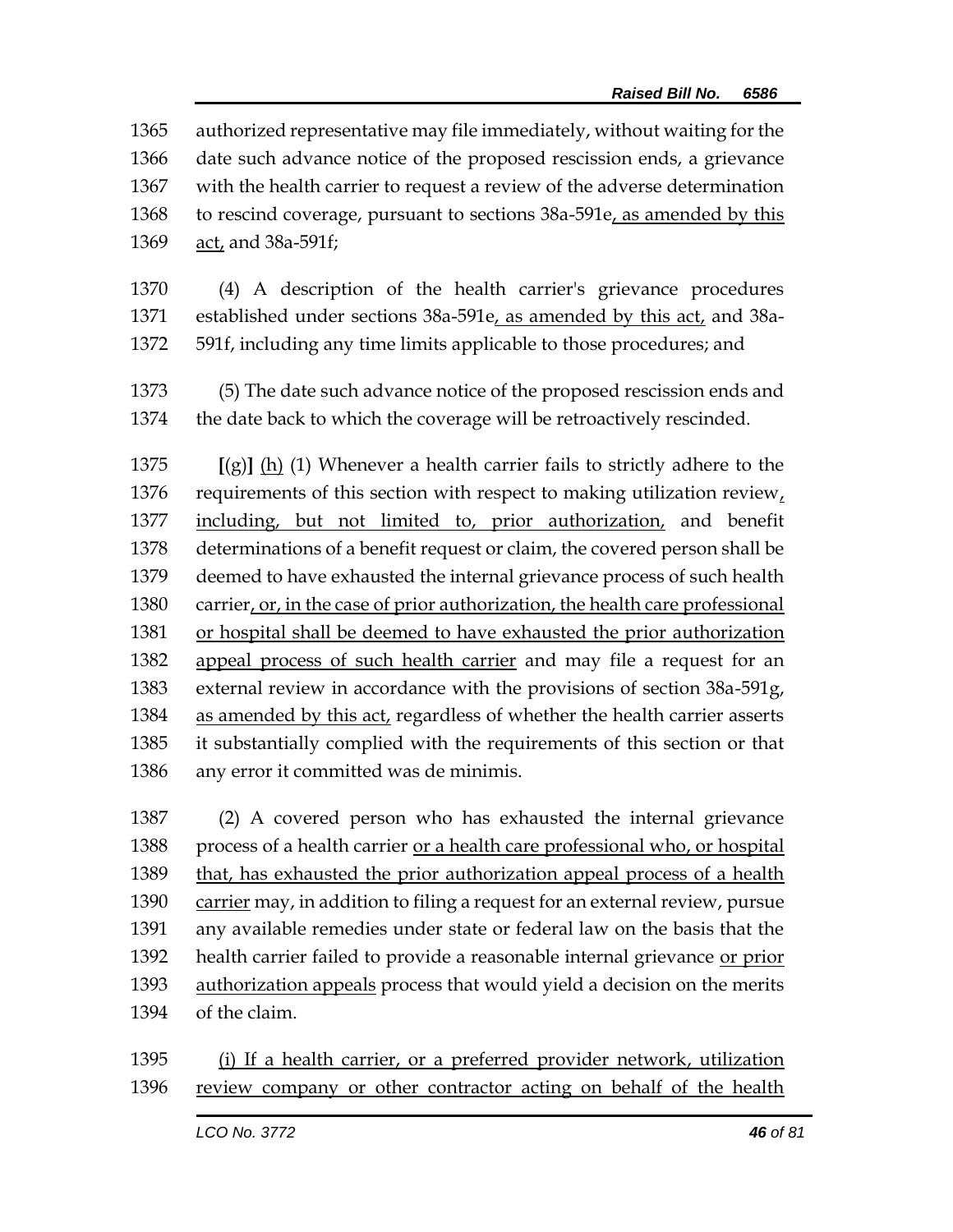carrier, determines, based on a future audit, that a prior authorization request should not have been approved, the health carrier, or the preferred provider network, utilization review company or other contractor acting on behalf of such health carrier, shall be prohibited 1401 from recouping payments made to a health care professional or hospital 1402 for any hospital admission, procedure, service, surgery or treatment that such health care professional or hospital provided pursuant to the previously approved prior authorization request until such time as such health care professional or hospital has fully exhausted all of such health care professional's or hospital's contractual and legal rights to appeal, or otherwise dispute, such recoupment.

 Sec. 13. Section 38a-591e of the general statutes is repealed and the following is substituted in lieu thereof (*Effective October 1, 2021*):

 (a) (1) Each health carrier shall establish and maintain written procedures for (A) the review of grievances of adverse determinations that were based, in whole or in part, on medical necessity, (B) the expedited review of grievances of adverse determinations of urgent care requests, including concurrent review urgent care requests and expedited review of prior authorization appeals involving an admission, availability of care, continued stay or health care service for a covered person who has received emergency services but has not been discharged from a facility, and (C) notifying covered persons or covered persons' authorized representatives or, for prior authorization requests, health care professionals or hospital representatives of such adverse determinations.

 (2) Each health carrier shall file with the commissioner a copy of such procedures, including all forms used to process requests, and any subsequent material modifications to such procedures.

 (3) In addition to a copy of such procedures, each health carrier shall file annually with the commissioner, in a form prescribed by the commissioner, a certificate of compliance stating that the health carrier has established and maintains grievance procedures and prior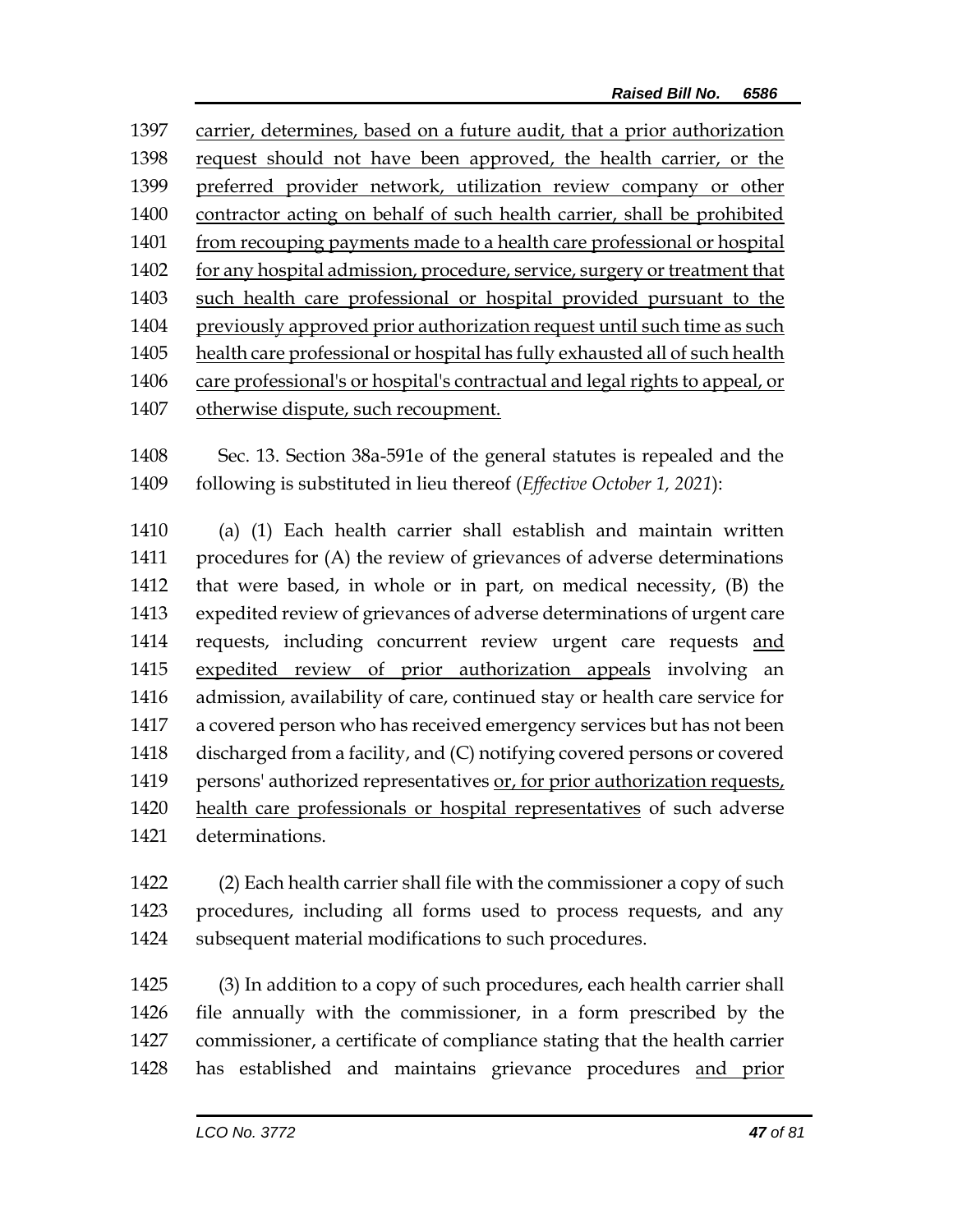authorization appeal procedures for each of its health benefit plans that are fully compliant with the provisions of sections 38a-591a to 38a-591n, inclusive, as amended by this act.

 (b) (1) A covered person or a covered person's authorized representative may file a grievance of an adverse determination that was based, in whole or in part, on medical necessity with the health carrier not later than one hundred eighty calendar days after the covered 1436 person or the covered person's authorized representative, as applicable, receives the notice of an adverse determination.

 (2) For prospective or concurrent urgent care requests, a covered person or a covered person's authorized representative or, for prior authorization requests, a health care professional or a hospital may make a request for an expedited review orally or in writing.

 (c) (1) (A) When conducting a review of an adverse determination under this section, the health carrier shall ensure that such review is conducted in a manner to ensure the independence and impartiality of the clinical peer or peers involved in making the review decision.

 (B) If the adverse determination involves utilization review, the health carrier shall designate an appropriate clinical peer or peers to review such adverse determination. Such clinical peer or peers shall not have been involved in the initial adverse determination.

 (C) The clinical peer or peers conducting a review under this section shall take into consideration all comments, documents, records and other information relevant to the covered person's benefit request that is the subject of the adverse determination under review, that are submitted by the covered person or the covered person's authorized representative, regardless of whether such information was submitted or considered in making the initial adverse determination.

 (D) Prior to issuing a decision, the health carrier shall provide free of charge, by facsimile, electronic means or any other expeditious method available, to the covered person or the covered person's authorized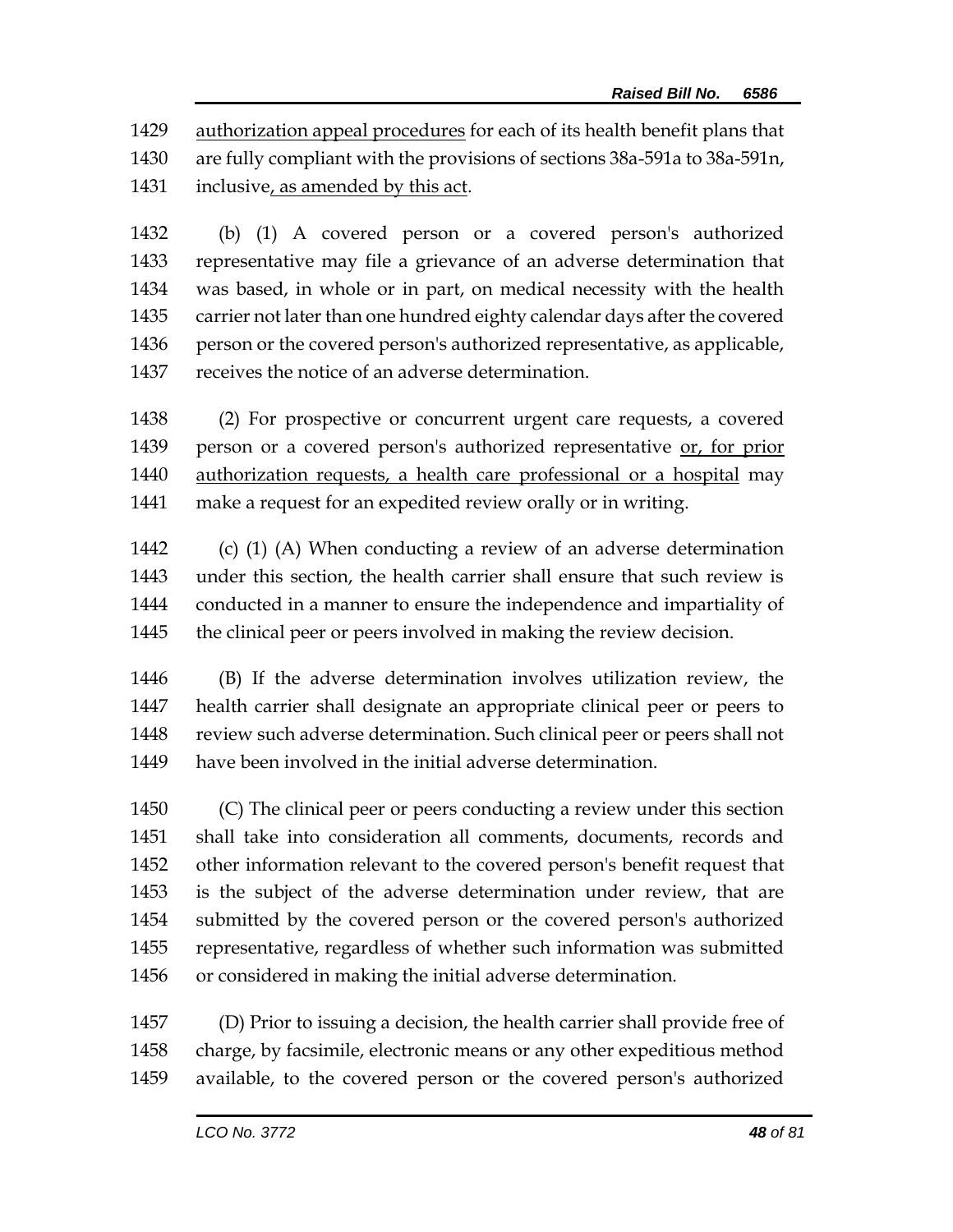representative, as applicable, or, in the case of a prior authorization appeal, to the health care professional or hospital any new or additional documents, communications, information and evidence relied upon and any new or additional scientific or clinical rationale used by the health carrier in connection with the grievance. Such documents, communications, information, evidence and rationale shall be provided sufficiently in advance of the date the health carrier is required to issue a decision to permit the covered person or the covered person's authorized representative, as applicable, or, in the case of a prior authorization appeal, health care professional or hospital a reasonable opportunity to respond prior to such date.

 (2) If the review under subdivision (1) of this subsection is an expedited review, all necessary information, including the health carrier's decision, shall be transmitted between the health carrier and the covered person or the covered person's authorized representative, as applicable, or, in the case of a prior authorization appeal, health care 1476 professional or hospital by telephone, facsimile, electronic means or any other expeditious method available.

 (3) If the review under subdivision (1) of this subsection is an expedited review of a grievance involving an adverse determination of a concurrent review request, pursuant to 45 CFR 147.136, as amended from time to time, the treatment shall be continued without liability to the covered person until the covered person has been notified of the review decision.

 (d) (1) The health carrier shall notify the covered person and, if applicable, the covered person's authorized representative or, in the case of a prior authorization appeal, health care professional or hospital, in writing or by electronic means, of its decision within a reasonable period of time appropriate to the covered person's medical condition, but not later than:

 (A) For prospective review and concurrent review requests, thirty calendar days after the health carrier receives the grievance or prior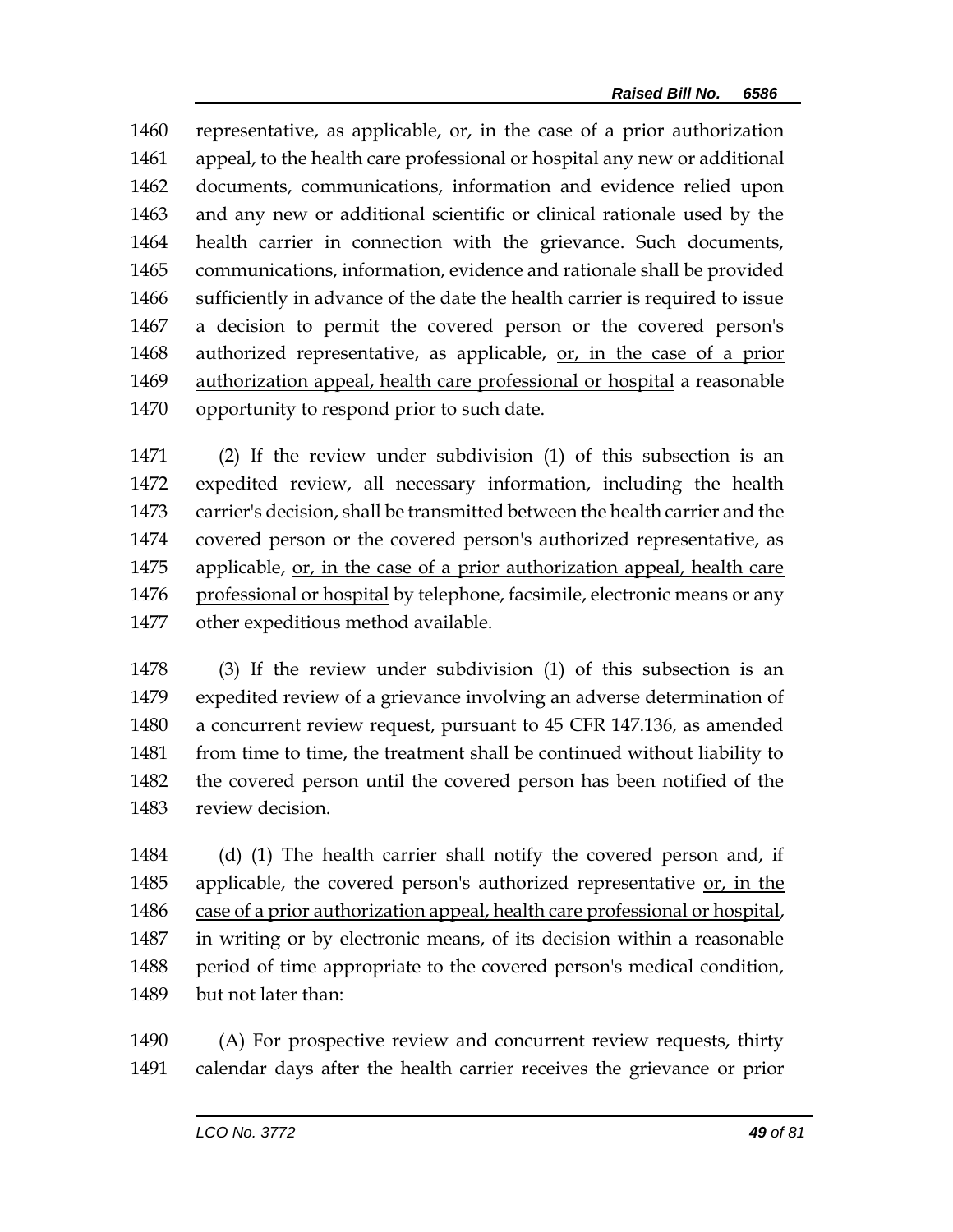## authorization appeal;

 (B) For retrospective review requests, sixty calendar days after the health carrier receives the grievance or prior authorization appeal;

 (C) For expedited review requests, except as specified under subparagraph (D) of this subdivision, forty-eight hours after the health carrier receives the grievance or prior authorization appeal or seventy- two hours after such health carrier receives such grievance or prior authorization appeal if any portion of such forty-eight-hour period falls on a weekend; and

 (D) For expedited review requests of a health care service or course of treatment specified under subparagraph (B) or (C) of subdivision **[**(38)**]** (41) of section 38a-591a, as amended by this act, twenty-four hours after the health carrier receives the grievance or prior authorization appeal.

 (2) The time periods set forth in subdivision (1) of this subsection shall apply regardless of whether all of the information necessary to make a decision accompanies the filing.

 (e) (1) The notice required under subsection (d) of this section shall set forth, in a manner calculated to be understood by the covered person or the covered person's authorized representative:

 (A) The titles and qualifying credentials of the clinical peer or peers participating in the review process;

 (B) Information sufficient to identify the claim involved with respect to the grievance or prior authorization appeal, including the date of service, if applicable, the health care professional and the claim amount;

 (C) A statement of such clinical peer's or peers' understanding of the covered person's grievance or the prior authorization appeal;

 (D) The clinical peer's or peers' decision in clear terms and the health benefit plan contract basis or scientific or clinical rationale for such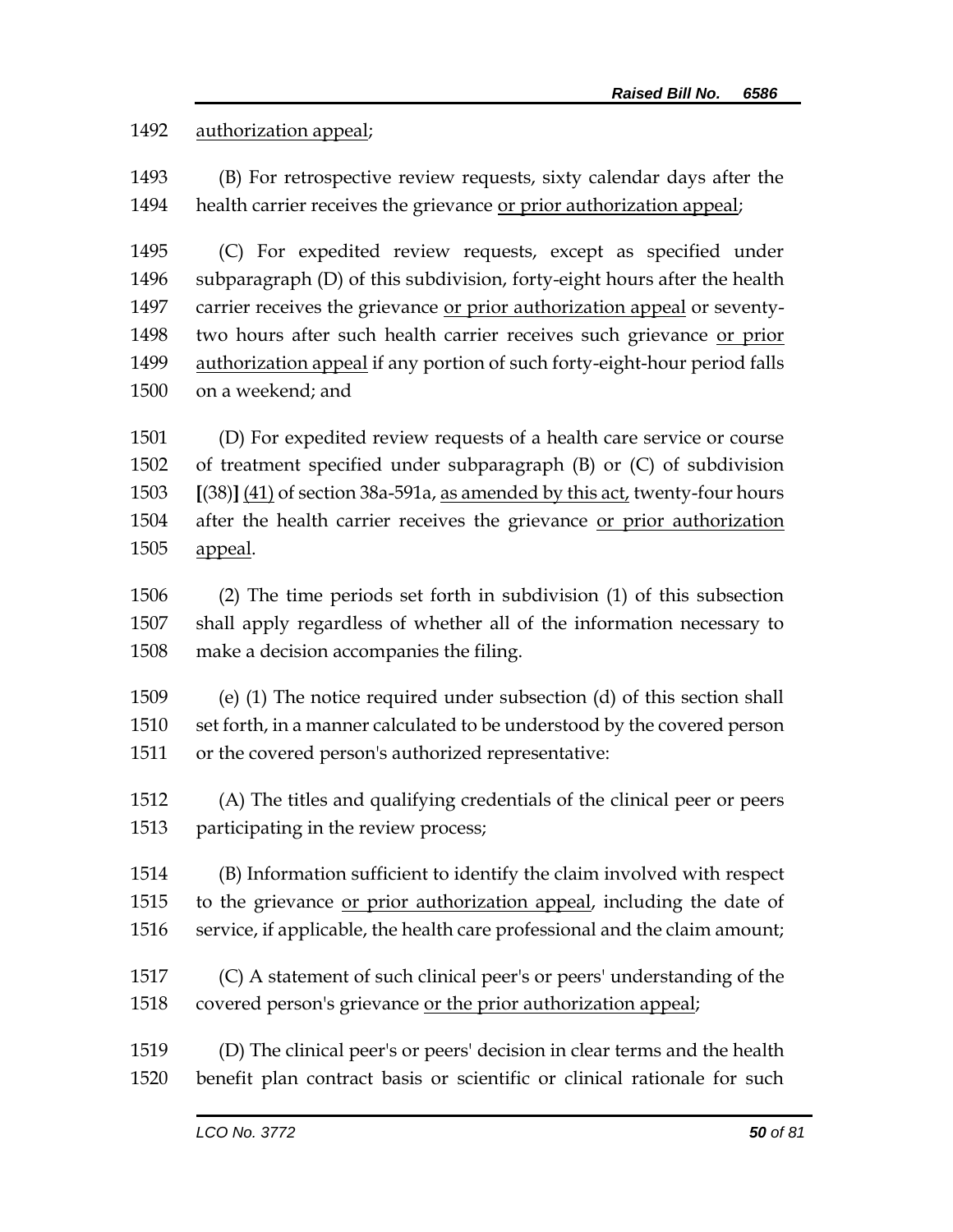1521 decision in sufficient detail for the covered person or, in the case of a prior authorization appeal, health care professional or hospital to

- respond further to the health carrier's position;
- (E) Reference to the evidence or documentation used as the basis for the decision;
- (F) For a decision that upholds the adverse determination:

 (i) The specific reason or reasons for the final adverse determination, including the denial code and its corresponding meaning, as well as a description of the health carrier's standard, if any, that was used in reaching the denial;

 (ii) Reference to the specific health benefit plan provisions on which the decision is based;

 (iii) A statement that the covered person or, in the case of a prior authorization appeal, health care professional or hospital may receive from the health carrier, free of charge and upon request, reasonable access to and copies of, all documents, records, communications and other information and evidence not previously provided regarding the adverse determination under review;

 (iv) If the final adverse determination is based on a health carrier's internal rule, guideline, protocol or other similar criterion, (I) the specific rule, guideline, protocol or other similar criterion, or (II) a statement that a specific rule, guideline, protocol or other similar criterion of the health carrier was relied upon to make the final adverse determination and that a copy of such rule, guideline, protocol or other similar criterion will be provided to the covered person or, in the case of a prior authorization appeal, health care professional or hospital free of charge upon request and instructions for requesting such copy;

 (v) If the final adverse determination is based on medical necessity or an experimental or investigational treatment or similar exclusion or limit, the written statement of the scientific or clinical rationale for the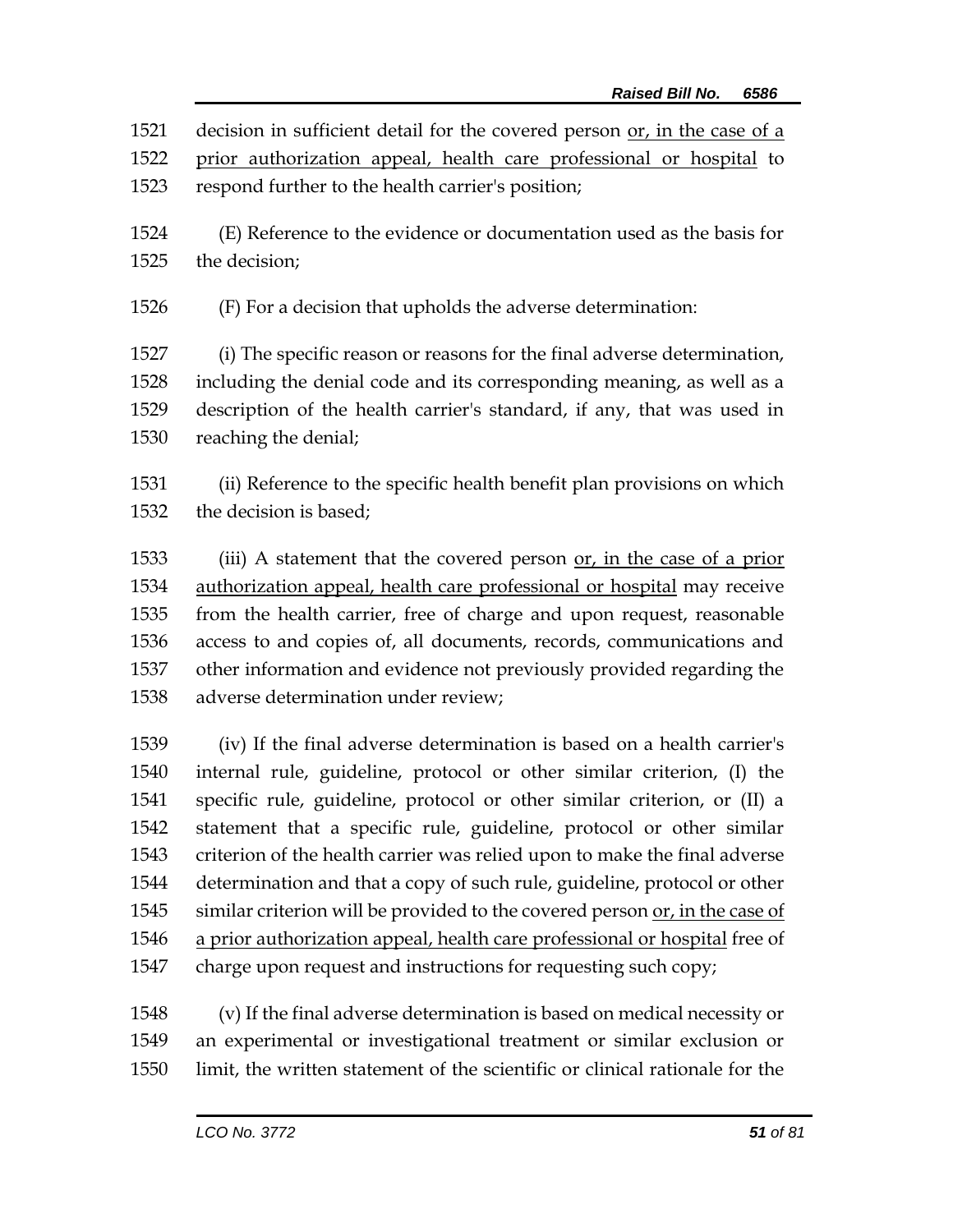| 1551 | final adverse determination and (I) an explanation of the scientific or        |
|------|--------------------------------------------------------------------------------|
| 1552 | clinical rationale used to make the determination that applies the terms       |
| 1553 | of the health benefit plan to the covered person's medical circumstances,      |
| 1554 | or (II) a statement that an explanation will be provided to the covered        |
| 1555 | person or, in the case of a prior authorization appeal, health care            |
| 1556 | professional or hospital free of charge upon request and instructions for      |
| 1557 | requesting a copy of such explanation;                                         |
|      |                                                                                |
| 1558 | (vi) A statement describing the procedures for obtaining an external           |
| 1559 | review of the final adverse determination;                                     |
|      |                                                                                |
| 1560 | (G) If applicable, the following statement: "You and your plan may             |
| 1561 | have other voluntary alternative dispute resolution options such as            |
| 1562 | mediation. One way to find out what may be available is to contact your        |
| 1563 | state Insurance Commissioner."; and                                            |
| 1564 | (H) A statement disclosing the covered person's right to contact the           |
| 1565 |                                                                                |
|      | commissioner's office or the Office of the Healthcare Advocate at any          |
| 1566 | time. Such disclosure shall include the contact information for said           |
| 1567 | offices.                                                                       |
| 1568 | (2) Upon request pursuant to subparagraph $(F)(iii)$ of subdivision $(1)$      |
| 1569 | of this subsection, the health carrier shall provide such copies in            |
| 1570 | accordance with subsection (b) of section 38a-591n, as amended by this         |
| 1571 | <u>act</u> .                                                                   |
|      |                                                                                |
| 1572 | $(f)$ (1) Not later than January 1, 2022, the commissioner shall establish     |
| 1573 | standardized procedures and deadlines for prior authorization appeals          |
| 1574 | to enable hospitals and health care professionals to file expedited            |
| 1575 | appeals of adverse determinations that involve a prior authorization           |
| 1576 | request. Such standardized procedures shall, at a minimum:                     |
|      |                                                                                |
| 1577 | (A) Require review by a health care professional who has undergone             |
| 1578 | training that is the same as, or similar to, the training that the health care |
| 1579 | professional who files, or is involved in the particular procedure, service    |
| 1580 | or treatment that is the subject of, the prior authorization request has       |
| 1581 | undergone; and                                                                 |
|      |                                                                                |
|      | LCO No. 3772<br>52 of 81                                                       |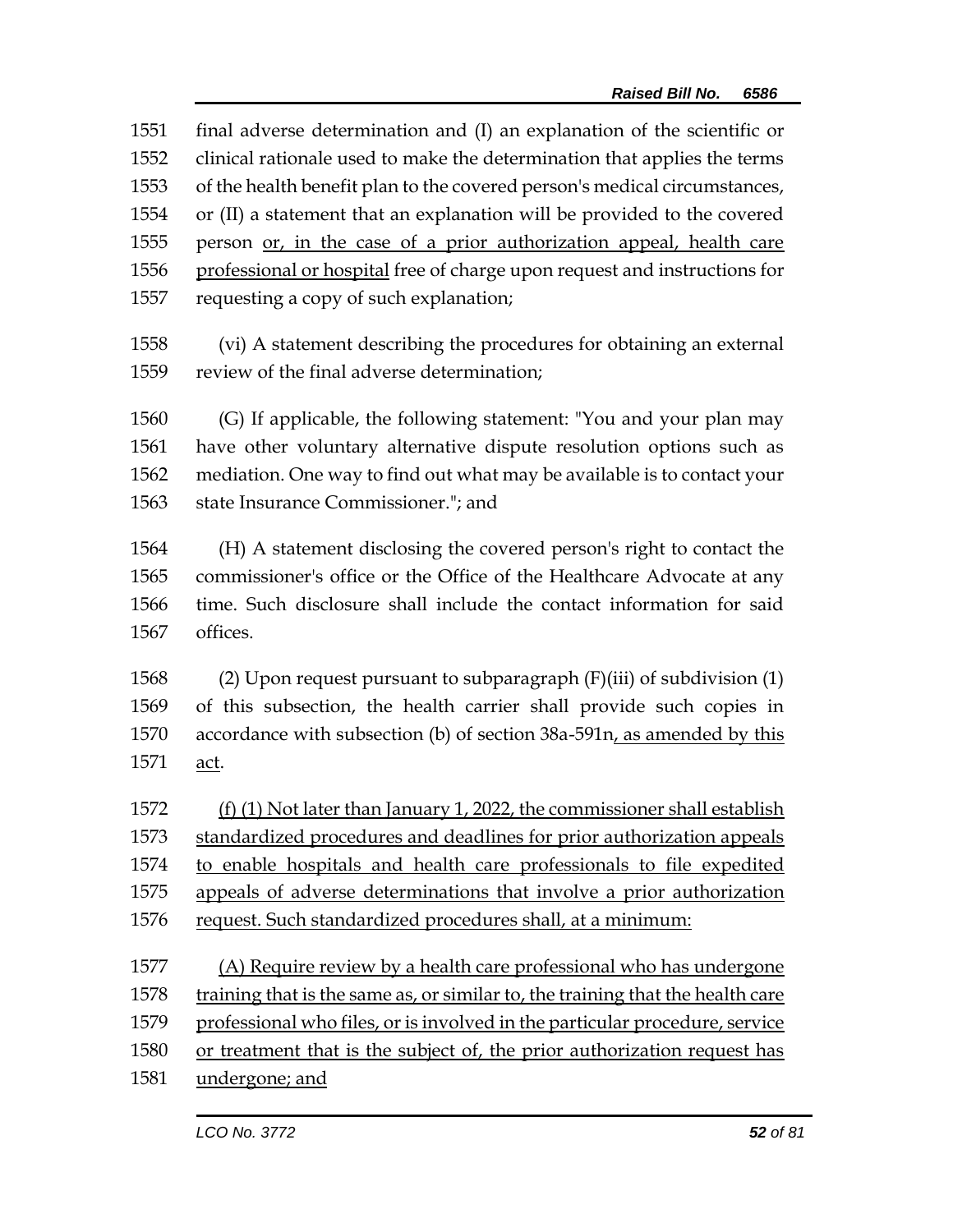| 1582 | (B) Provide an opportunity for review by a health care professional      |
|------|--------------------------------------------------------------------------|
| 1583 | described in subparagraph (A) of this subdivision who is not affiliated  |
| 1584 | with the health carrier.                                                 |
| 1585 | (2) Each health carrier shall process prior authorization appeals in a   |
| 1586 | timely manner.                                                           |
| 1587 | (3) No prior authorization appeal shall limit the ability of a covered   |
| 1588 | person, or the covered person's authorized representative, to dispute a  |
| 1589 | prior authorization determination through the health carrier's grievance |
| 1590 | procedures or any other process authorized by law.                       |
| 1591 | Each contract between a health carrier and a health care<br>(4)          |
| 1592 | professional or hospital that is entered into, renewed, amended or       |
| 1593 | continued on or after January 1, 2022, shall include the standardized    |
| 1594 | procedures and deadlines for prior authorization appeals established by  |
| 1595 | the commissioner pursuant to subdivision (1) of this subsection.         |

 **[**(f)**]** (g) (1) Whenever a health carrier fails to strictly adhere to the requirements of this section with respect to receiving and resolving grievances or prior authorization appeals involving an adverse 1599 determination, the covered person or the health care professional or hospital, as applicable, shall be deemed to have exhausted the internal grievance process of such health carrier and may file a request for an external review, regardless of whether the health carrier asserts that it substantially complied with the requirements of this section, or that any error it committed was de minimis.

 (2) A covered person who has exhausted the internal grievance process of a health carrier or a health care professional or hospital, as 1607 applicable, may, in addition to filing a request for an external review, pursue any available remedies under state or federal law on the basis that the health carrier failed to provide a reasonable internal grievance process that would yield a decision on the merits of the claim.

1611 Sec. 14. Section 38a-591g of the general statutes is repealed and the 1612 following is substituted in lieu thereof (*Effective October 1, 2021*):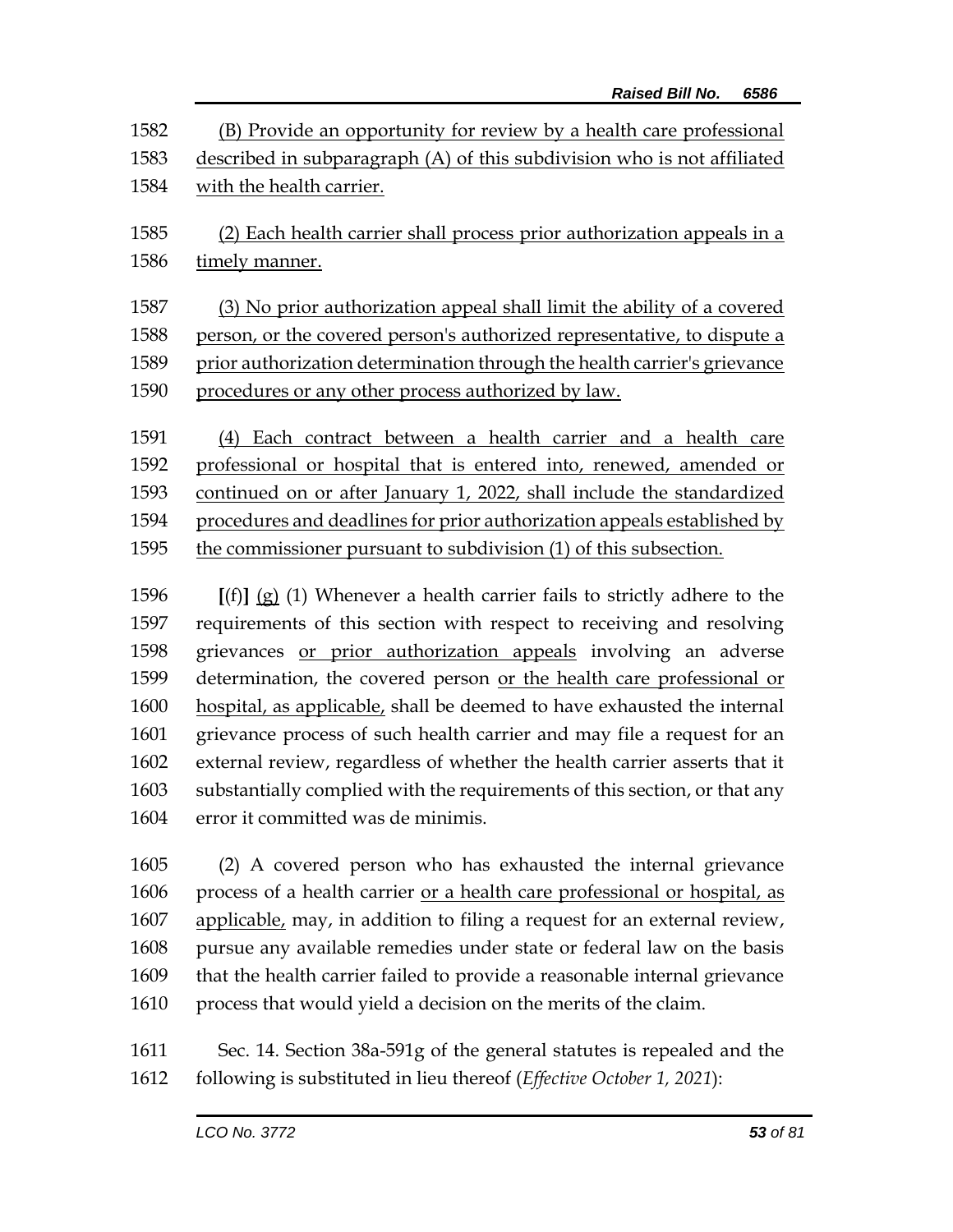(a) (1) A covered person or a covered person's authorized representative or, in the case of a prior authorization, a health care 1615 professional or a hospital may file a request for an external review or an expedited external review of an adverse determination or a final adverse determination in accordance with the provisions of this section. All requests for external review or expedited external review shall be made in writing to the commissioner. The commissioner may prescribe the form and content of such requests.

 (2) (A) All requests for external review or expedited external review shall be accompanied by a filing fee of twenty-five dollars, except that no covered person or covered person's authorized representative shall pay more than seventy-five dollars in a calendar year for such covered person. Any filing fee paid by a covered person's authorized representative shall be deemed to have been paid by the covered person. If the commissioner finds that the covered person is indigent or unable to pay the filing fee, the commissioner shall waive such fee. Any such fees shall be deposited in the Insurance Fund established under section 38a-52a.

 (B) The commissioner shall refund any paid filing fee to the covered person or the covered person's authorized representative, as applicable, 1633 or the health care professional or the hospital if the adverse determination or the final adverse determination that is the subject of the external review request or expedited external review request is reversed or revised.

 (3) The health carrier that issued the adverse determination or the final adverse determination that is the subject of the external review request or the expedited external review request shall pay the independent review organization for the cost of conducting the review.

 (4) An external review decision, whether such review is a standard external review or an expedited external review, shall be binding on the health carrier or a self-insured governmental plan and the covered person, except to the extent such health carrier or covered person has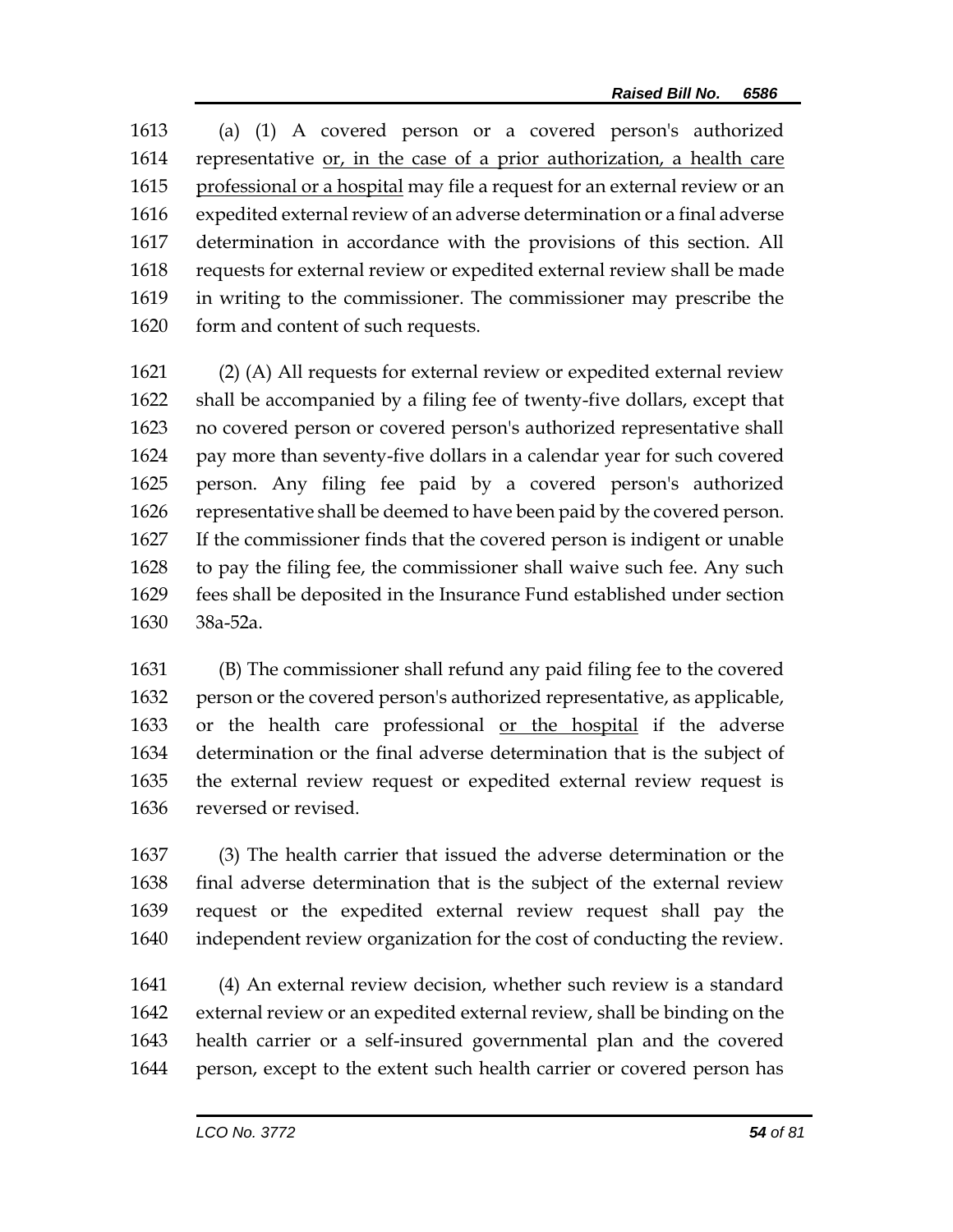| 1645 | other remedies available under federal or state law. A covered person        |
|------|------------------------------------------------------------------------------|
| 1646 | or a covered person's authorized representative shall not file a             |
| 1647 | subsequent request for an external review or an expedited external           |
| 1648 | review that involves the same adverse determination or final adverse         |
| 1649 | determination for which the covered person or the covered person's           |
| 1650 | authorized representative already received an external review decision       |
| 1651 | or an expedited external review decision.                                    |
| 1652 | (5) Each health carrier shall maintain written records of external           |
| 1653 | reviews as set forth in section 38a-591h, as amended by this act.            |
| 1654 | (6) Each independent review organization shall maintain written              |
| 1655 | records as set forth in subsection (e) of section 38a-591m.                  |
| 1656 | (b) (1) Except as otherwise provided under subdivision (2) of this           |
| 1657 | subsection or subsection (d) of this section: [, a]                          |
| 1658 | $(A)$ A covered person or a covered person's authorized representative       |
| 1659 | shall not file a request for an external review or an expedited external     |
| 1660 | review until the covered person or the covered person's authorized           |
| 1661 | representative has exhausted the health carrier's internal grievance         |
| 1662 | process; and                                                                 |
| 1663 | (B) A health care professional or a hospital shall not file a request for    |
| 1664 | an external review or an expedited external review until the health care     |
| 1665 | professional or hospital has exhausted the health carrier's prior            |
| 1666 | authorization appeals process.                                               |
| 1667 | (2) A health carrier may waive its internal grievance process and the        |
| 1668 | requirement for a covered person to exhaust such process prior to filing     |
| 1669 | a request for an external review or an expedited external review.            |
| 1670 | $(c)$ (1) At the same time a health carrier sends to a covered person or     |
| 1671 | a covered person's authorized representative or, in the case of a prior      |
| 1672 | authorization, a health care professional or a hospital a written notice of  |
| 1673 | an adverse determination or a final adverse determination issued by the      |
| 1674 | health carrier, the health carrier shall include a written disclosure to the |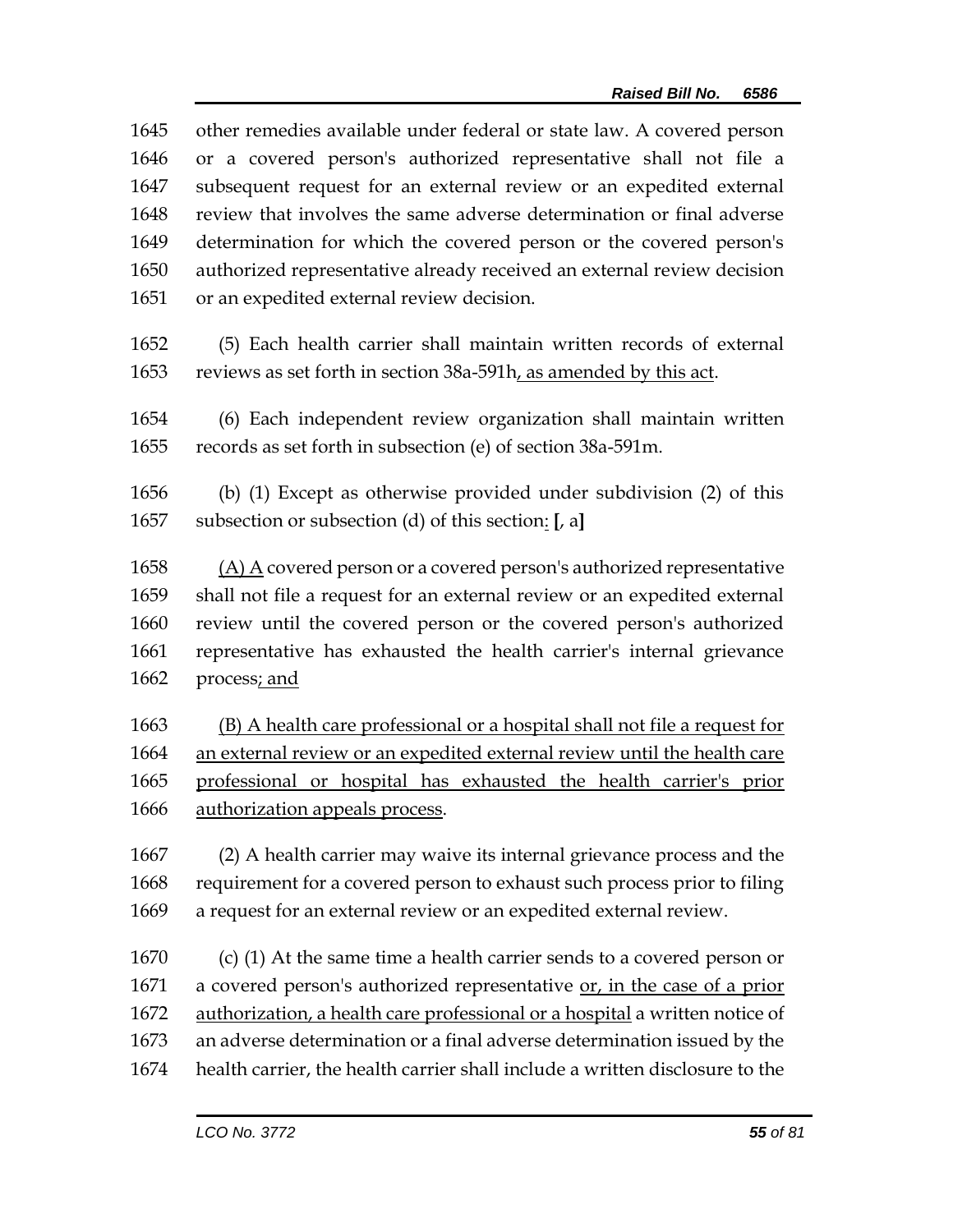- covered person and, if applicable, the covered person's authorized representative or, in the case of a prior authorization, the health care 1677 professional or the hospital of the covered person's, health care professional's or hospital's right to request an external review.
- (2) The written notice shall include:

 (A) The following statement or a statement in substantially similar language: "We have denied your request for benefit approval for a health care service or course of treatment. You may have the right to have our decision reviewed by health care professionals who have no association with us by submitting a request for external review to the office of the Insurance Commissioner, if our decision involved making a judgment as to the medical necessity, appropriateness, health care setting, level of care or effectiveness of the health care service or treatment you requested.";

 (B) For a notice related to an adverse determination, a statement informing the covered person that:

 (i) If the covered person has a medical condition for which the time period for completion of an expedited internal review of a grievance involving an adverse determination would seriously jeopardize the life or health of the covered person or would jeopardize the covered person's ability to regain maximum function, the covered person or the covered person's authorized representative may (I) file a request for an expedited external review, or (II) file a request for an expedited external review if the adverse determination involves a denial of coverage based on a determination that the recommended or requested health care service or treatment is experimental or investigational and the covered person's treating health care professional certifies in writing that such recommended or requested health care service or treatment would be significantly less effective if not promptly initiated; **[**and**]**

 (ii) Such request for expedited external review may be filed at the same time the covered person or the covered person's authorized representative files a request for an expedited internal review of a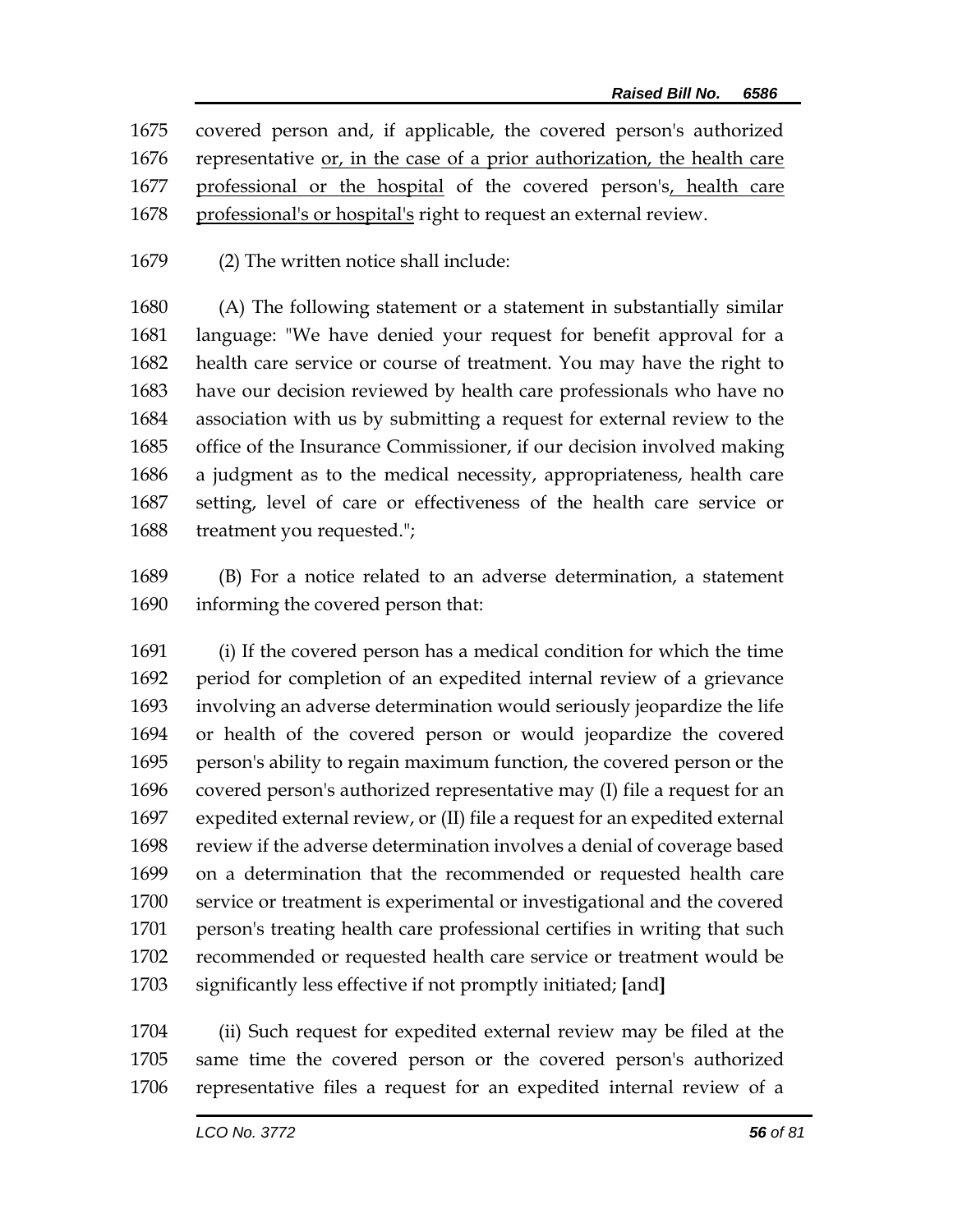grievance involving an adverse determination, except that the independent review organization assigned to conduct the expedited external review shall determine whether the covered person shall be required to complete the expedited internal review of the grievance 1711 prior to conducting the expedited external review; and

 (iii) In the case of an adverse determination that involves prior authorization, the health care professional or hospital may file a request for expedited external review in connection with the health carrier's adverse determination at the same time that the health care professional or hospital files a request for an expedited prior authorization appeal;

 (C) For a notice related to a final adverse determination, a statement informing the covered person that:

 (i) If the covered person has a medical condition for which the time period for completion of an external review would seriously jeopardize the life or health of the covered person or would jeopardize the covered person's ability to regain maximum function, the covered person or the covered person's authorized representative may file a request for an expedited external review; or

 (ii) If the final adverse determination concerns (I) a prior 1726 authorization or other approval for an admission, availability of care, continued stay or health care service for which the covered person received emergency services but has not been discharged from a facility, the covered person, **[**or**]** the covered person's authorized representative, 1730 the health care professional or the hospital, as applicable, may file a request for an expedited external review, or (II) a denial of coverage based on a determination that the recommended or requested health care service or treatment is experimental or investigational and the covered person's treating health care professional certifies in writing that such recommended or requested health care service or treatment would be significantly less effective if not promptly initiated, the covered person or the covered person's authorized representative may 1738 file a request for an expedited external review;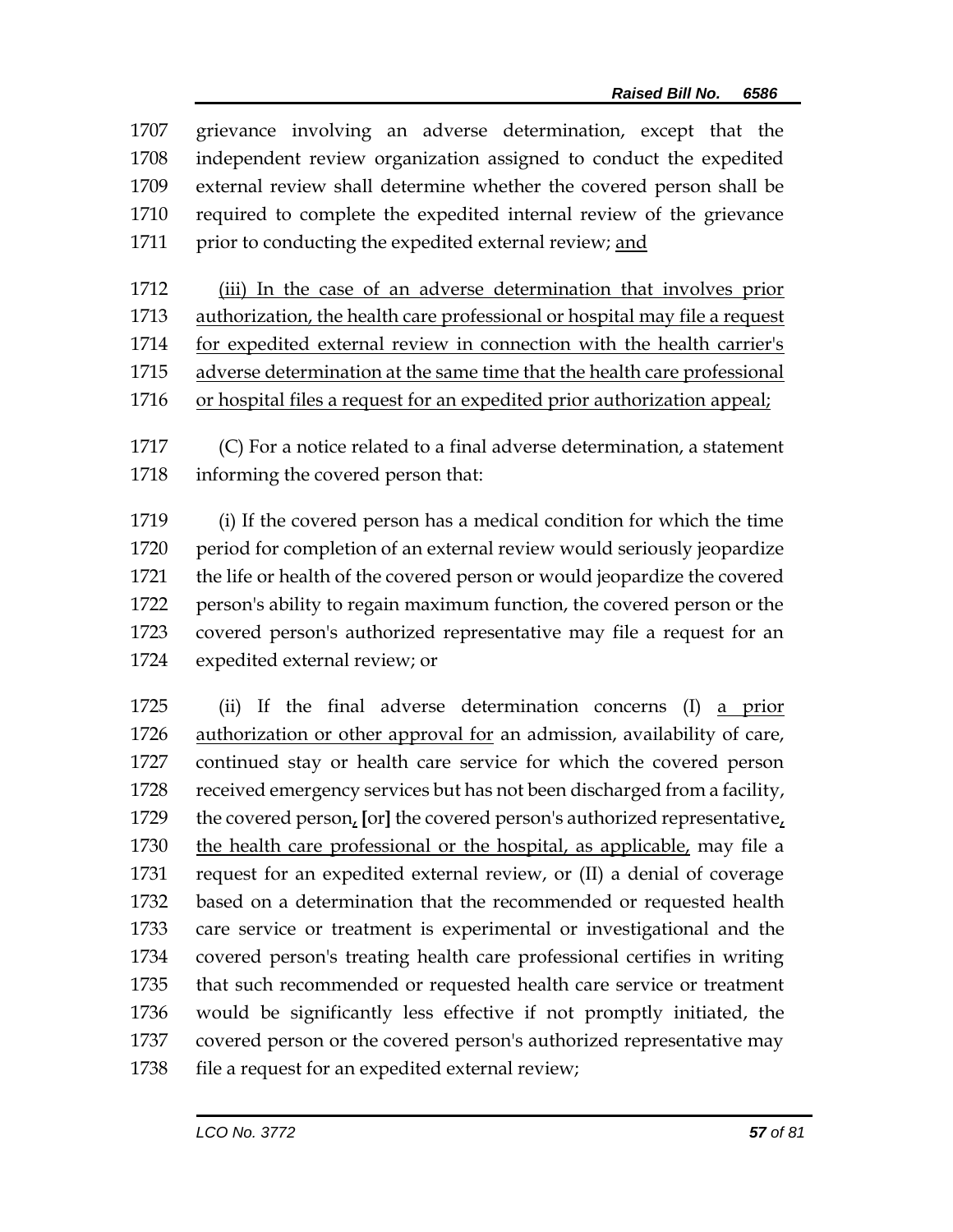(D) (i) A copy of the description of both the standard and expedited external review procedures the health carrier is required to provide, highlighting the provisions in the external review procedures that give the covered person, **[**or**]** the covered person's authorized representative, the health care professional or the hospital, as applicable, the opportunity to submit additional information and including any forms used to process an external review or an expedited external review;

1746 (ii) As part of any forms provided under subparagraph  $(D)(i)$  of this subdivision, an authorization form or other document approved by the commissioner that complies with the requirements of 45 CFR 164.508, as amended from time to time, by which the covered person shall authorize the health carrier and the covered person's treating health care professional to release, transfer or otherwise divulge, in accordance with sections 38a-975 to 38a-999a, inclusive, the covered person's protected health information including medical records for purposes of conducting an external review or an expedited external review;

 (E) A statement that the covered person or the covered person's authorized representative may request, free of charge, copies of all documents, communications, information and evidence regarding the adverse determination or the final adverse determination that were not previously provided to the covered person or the covered person's authorized representative.

 (3) Upon request pursuant to subparagraph (E) of subdivision (2) of this subsection, the health carrier shall provide such copies in accordance with subsection (b) of section 38a-591n, as amended by this act.

 (d) (1) A covered person or a covered person's authorized representative or, in the case of a prior authorization, a health care professional or a hospital may file a request for an expedited external review of an adverse determination or a final adverse determination with the commissioner, except that an expedited external review shall not be provided for a retrospective review request of an adverse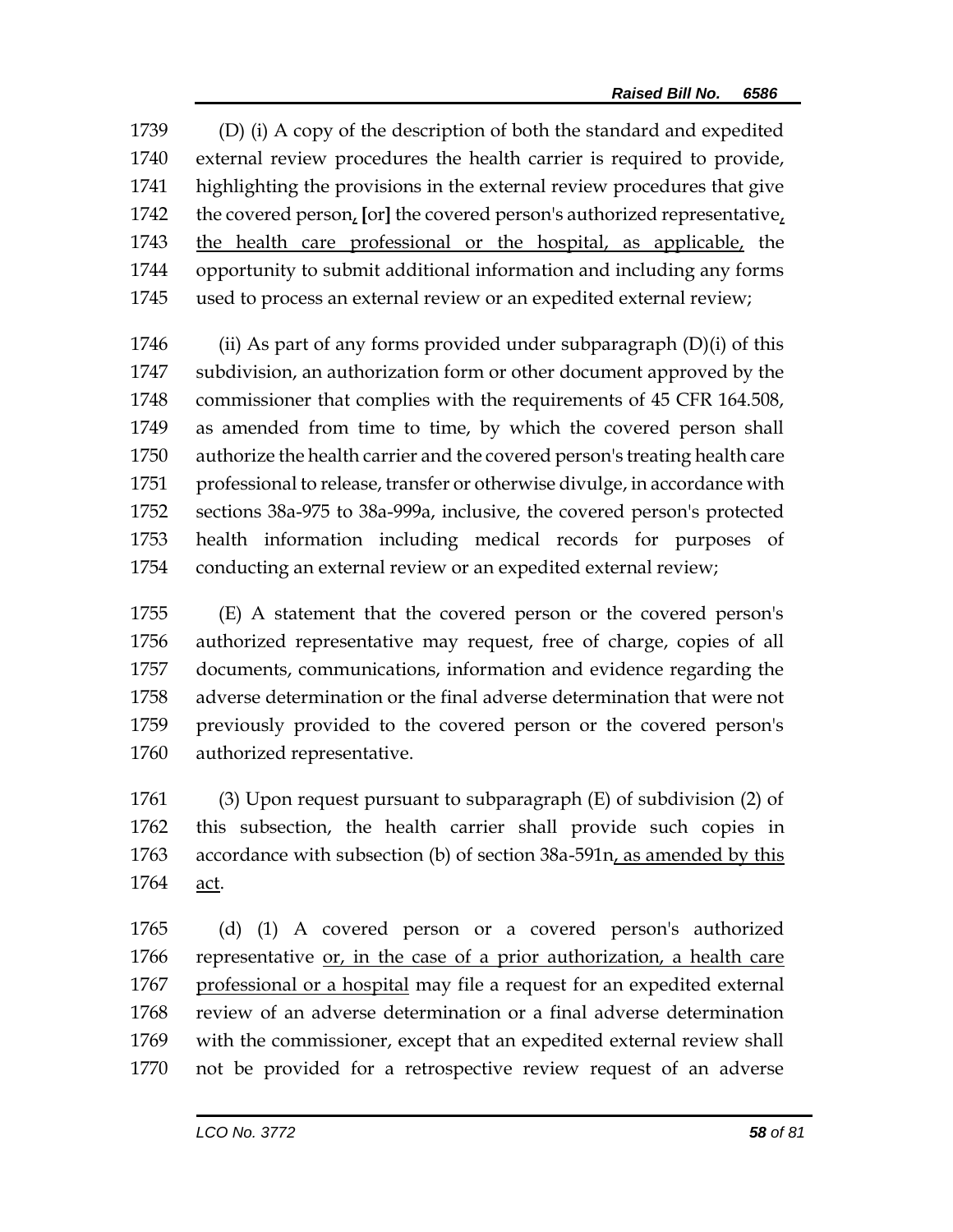determination or a final adverse determination.

(2) Such request may be filed at the time the covered person receives:

(A) An adverse determination, if:

 (i) (I) The covered person has a medical condition for which the time period for completion of an expedited internal review of the adverse determination would seriously jeopardize the life or health of the covered person or would jeopardize the covered person's ability to regain maximum function; or

 (II) The denial of coverage is based on a determination that the recommended or requested health care service or treatment is experimental or investigational and the covered person's treating health care professional certifies in writing that such recommended or requested health care service or treatment would be significantly less effective if not promptly initiated; and

 (ii) The covered person or the covered person's authorized representative has filed a request for an expedited internal review of the adverse determination; or

(B) A final adverse determination if:

 (i) The covered person has a medical condition where the time period 1790 for completion of a standard external review would seriously jeopardize the life or health of the covered person or would jeopardize the covered person's ability to regain maximum function;

 (ii) The final adverse determination concerns an admission, availability of care, continued stay or health care service for which the covered person received emergency services but has not been discharged from a facility; or

 (iii) The denial of coverage is based on a determination that the recommended or requested health care service or treatment is experimental or investigational and the covered person's treating health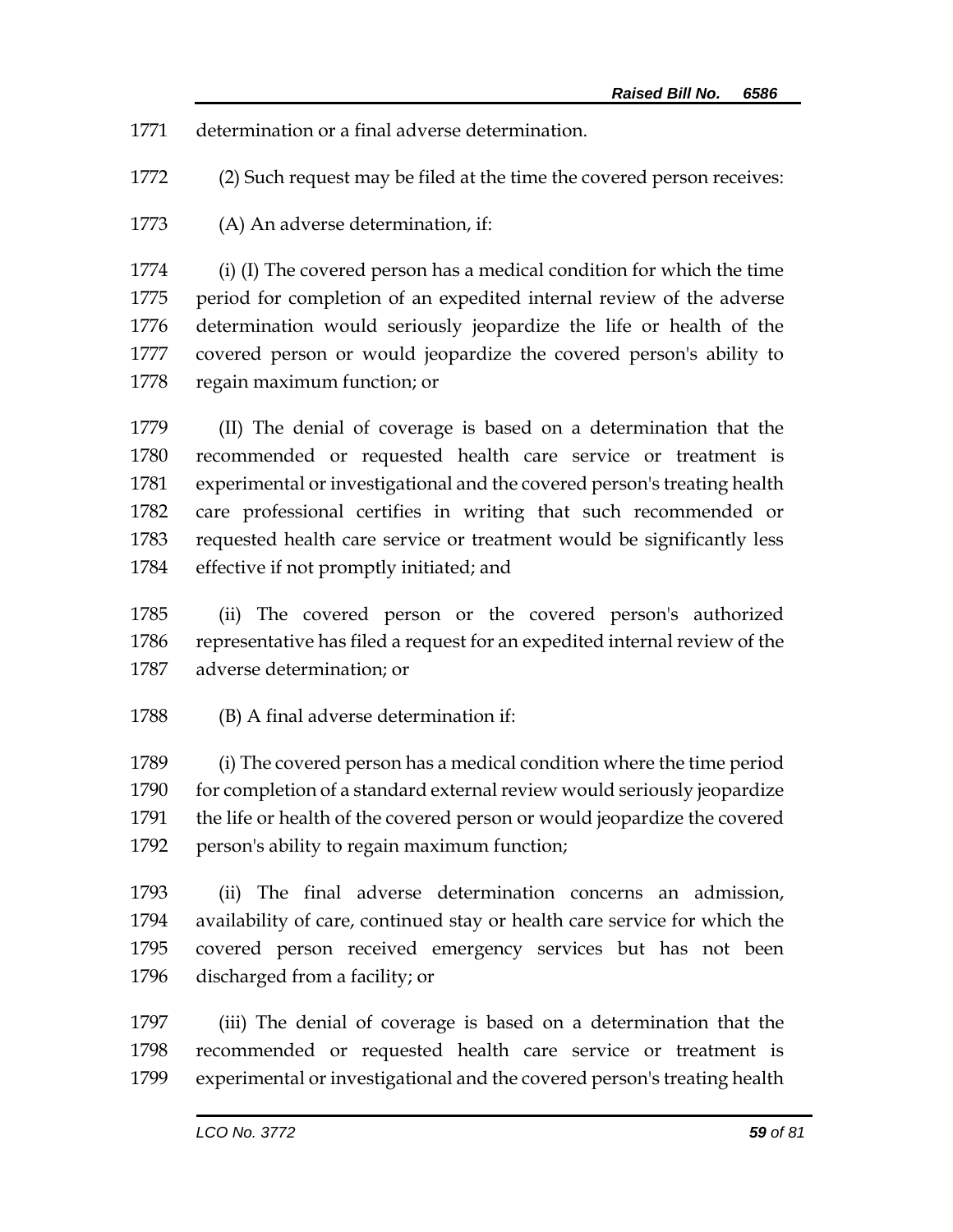care professional certifies in writing that such recommended or requested health care service or treatment would be significantly less effective if not promptly initiated.

 (3) Such covered person or covered person's authorized representative shall not be required to file a request for an external review prior to, or at the same time as, the filing of a request for an expedited external review and shall not be precluded from filing a request for an external review, within the time periods set forth in subsection (e) of this section, if the request for an expedited external review is determined to be ineligible for such review.

 (e) (1) Not later than one hundred twenty calendar days after a covered person or a covered person's authorized representative receives a notice of an adverse determination or a final adverse determination, the covered person or the covered person's authorized representative may file a request for an external review or an expedited external review with the commissioner in accordance with this section.

 (2) Not later than one business day after the commissioner receives a request that is complete, the commissioner shall send a copy of such request to the health carrier that issued the adverse determination or the final adverse determination that is the subject of the request.

 (3) Not later than five business days after the health carrier receives the copy of an external review request or one calendar day after the health carrier receives the copy of an expedited external review request, from the commissioner, the health carrier shall complete a preliminary review of the request to determine whether:

 (A) The individual is or was a covered person under the health benefit plan at the time the health care service was requested or, in the case of an external review of a retrospective review request, was a covered person in the health benefit plan at the time the health care service was provided;

(B) The health care service that is the subject of the adverse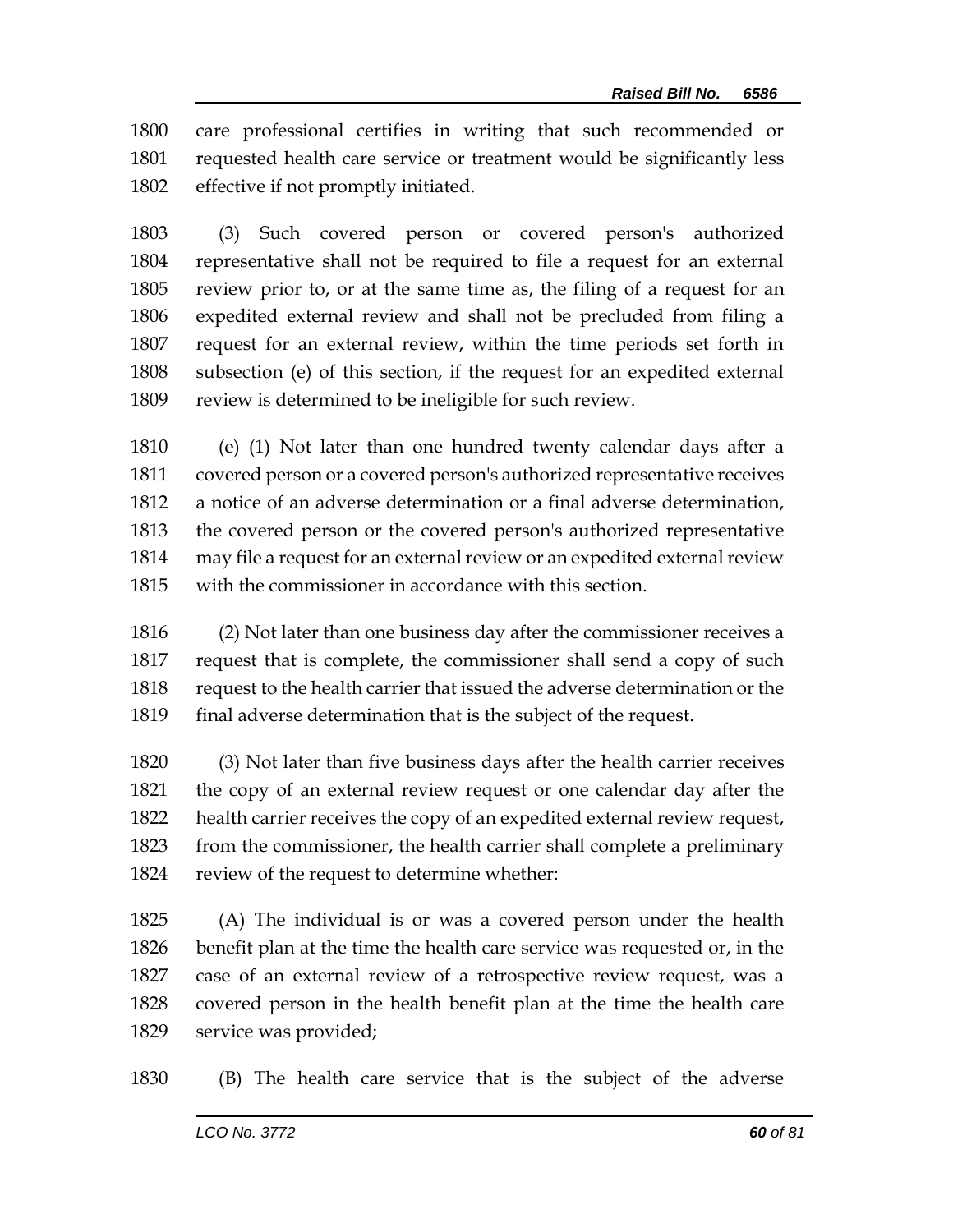| 1831 | determination or the final adverse determination is a covered service       |
|------|-----------------------------------------------------------------------------|
| 1832 | under the covered person's health benefit plan but for the health           |
| 1833 | carrier's determination that the health care service is not covered         |
| 1834 | because it does not meet the health carrier's requirements for medical      |
| 1835 | necessity, appropriateness, health care setting, level of care or           |
| 1836 | effectiveness;                                                              |
| 1837 | (C) If the health care service or treatment is experimental or              |
| 1838 | investigational:                                                            |
| 1839 | (i) Is a covered benefit under the covered person's health benefit plan     |
| 1840 | but for the health carrier's determination that the service or treatment is |
| 1841 | experimental or investigational for a particular medical condition;         |
| 1842 | (ii) Is not explicitly listed as an excluded benefit under the covered      |
| 1843 | person's health benefit plan;                                               |
| 1844 | (iii) The covered person's treating health care professional has            |
| 1845 | certified that one of the following situations is applicable:               |
| 1846 | (I) Standard health care services or treatments have not been effective     |
| 1847 | in improving the medical condition of the covered person;                   |
| 1848 | (II) Standard health care services or treatments are not medically          |
| 1849 | appropriate for the covered person; or                                      |
| 1850 | (III) There is no available standard health care service or treatment       |
| 1851 | covered by the health carrier that is more beneficial than the              |
| 1852 | recommended or requested health care service or treatment; and              |
| 1853 | (iv) The covered person's treating health care professional:                |
| 1854 | (I) Has recommended a health care service or treatment that the             |
| 1855 | health care professional certifies, in writing, is likely to be more        |
| 1856 | beneficial to the covered person, in the health care professional's         |
| 1857 | opinion, than any available standard health care services or treatments;    |
| 1858 | or                                                                          |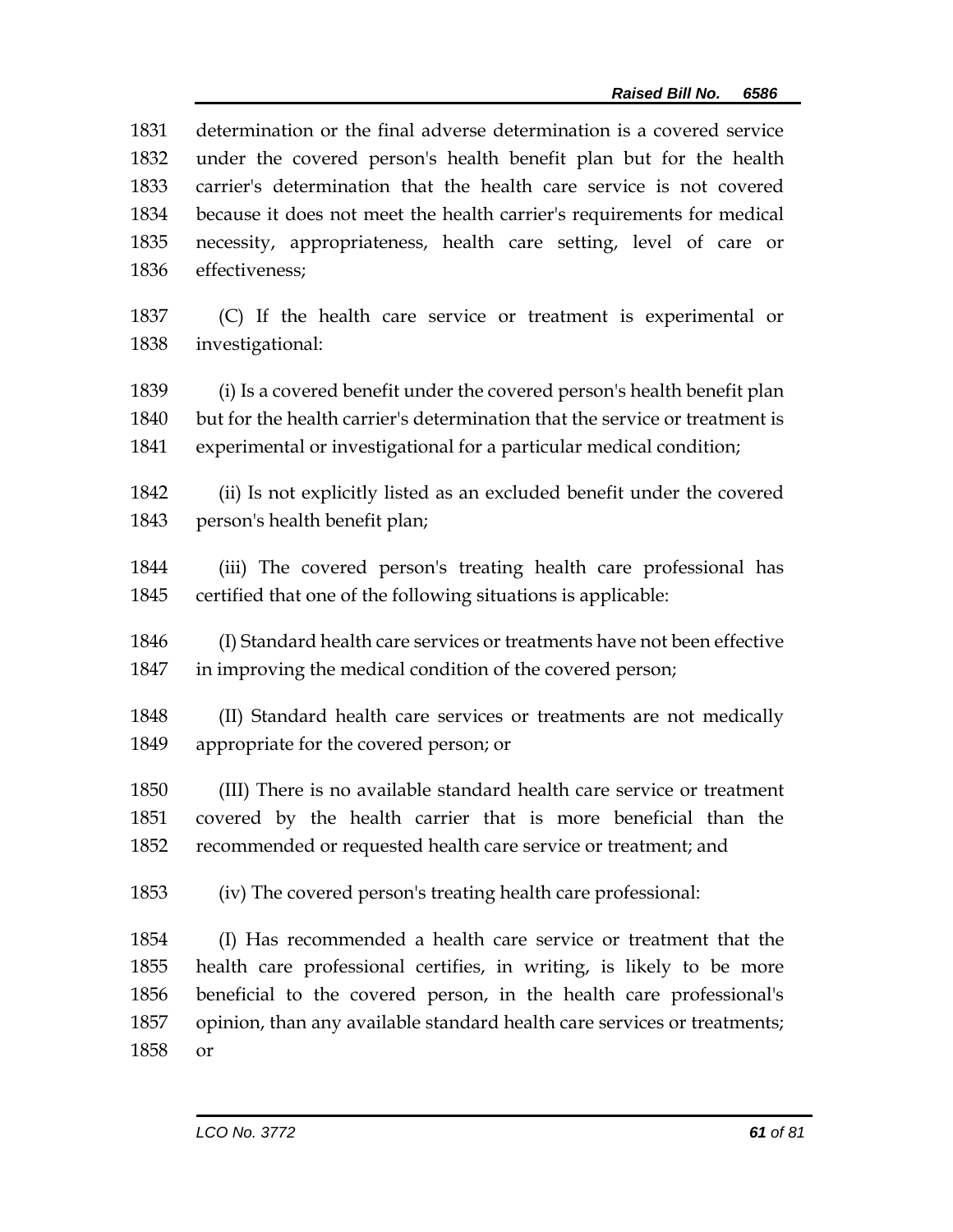(II) Is a licensed, board certified or board eligible health care professional qualified to practice in the area of medicine appropriate to treat the covered person's condition and has certified in writing that scientifically valid studies using accepted protocols demonstrate that the health care service or treatment requested by the covered person that is the subject of the adverse determination or the final adverse determination is likely to be more beneficial to the covered person than any available standard health care services or treatments;

 (D) The covered person has exhausted the health carrier's internal grievance process or the covered person or the covered person's authorized representative has filed a request for an expedited external review as provided under subsection (d) of this section; and

 (E) The covered person has provided all the information and forms required to process an external review or an expedited external review, including an authorization form as set forth in subparagraph (D)(ii) of subdivision (2) of subsection (c) of this section.

 (4) (A) Not later than one business day after the preliminary review of an external review request or the day the preliminary review of an expedited external review request is completed, the health carrier shall notify the commissioner, the covered person and, if applicable, the covered person's authorized representative in writing whether the request for an external review or an expedited external review is complete and eligible for such review. The commissioner may specify the form for the health carrier's notice of initial determination under this subdivision and any supporting information required to be included in the notice.

(B) If the request:

 (i) Is not complete, the health carrier shall notify the commissioner and the covered person and, if applicable, the covered person's authorized representative in writing and include in the notice what information or materials are needed to perfect the request; or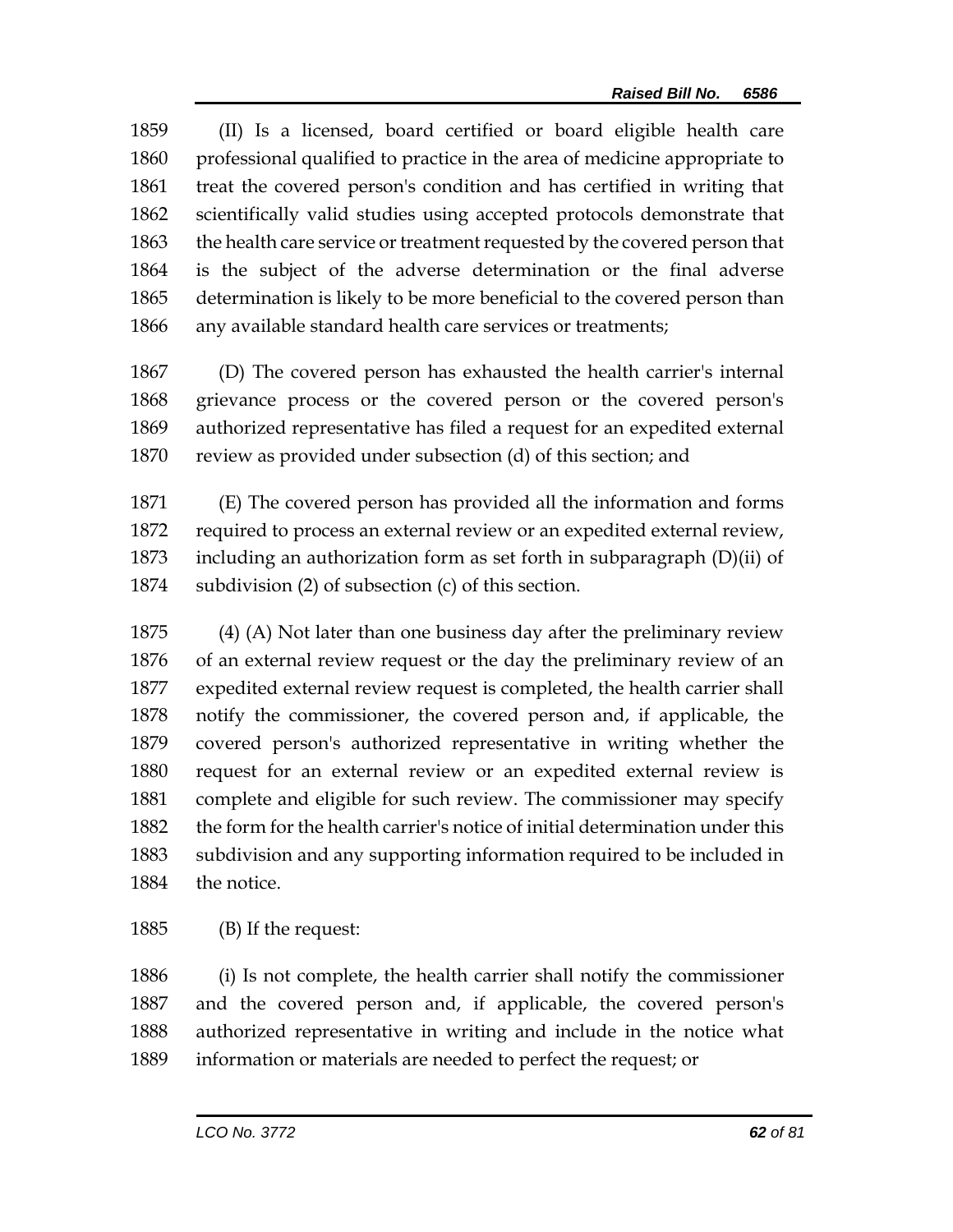(ii) Is not eligible for external review or expedited external review, the health carrier shall notify the commissioner, the covered person and, if applicable, the covered person's authorized representative in writing and include in the notice the reasons for its ineligibility.

 (C) The notice of initial determination shall include a statement informing the covered person and, if applicable, the covered person's authorized representative that a health carrier's initial determination that the request for an external review or an expedited external review is ineligible for review may be appealed to the commissioner.

 (D) Notwithstanding a health carrier's initial determination that a request for an external review or an expedited external review is ineligible for review, the commissioner may determine, pursuant to the terms of the covered person's health benefit plan, that such request is eligible for such review and assign an independent review organization to conduct such review. Any such review shall be conducted in accordance with this section.

 (f) (1) Whenever the commissioner is notified pursuant to subparagraph (A) of subdivision (4) of subsection (e) of this section that a request is eligible for external review or expedited external review, the commissioner shall, not later than one business day after receiving such notice for an external review or one calendar day after receiving such notice for an expedited external review:

 (A) Assign an independent review organization from the list of approved independent review organizations compiled and maintained by the commissioner pursuant to section 38a-591*l* to conduct the review and notify the health carrier of the name of the assigned independent review organization. Such assignment shall be done on a random basis among those approved independent review organizations qualified to conduct the particular review based on the nature of the health care service that is the subject of the adverse determination or the final adverse determination and other circumstances, including conflict of interest concerns as set forth in section 38a-591m; and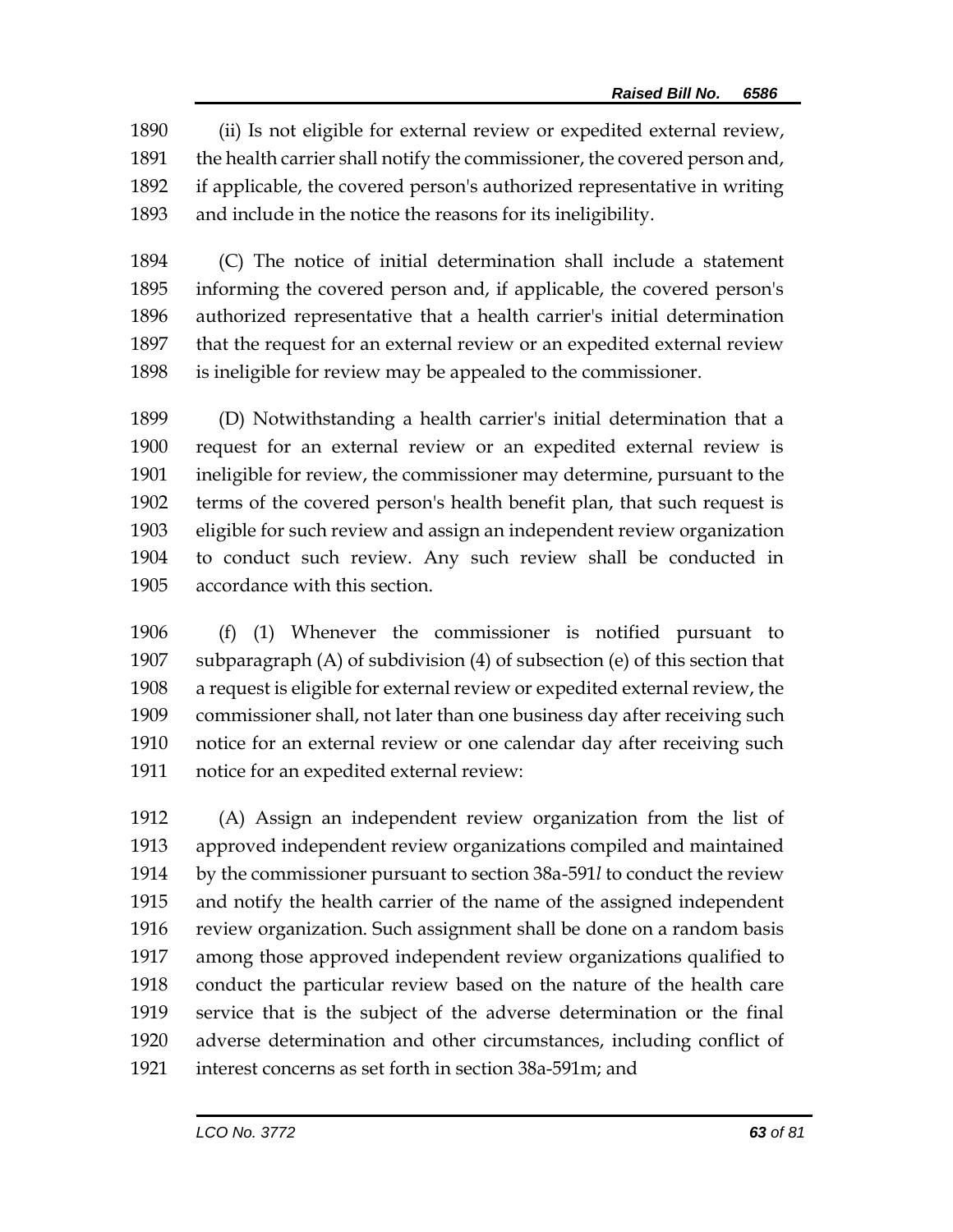(B) Notify the covered person and, if applicable, the covered person's authorized representative in writing of the request's eligibility and acceptance for external review or expedited external review. For an external review, the commissioner shall include in such notice (i) a statement that the covered person or the covered person's authorized representative may submit, not later than five business days after the covered person or the covered person's authorized representative, as applicable, received such notice, additional information in writing to the assigned independent review organization that such organization shall consider when conducting the external review, and (ii) where and how such additional information is to be submitted. If additional information is submitted later than five business days after the covered person or the covered person's authorized representative, as applicable, received such notice, the independent review organization may, but shall not be required to, accept and consider such additional information.

 (2) Not later than five business days for an external review or one calendar day for an expedited external review, after the health carrier receives notice of the name of the assigned independent review organization from the commissioner, the health carrier or its designee utilization review company shall provide to the assigned independent review organization the documents and any information such health carrier or utilization review company considered in making the adverse determination or the final adverse determination.

 (3) The failure of the health carrier or its designee utilization review company to provide the documents and information within the time specified in subdivision (2) of this subsection shall not delay the conducting of the review.

 (4) (A) If the health carrier or its designee utilization review company fails to provide the documents and information within the time period specified in subdivision (2) of this subsection, the independent review organization may terminate the review and make a decision to reverse the adverse determination or the final adverse determination.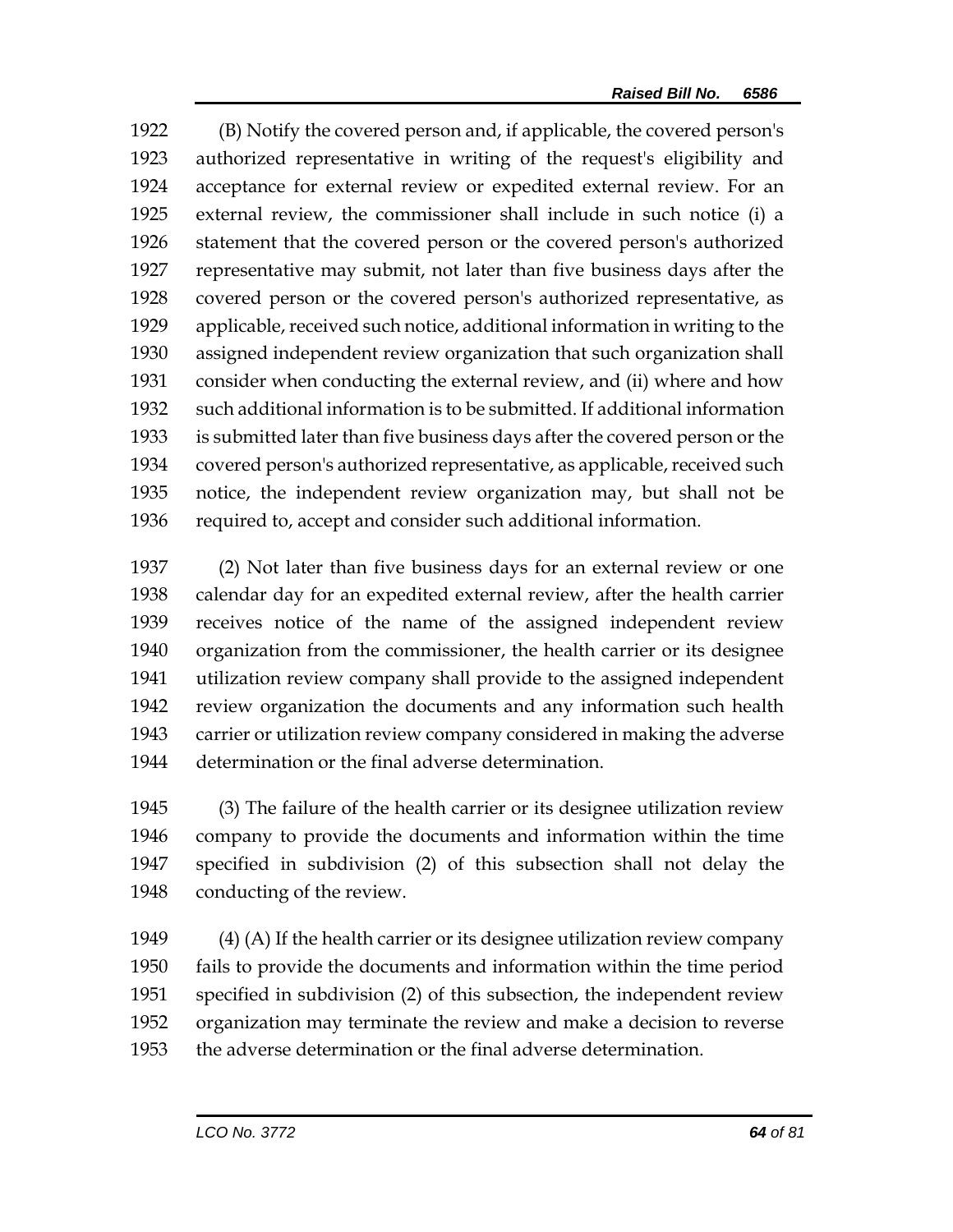(B) Not later than one business day after terminating the review and making the decision to reverse the adverse determination or the final adverse determination, the independent review organization shall notify the commissioner, the health carrier, the covered person and, if applicable, the covered person's authorized representative in writing of such decision.

 (g) (1) The assigned independent review organization shall review all the information and documents received pursuant to subsection (f) of this section. In reaching a decision, the independent review organization shall not be bound by any decisions or conclusions reached during the health carrier's utilization review process.

 (2) Not later than one business day after receiving any information submitted by the covered person or the covered person's authorized representative pursuant to subparagraph (B) of subdivision (1) of subsection (f) of this section, the independent review organization shall forward such information to the health carrier.

 (3) (A) Upon the receipt of any information forwarded pursuant to subdivision (2) of this subsection, the health carrier may reconsider its adverse determination or the final adverse determination that is the subject of the review. Such reconsideration shall not delay or terminate the review.

 (B) The independent review organization shall terminate the review if the health carrier decides, upon completion of its reconsideration and notice to such organization as provided in subparagraph (C) of this subdivision, to reverse its adverse determination or its final adverse determination and provide coverage or payment for the health care service or treatment that is the subject of the adverse determination or the final adverse determination.

 (C) Not later than one business day after making the decision to reverse its adverse determination or its final adverse determination, the health carrier shall notify the commissioner, the assigned independent review organization, the covered person and, if applicable, the covered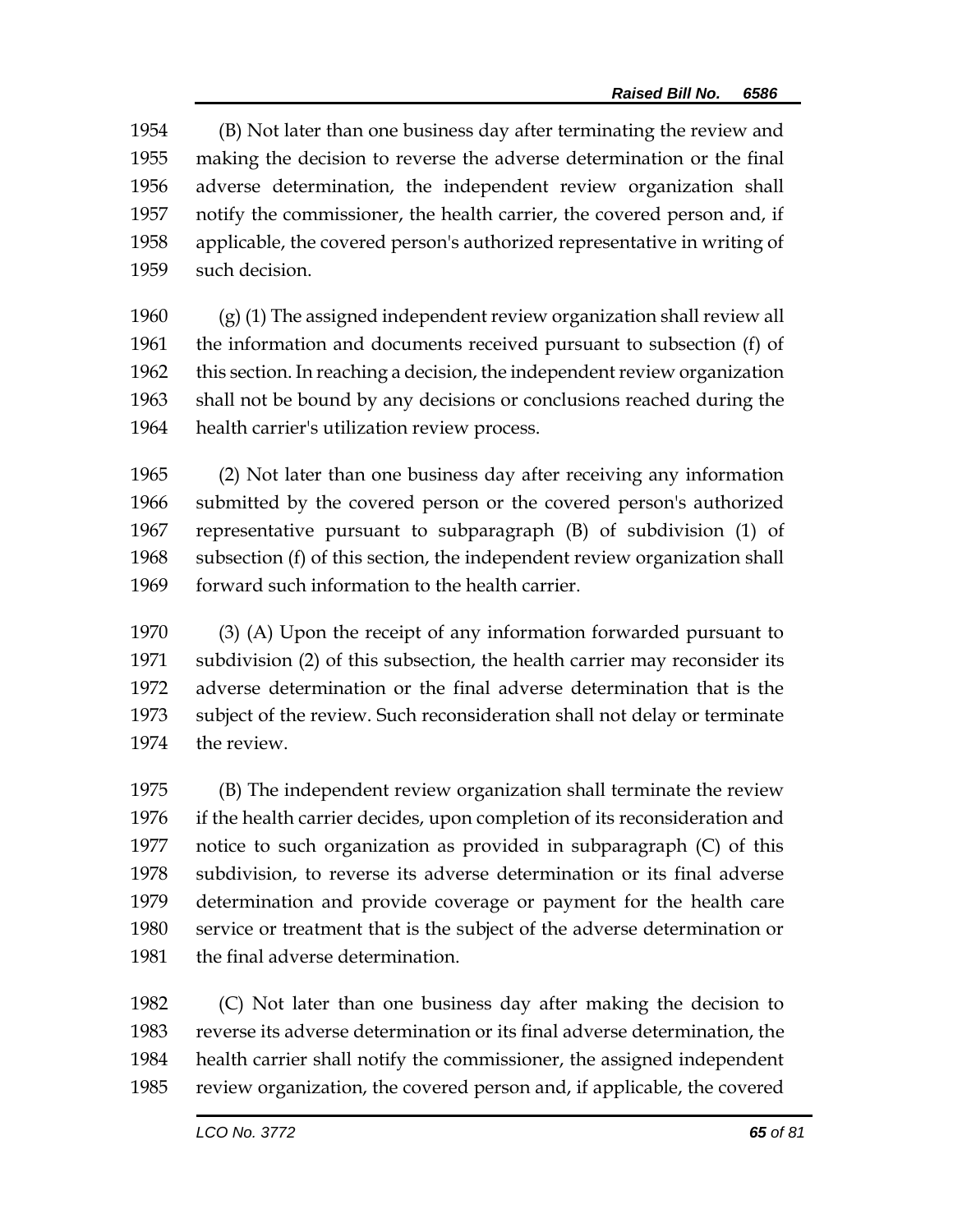person's authorized representative in writing of such decision.

 (h) In addition to the documents and information received pursuant to subsection (f) of this section, the independent review organization shall consider, to the extent the documents or information are available and the independent review organization considers them appropriate, the following in reaching a decision:

(1) The covered person's medical records;

(2) The attending health care professional's recommendation;

 (3) Consulting reports from appropriate health care professionals and other documents submitted by the health carrier, the covered person, the covered person's authorized representative or the covered person's treating health care professional;

- (4) The terms of coverage under the covered person's health benefit plan to ensure that the independent review organization's decision is not contrary to the terms of coverage under such health benefit plan;
- (5) The most appropriate practice guidelines, which shall include applicable evidence-based standards and may include any other practice guidelines developed by the federal government, national or professional medical societies, medical boards or medical associations;
- (6) Any applicable clinical review criteria developed and used by the health carrier or its designee utilization review company; and

 (7) The opinion or opinions of the independent review organization's clinical peer or peers who conducted the review after considering subdivisions (1) to (6), inclusive, of this subsection.

 (i) (1) The independent review organization shall notify the commissioner, the health carrier, the covered person and, if applicable, the covered person's authorized representative in writing of its decision to uphold, reverse or revise the adverse determination or the final adverse determination, not later than: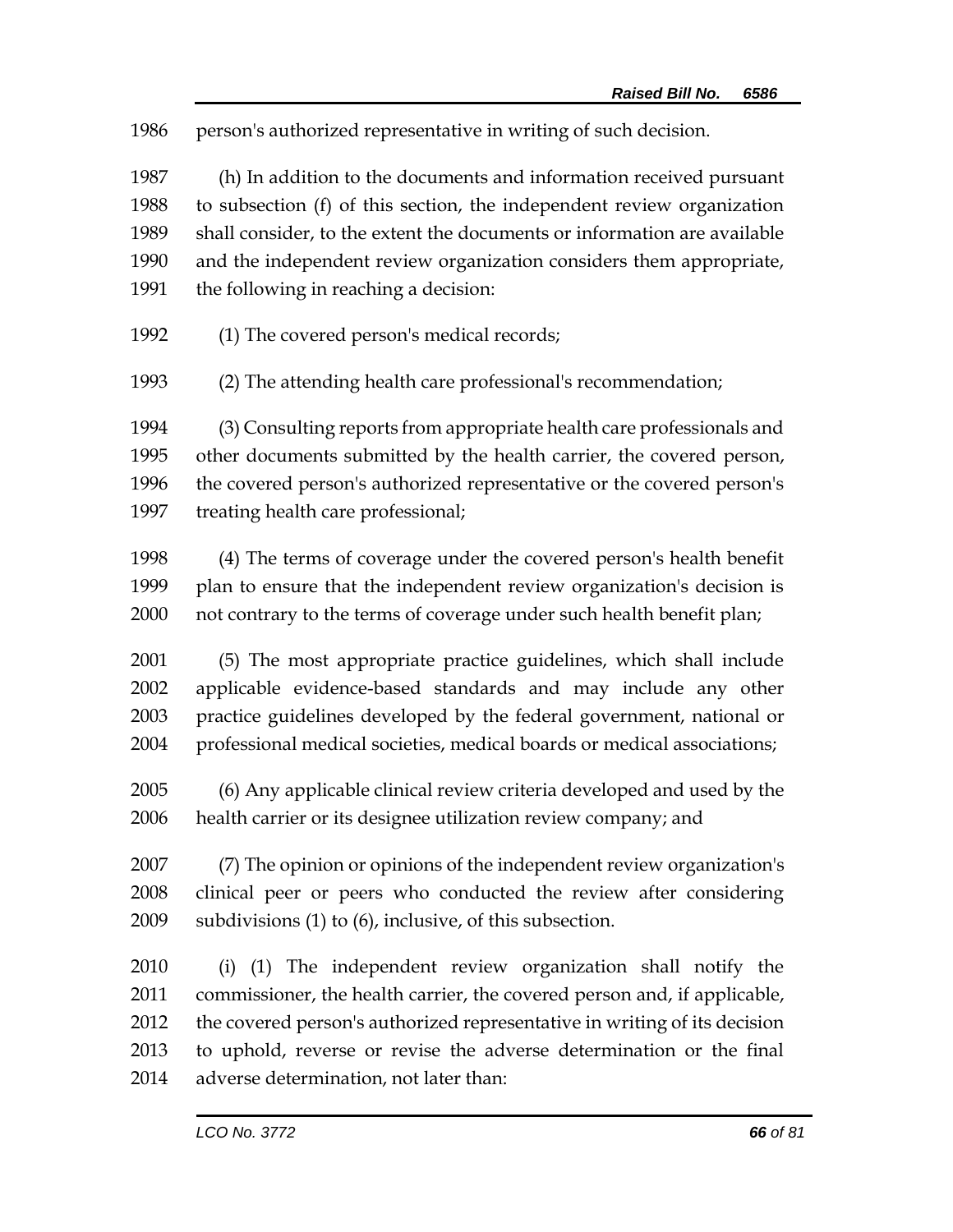(A) For external reviews, forty-five calendar days after such organization receives the assignment from the commissioner to conduct such review;

 (B) For external reviews involving a determination that the recommended or requested health care service or treatment is experimental or investigational, twenty calendar days after such organization receives the assignment from the commissioner to conduct such review;

 (C) For expedited external reviews, except as specified under subparagraph (D) of this subdivision, as expeditiously as the covered person's medical condition requires, but not later than forty-eight hours after such organization receives the assignment from the commissioner to conduct such review or seventy-two hours after such organization receives such assignment if any portion of such forty-eight-hour period falls on a weekend;

 (D) For expedited external reviews involving a health care service or course of treatment specified under subparagraph (B) or (C) of subdivision **[**(38)**]** (41) of section 38a-591a, as amended by this act, as expeditiously as the covered person's medical condition requires, but not later than twenty-four hours after such organization receives the assignment from the commissioner to conduct such review; and

 (E) For expedited external reviews involving a determination that the recommended or requested health care service or treatment is experimental or investigational, as expeditiously as the covered person's medical condition requires, but not later than five calendar days after such organization receives the assignment from the commissioner to conduct such review.

(2) Such notice shall include:

(A) A general description of the reason for the request for the review;

(B) The date the independent review organization received the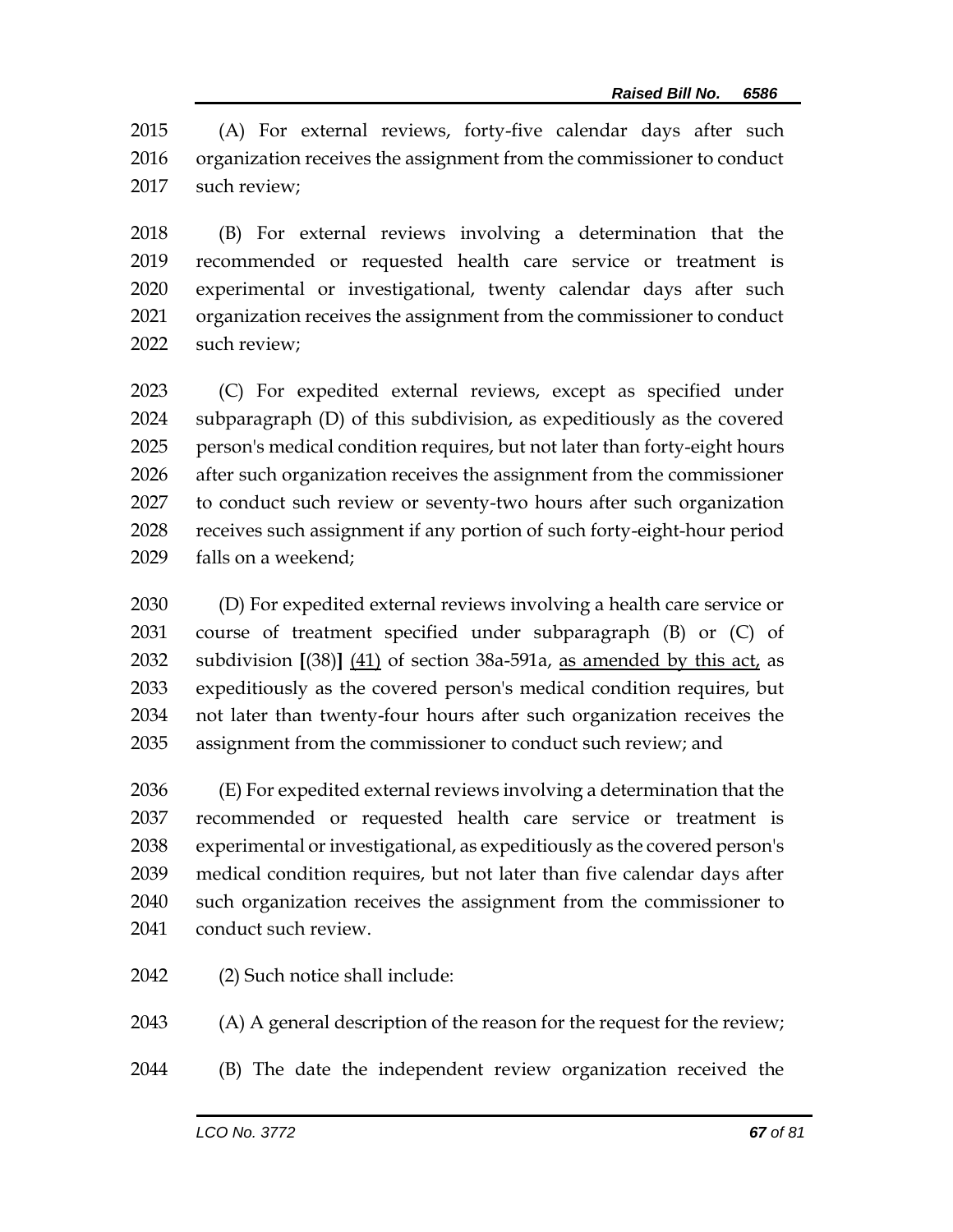assignment from the commissioner to conduct the review;

(C) The date the review was conducted;

(D) The date the organization made its decision;

 (E) The principal reason or reasons for its decision, including what applicable evidence-based standards, if any, were used as a basis for its decision;

(F) The rationale for the organization's decision;

 (G) Reference to the evidence or documentation, including any evidence-based standards, considered by the organization in reaching its decision; and

 (H) For a review involving a determination that the recommended or requested health care service or treatment is experimental or investigational:

(i) A description of the covered person's medical condition;

 (ii) A description of the indicators relevant to determining whether 2060 there is sufficient evidence to demonstrate that (I) the recommended or requested health care service or treatment is likely to be more beneficial to the covered person than any available standard health care services or treatments, and (II) the adverse risks of the recommended or requested health care service or treatment would not be substantially increased over those of available standard health care services or treatments;

 (iii) A description and analysis of any medical or scientific evidence considered in reaching the opinion;

(iv) A description and analysis of any evidence-based standard; and

 (v) Information on whether the clinical peer's rationale for the opinion is based on the documents and information set forth in subsection (f) of this section.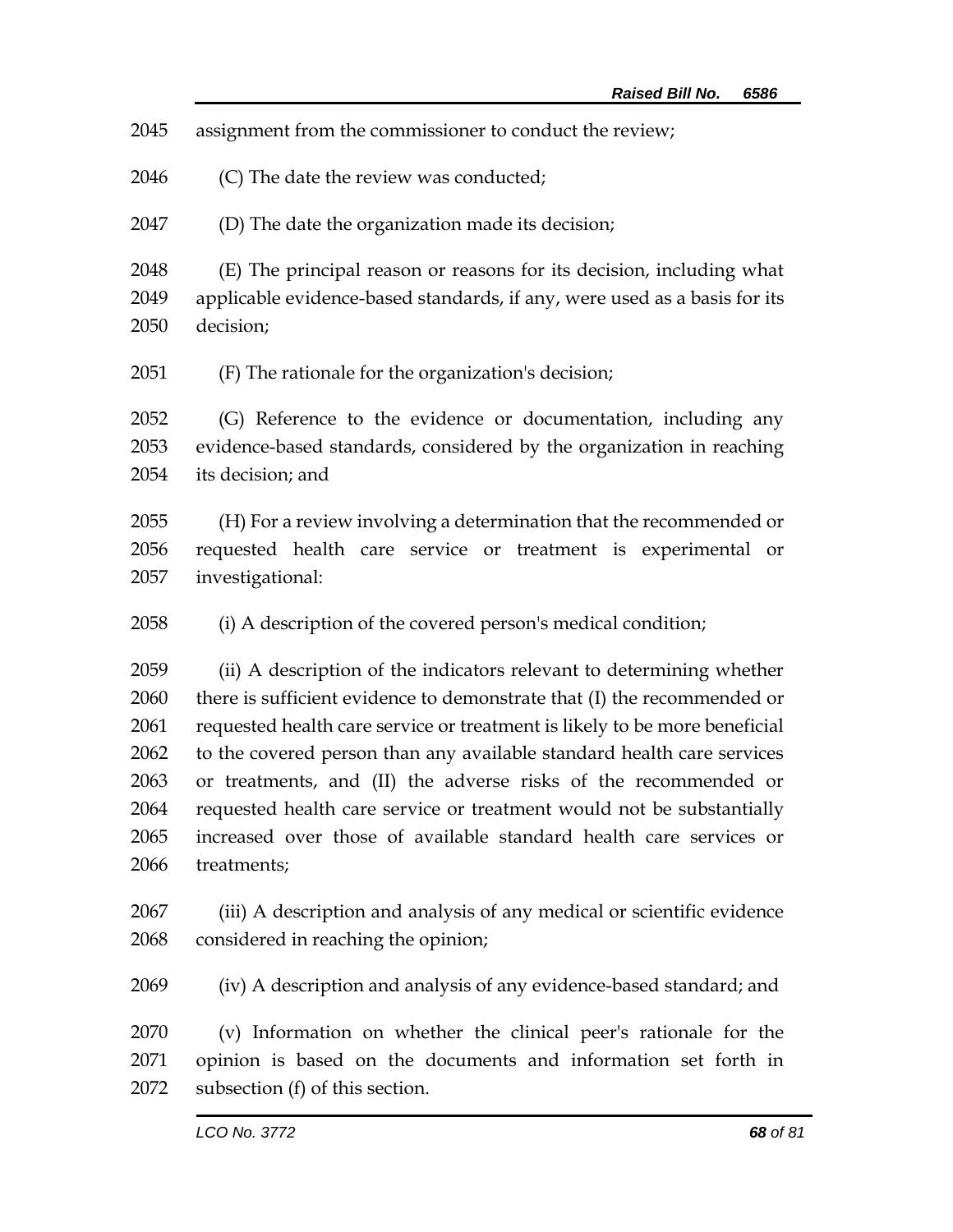(3) Upon the receipt of a notice of the independent review organization's decision to reverse or revise an adverse determination or a final adverse determination, the health carrier shall immediately approve the coverage that was the subject of the adverse determination or the final adverse determination.

 Sec. 15. Section 38a-591h of the general statutes is repealed and the following is substituted in lieu thereof (*Effective October 1, 2021*):

 (a) (1) Each health carrier shall maintain written records to document all grievances and prior authorization appeals of adverse determinations it receives, including the notices and claims associated with such grievances or prior authorization appeals, during a calendar year.

 (2) (A) Each health carrier shall maintain such records for not less than six years after the notice of an adverse determination that is the 2087 subject of a grievance or a prior authorization appeal was provided to a covered person or the covered person's authorized representative, as applicable, under section 38a-591d, as amended by this act.

 (B) The health carrier shall make such records available for examination by covered persons, to the extent such records are permitted to be disclosed by law, the commissioner and appropriate federal oversight agencies upon request. Such records shall be maintained in a manner that is reasonably clear and accessible to the commissioner.

 (b) For each grievance and each prior authorization appeal the record shall contain, at a minimum, the following information: (1) A general description of the reason for the grievance or prior authorization appeal; 2099 (2) the date the health carrier received the grievance or prior authorization appeal; (3) the date of each review or, if applicable, review meeting of the grievance; (4) the resolution at each level of the grievance or prior authorization appeal, if applicable; (5) the date of resolution at each such level, if applicable; and (6) the name of the covered person for whom the grievance or prior authorization appeal was filed.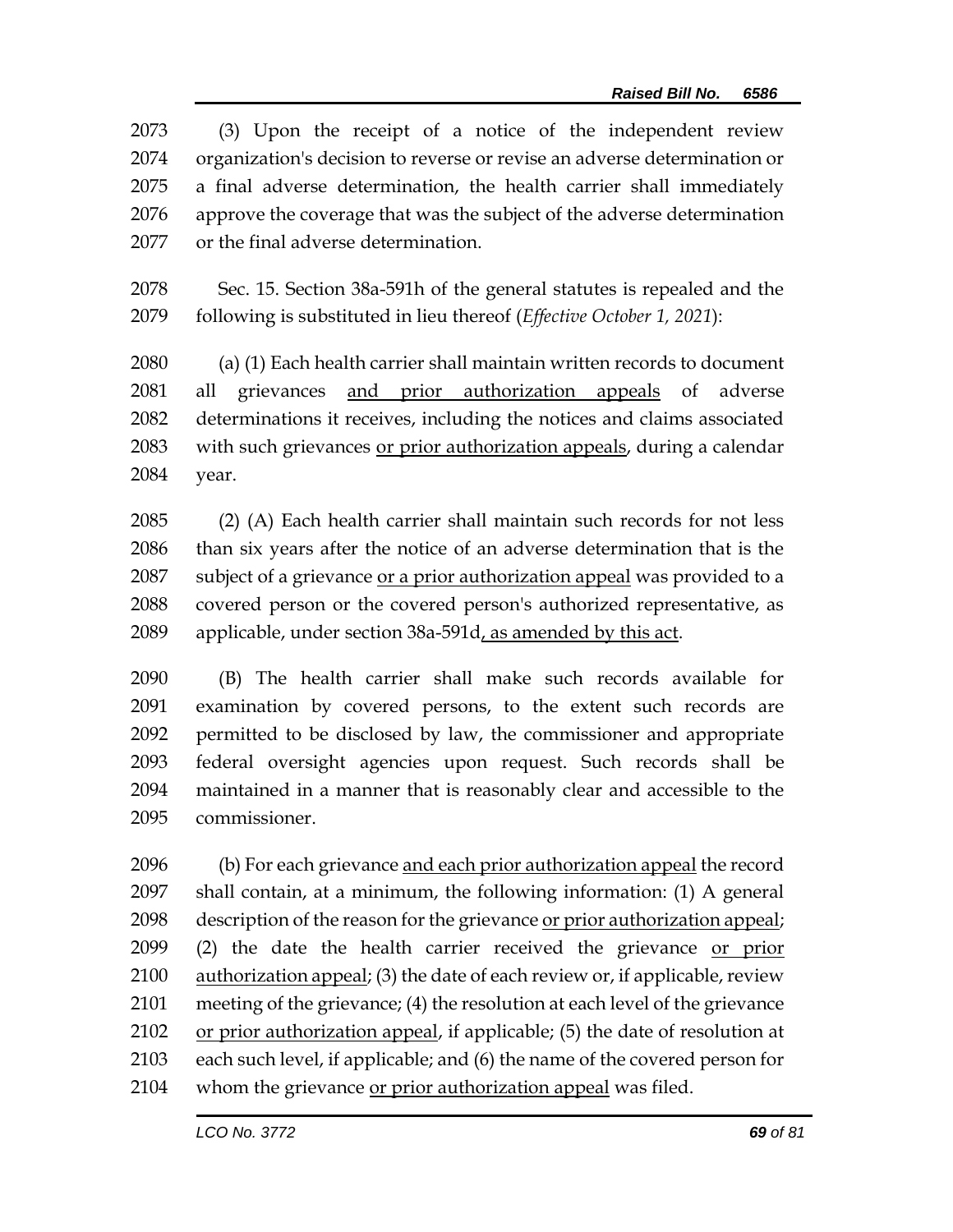(c) (1) Each health carrier shall maintain written records of all requests for external reviews, whether such requests are for standard or expedited external reviews, that such health carrier receives notice of from the commissioner in a calendar year. The health carrier shall maintain such records in the aggregate by state where the covered person requesting such review resides and by each type of health benefit plan offered by the health carrier, and shall submit a report to the commissioner upon request, in a format prescribed by the commissioner.

 (2) Such report shall include, in the aggregate by state where the covered person requesting such review resides and by each type of health benefit plan:

2117 (A) The total number of requests for an external review, whether such 2118 requests were for a standard or expedited external review;

 (B) From the total number of such requests reported under subparagraph (A) of this subdivision, the number of requests determined eligible for a full external review, whether such requests were for a standard or expedited external review; and

(C) Any other information the commissioner may request or require.

 (3) The health carrier shall retain the written records required pursuant to subdivision (1) of this subsection for not less than six years after the request for an external review or an expedited external review was received.

 Sec. 16. Section 38a-591j of the general statutes is repealed and the following is substituted in lieu thereof (*Effective October 1, 2021*):

 (a) No utilization review company shall conduct utilization review in this state for a health benefit plan under the jurisdiction of the commissioner unless it is licensed by the commissioner. All licenses shall be renewed on an annual basis.

(b) The annual license fee shall be three thousand dollars and shall be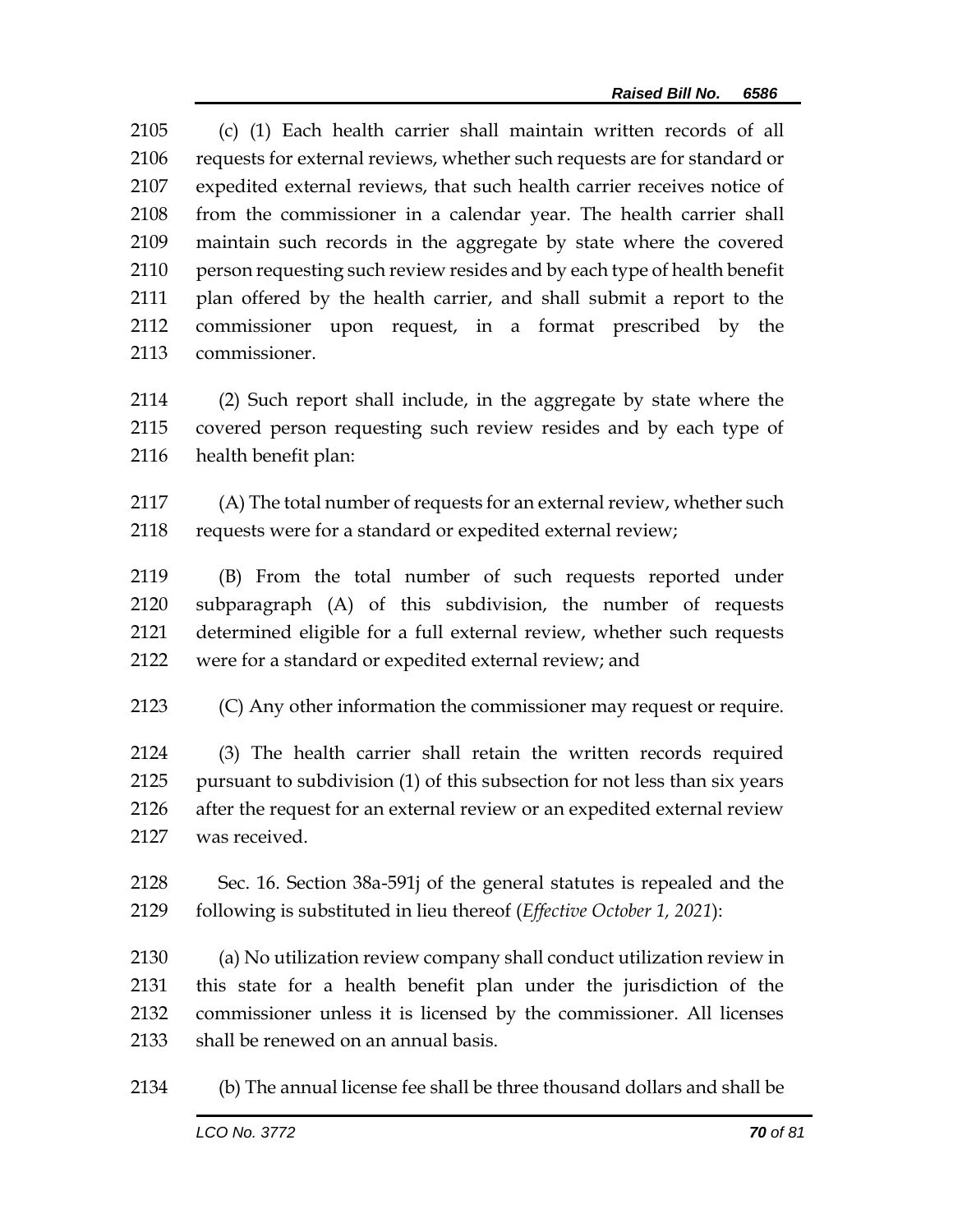dedicated to the regulation of utilization review, except that the commissioner shall be authorized to use such funds as is necessary to (1) implement the provisions of sections 38a-91aa to 38a-91tt, inclusive, and (2) contract with The University of Connecticut School of Medicine to provide any medical consultations necessary to carry out the commissioner's responsibilities under this title with respect to consumer and market conduct matters.

 (c) The request for licensure or renewal shall include the name, address, telephone number and normal business hours of the utilization review company, and the name and telephone number of a person for the commissioner to contact. Any material changes in the information filed in accordance with this subsection shall be filed with the commissioner not later than thirty calendar days after the change.

 (d) The commissioner shall receive and investigate all grievances 2149 filed against utilization review companies by a covered person, facility or health care professional. The commissioner shall code, track and review all grievances. The commissioner may impose such penalties as authorized, in accordance with section 38a-591k.

 (e) In the absence of any contractual agreement to the contrary, the covered person or the covered person's authorized representative shall be responsible for requesting certification and for authorizing the covered person's treating health care professional to release, in a timely manner, all information necessary to conduct the review. A utilization review company shall permit the covered person, the covered person's authorized representative or the covered person's treating health care professional to assist in fulfilling that responsibility.

 Sec. 17. Subdivision (1) of subsection (a) of section 38a-591n of the general statutes is repealed and the following is substituted in lieu thereof (*Effective October 1, 2021*):

 (a) (1) Upon request pursuant to subparagraph (E) of subdivision (1) of subsection **[**(e)**]** (f) of section 38a-591d, as amended by this act, the health carrier shall provide free of charge to a covered person or a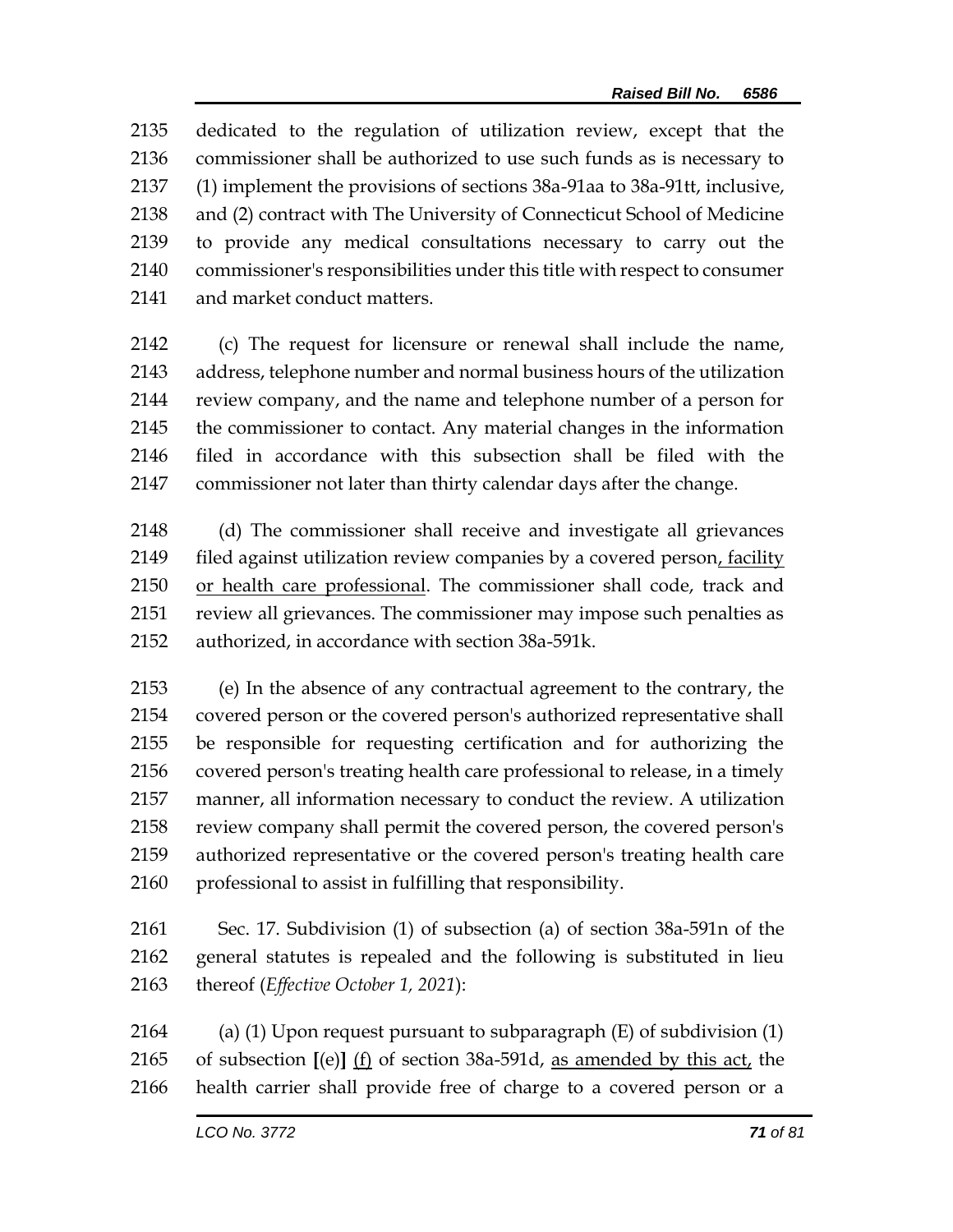covered person's authorized representative, as applicable, copies of all documents, communications, information and evidence, including citations to any medical journals, regarding the covered person's benefit request that is the subject of the adverse determination that were not submitted by the covered person or the covered person's authorized representative and were available to the health carrier or the utilization review entity that made the adverse determination at the time such adverse determination was made.

 Sec. 18. Section 38a-478c of the general statutes is repealed and the following is substituted in lieu thereof (*Effective October 1, 2021*):

 (a) On or before May first of each year, each managed care organization shall submit to the commissioner:

 (1) A report on its quality assurance plan that includes, but is not limited to, information on complaints related to providers and quality of care, on decisions related to patient requests for coverage and on prior authorization statistics. Statistical information shall be submitted in a manner permitting comparison across plans and shall include, but not be limited to: (A) The ratio of the number of complaints received to the number of enrollees; (B) a summary of the complaints received related to providers and delivery of care or services and the action taken on the complaint; (C) the ratio of the number of prior authorizations denied to the number of prior authorizations requested; (D) the number of utilization review determinations made by or on behalf of a managed care organization not to certify an admission, service, procedure or extension of stay, and the denials upheld and reversed on appeal within the managed care organization's utilization review procedure; (E) the percentage of those employers or groups that renew their contracts within the previous twelve months; and (F) notwithstanding the provisions of this subsection, on or before July first of each year, all data required by the National Committee for Quality Assurance for its Health Plan Employer Data and Information Set. If an organization does not provide information for the National Committee for Quality Assurance for its Health Plan Employer Data and Information Set, then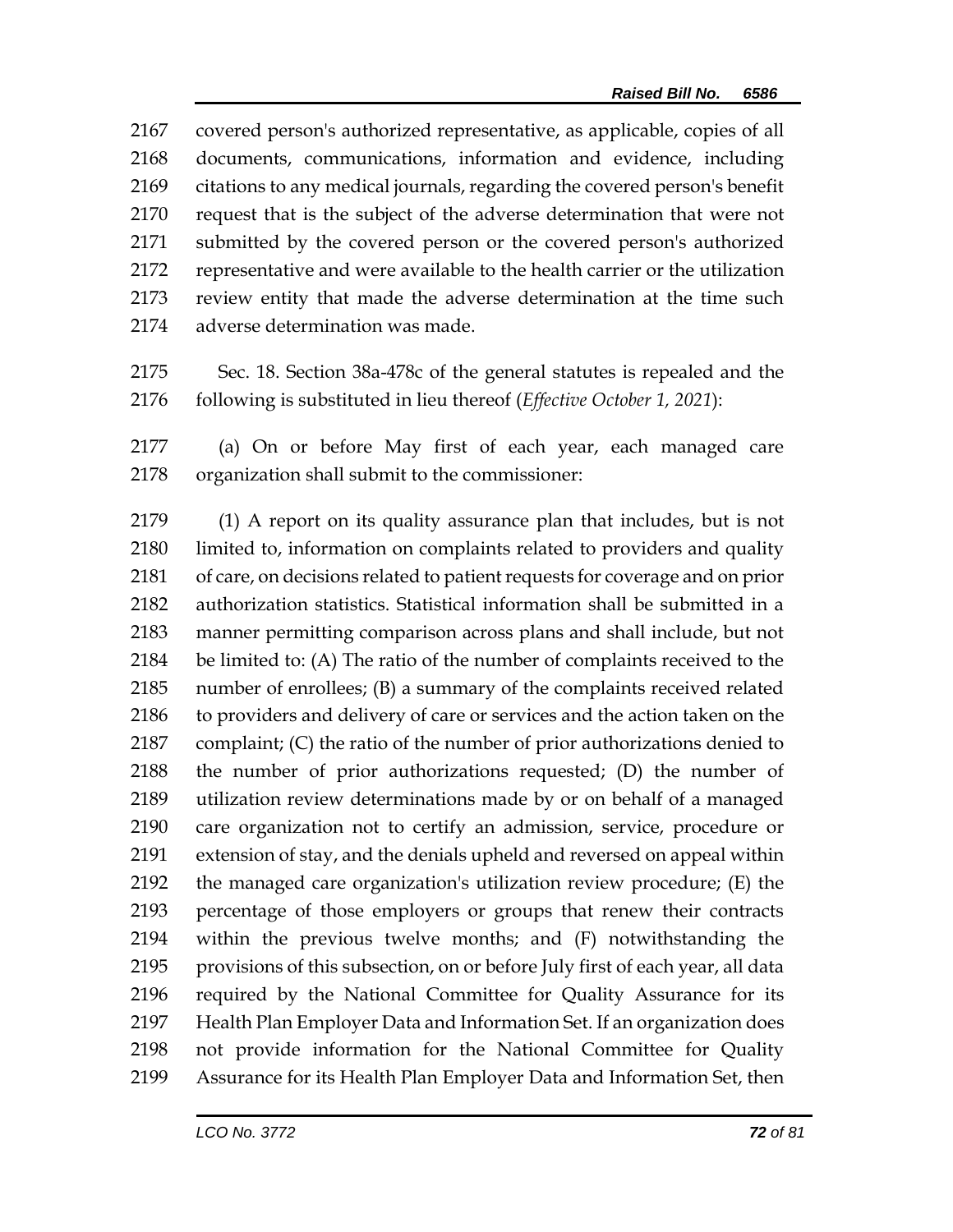it shall provide such other equivalent data as the commissioner may require by regulations adopted in accordance with the provisions of chapter 54. The commissioner shall find that the requirements of this subdivision have been met if the managed care plan has received a one- year or higher level of accreditation by the National Committee for Quality Assurance and has submitted the Health Plan Employee Data Information Set data required by subparagraph (F) of this subdivision;

 (2) A model contract that contains the provisions currently in force in contracts between the managed care organization and preferred provider networks in this state, and the managed care organization and participating providers in this state and, upon the commissioner's request, a copy of any individual contracts between such parties, provided the contract may withhold or redact proprietary fee schedule information;

 (3) A written statement of the types of financial arrangements or contractual provisions that the managed care organization has with hospitals, utilization review companies, physicians, preferred provider networks and any other health care providers including, but not limited to, compensation based on a fee-for-service arrangement, a risk-sharing arrangement or a capitated risk arrangement;

 (4) Such information as the commissioner deems necessary to complete the consumer report card required pursuant to section 38a- 478*l*, as amended by this act. Such information may include, but need not be limited to: (A) The organization's characteristics, including its model, its profit or nonprofit status, its address and telephone number, the length of time it has been licensed in this and any other state, its number of enrollees and whether it has received any national or regional accreditation; (B) a summary of the information required by subdivision (3) of this subsection, including any change in a plan's rates over the prior three years, its state medical loss ratio and its federal medical loss ratio, as both terms are defined in section 38a-478*l*, as amended by this  $act<sub>i</sub>$  how it compensates health care providers and its premium level; (C) a description of services, the number of primary care physicians and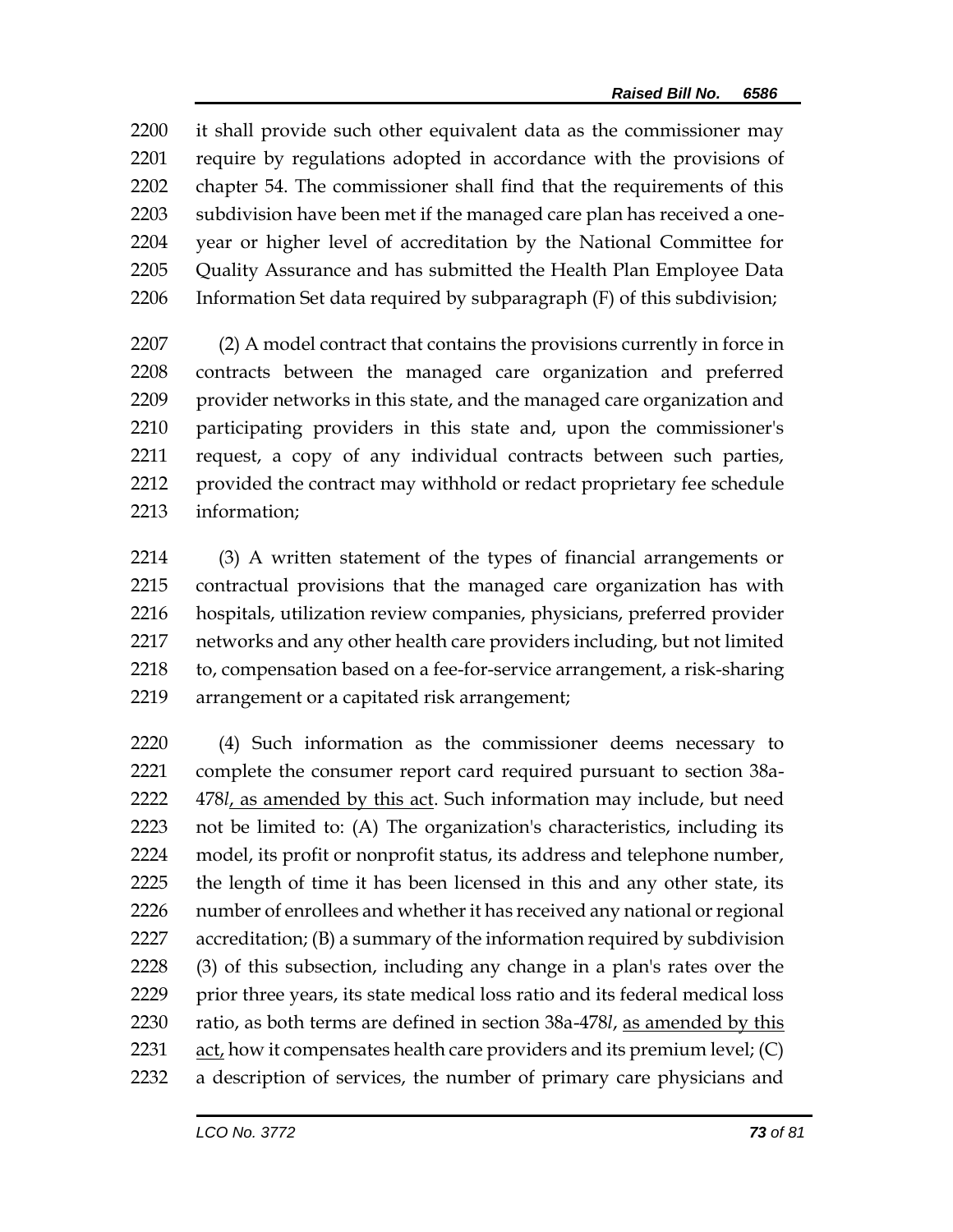specialists, the number and nature of participating preferred provider networks and the distribution and number of hospitals, by county; (D) utilization review information, including the name or source of any established medical protocols and the utilization review standards; (E) medical management information, including the provider-to-patient ratio by primary care provider and specialty care provider, the percentage of primary and specialty care providers who are board certified, and how the medical protocols incorporate input as required in section 38a-478e; (F) the quality assurance information required to be submitted under the provisions of subdivision (1) of subsection (a) of this section; (G) the status of the organization's compliance with the reporting requirements of this section; (H) whether the organization markets to individuals and Medicare recipients; (I) the number of hospital days per thousand enrollees; and (J) the average length of hospital stays for specific procedures, as may be requested by the commissioner;

 (5) A summary of the procedures used by managed care organizations to credential providers; **[**and**]**

 (6) A report on claims denial data for lives covered in the state for the prior calendar year, in a format prescribed by the commissioner, that includes: (A) The total number of claims received; (B) the total number 2254 of claims denied; (C) the total number of denials that were appealed; (D) the total number of denials that were reversed upon appeal; (E) (i) the reasons for the denials, including, but not limited to, "not a covered benefit", "not medically necessary" and "not an eligible enrollee", (ii) the 2258 total number of times each reason was used, and (iii) the percentage of the total number of denials each reason was used; and (F) other information the commissioner deems necessary; and

 (7) For each year beginning on or after January 1, 2022, a report on prior authorizations for such year, in a format prescribed by the commissioner, that includes the following information for all managed care plans that the managed care organization delivered, issued for delivery, renewed, amended or continued in this state for such year: (A)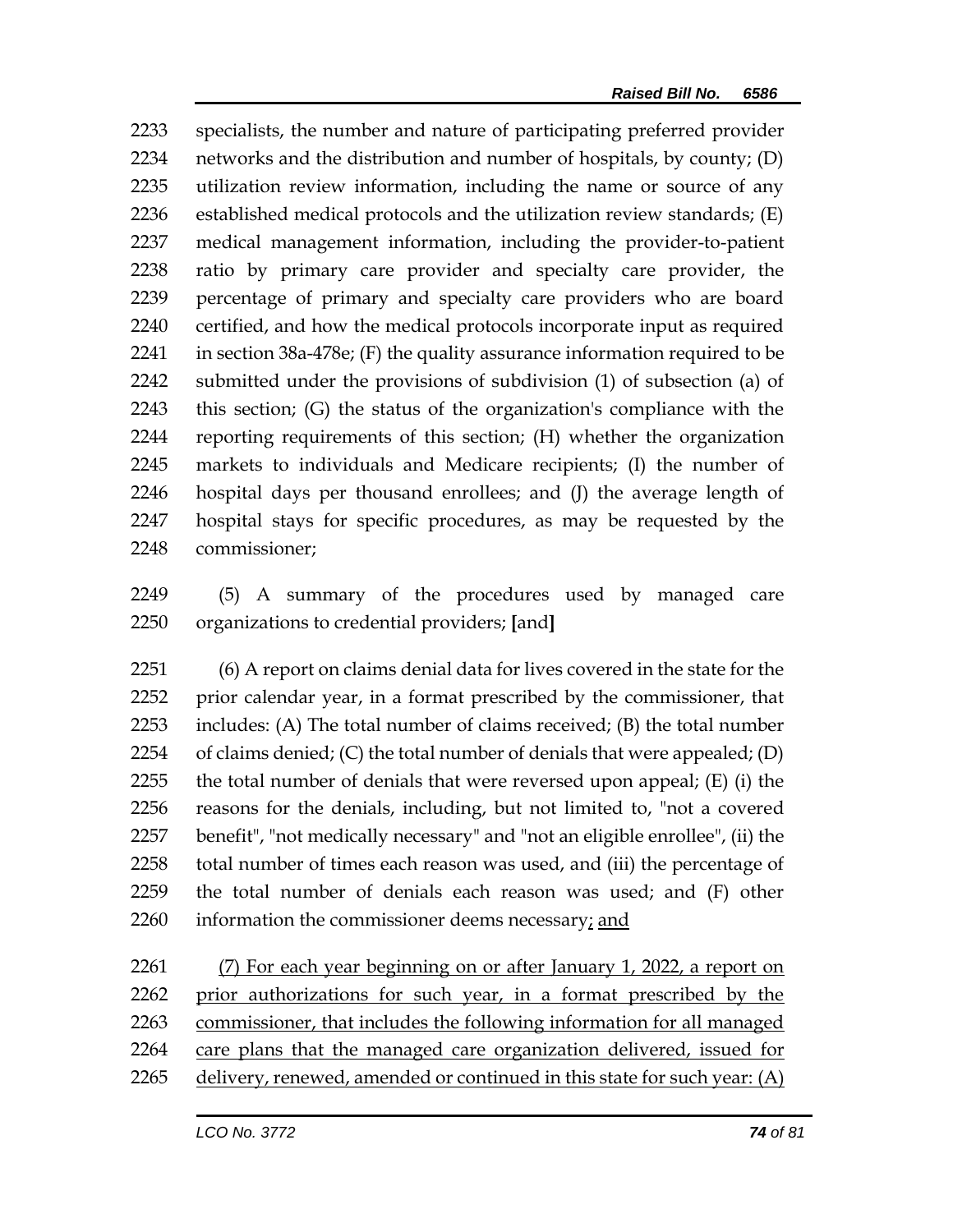The number of prior authorization requests that such managed care organization received; (B) the number and percentage of prior authorization requests that such managed care organization approved; 2269 (C) the number and percentage of prior authorization requests that such managed care organization initially denied and were the subject of a prior authorization appeal; (D) the number and percentage of prior authorization requests that such managed care organization initially denied but subsequently overturned following a prior authorization appeal; (E) the average and median number of hours that elapsed between such managed care organization's receipt of a prior 2276 authorization request and response thereto; and (F) such other information that the commissioner, in the commissioner's discretion, deems necessary. The managed care organization shall disclose the information required under this subdivision, with a breakdown for each 2280 type of covered benefit, in the aggregate for such managed care plans and separately for each hospital that provided a covered benefit under any such managed care plan. For the purposes of this subdivision, "covered benefit", "prior authorization" and "prior authorization appeal" have the same meanings as provided in section 38a-591a, as amended by this act, and "hospital" has the same meaning as provided in section 19a-490.

 (b) The information required pursuant to subsection (a) of this section shall be consistent with the data required by the National Committee for Quality Assurance (NCQA) for its Health Plan Employer Data and Information Set (HEDIS).

 (c) The commissioner may accept electronic filing for any of the requirements under this section.

 (d) No managed care organization shall be liable for a claim arising out of the submission of any information concerning complaints concerning providers, provided the managed care organization submitted the information in good faith.

(e) (1) The information required under subdivision (6) of subsection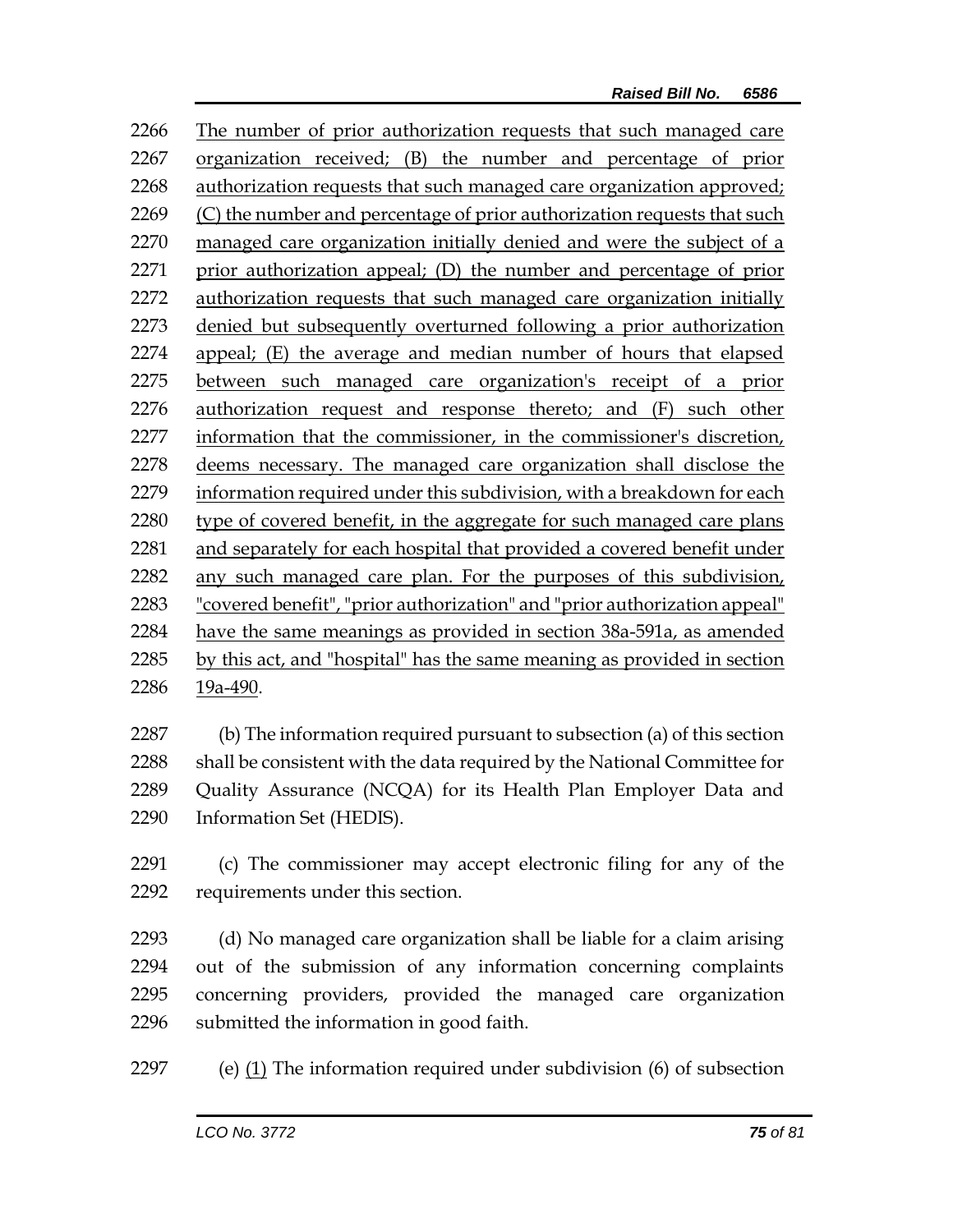(a) of this section shall be posted on the Insurance Department's Internet web site.

 (2) Each managed care organization shall make the information required under subdivision (7) of subsection (a) of this section publicly available on the managed care organization's Internet web site, and disclose the address of such Internet web site in such managed care organization's enrollment materials.

 Sec. 19. Section 38a-478a of the general statutes is repealed and the following is substituted in lieu thereof (*Effective October 1, 2021*):

 On March first annually, the **[**Insurance Commissioner**]** commissioner shall submit a report to the Governor and to the joint standing committees of the General Assembly having cognizance of matters relating to public health and insurance, concerning the commissioner's responsibilities under the provisions of sections 38a-478 to 38a-478u, inclusive, 38a-479aa, 38a-591a to 38a-591h, inclusive, **[**and**]** as amended by this act, 38a-993 and section 6 of this act. The report shall include: (1) A summary of the quality assurance plans submitted by managed care organizations pursuant to section 38a-478c, as amended by this act, along with suggested changes to improve such plans; (2) suggested modifications to the consumer report card developed under the provisions of section 38a-478*l*, as amended by this act; (3) a summary of the commissioner's procedures and activities in conducting market conduct examinations of utilization review companies and preferred provider networks, including, but not limited to: (A) The number of desk and field audits completed during the previous calendar year; (B) a summary of findings of the desk and field audits, including any recommendations made for improvements or modifications; (C) a description of complaints concerning managed care companies, and any 2326 preferred provider network that provides services to enrollees on behalf of the managed care organization, including a summary and analysis of any trends or similarities found in the managed care complaints filed by enrollees; (4) a summary of the complaints concerning managed care organizations received by the Insurance Department's Consumer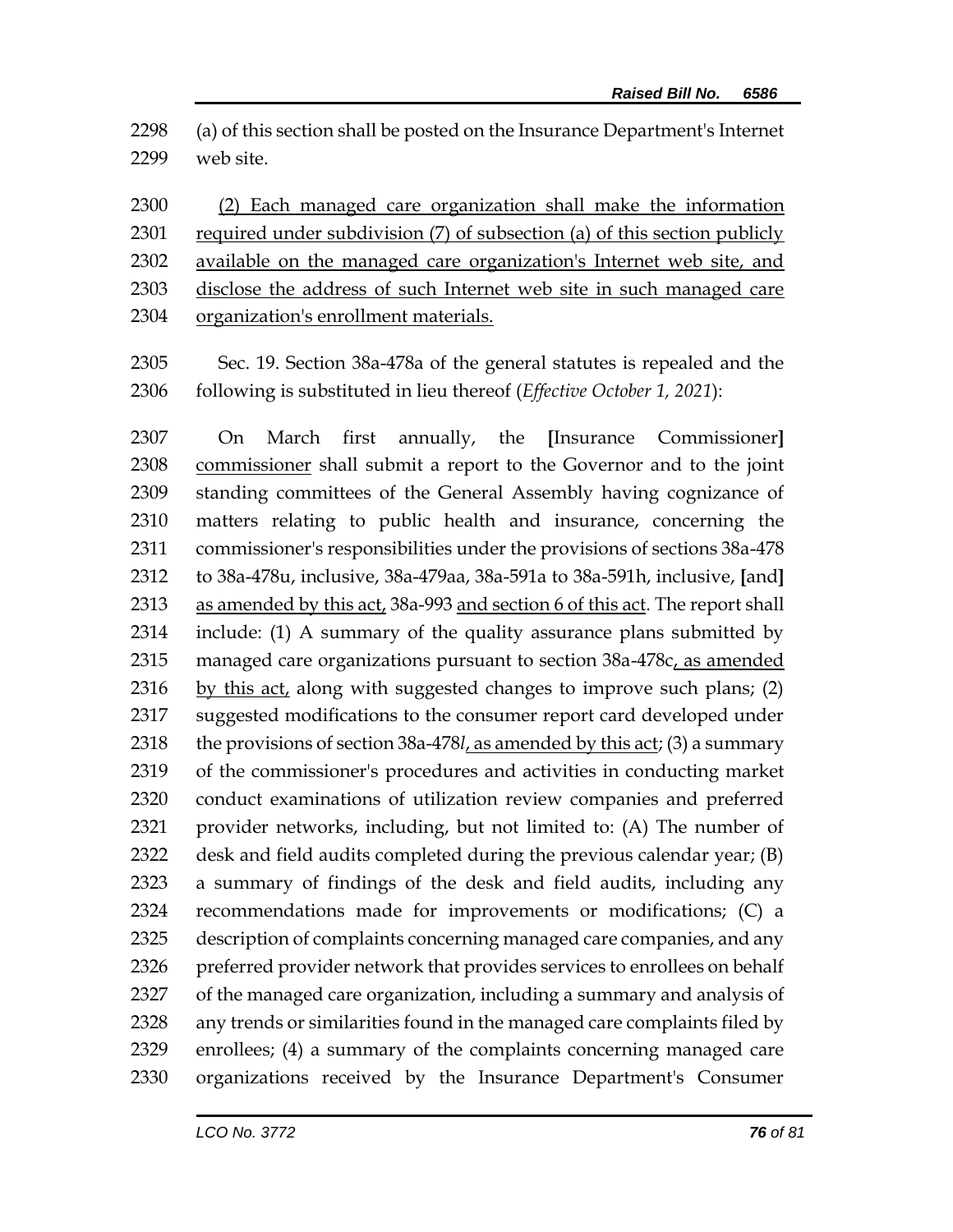| 2331 | Affairs Division and the commissioner under section 38a-591g, as         |  |  |
|------|--------------------------------------------------------------------------|--|--|
| 2332 | amended by this act, including a summary and analysis of any trends      |  |  |
| 2333 | or similarities found in the complaints received; (5) a summary of any   |  |  |
| 2334 | violations the commissioner has found against any managed care           |  |  |
| 2335 | organization or any preferred provider network that provides services    |  |  |
| 2336 | to enrollees on behalf of the managed care organization; [and] (6) a     |  |  |
| 2337 | summary of the issues discussed related to health care or managed care   |  |  |
| 2338 | organizations at the Insurance Department's quarterly forums             |  |  |
| 2339 | throughout the state; and (7) the information submitted to the           |  |  |
| 2340 | commissioner pursuant to section 6 of this act and subdivision (7) of    |  |  |
| 2341 | subsection (a) of section 38a-478c, as amended by this act.              |  |  |
|      |                                                                          |  |  |
| 2342 | Sec. 20. Section 38a-478l of the general statutes is repealed and the    |  |  |
| 2343 | following is substituted in lieu thereof (Effective October 1, 2021):    |  |  |
| 2344 | (a) For the purposes of this section and sections 38a-477c, 38a-478c, as |  |  |
| 2345 | amended by this act, and 38a-478g:                                       |  |  |
|      |                                                                          |  |  |
| 2346 | (1) "Federal medical loss ratio" has the same meaning as provided in,    |  |  |
| 2347 | and shall be calculated in accordance with, the Patient Protection and   |  |  |
| 2348 | Affordable Care Act, P.L. 111-148, as amended from time to time, and     |  |  |
| 2349 | regulations adopted thereunder; and                                      |  |  |
|      |                                                                          |  |  |
| 2350 | (2) "State medical loss ratio" means the ratio of incurred claims to     |  |  |
| 2351 | earned premiums for the prior calendar year for managed care plans       |  |  |
| 2352 | issued in the state. Claims shall be limited to medical expenses for     |  |  |
| 2353 | services and supplies provided to enrollees and shall not include        |  |  |
| 2354 | expenses for stop-loss coverage, reinsurance, enrollee educational       |  |  |
| 2355 | programs or other cost containment programs or features;                 |  |  |
| 2356 | $[(a)]$ (b) Not later than October fifteenth of each year, the Insurance |  |  |
| 2357 | Commissioner, after consultation with the Commissioner of Public         |  |  |
|      |                                                                          |  |  |

 Commissioner, after consultation with the Commissioner of Public Health, shall develop and distribute a consumer report card on all managed care organizations. The commissioner shall develop the consumer report card in a manner permitting consumer comparison across organizations.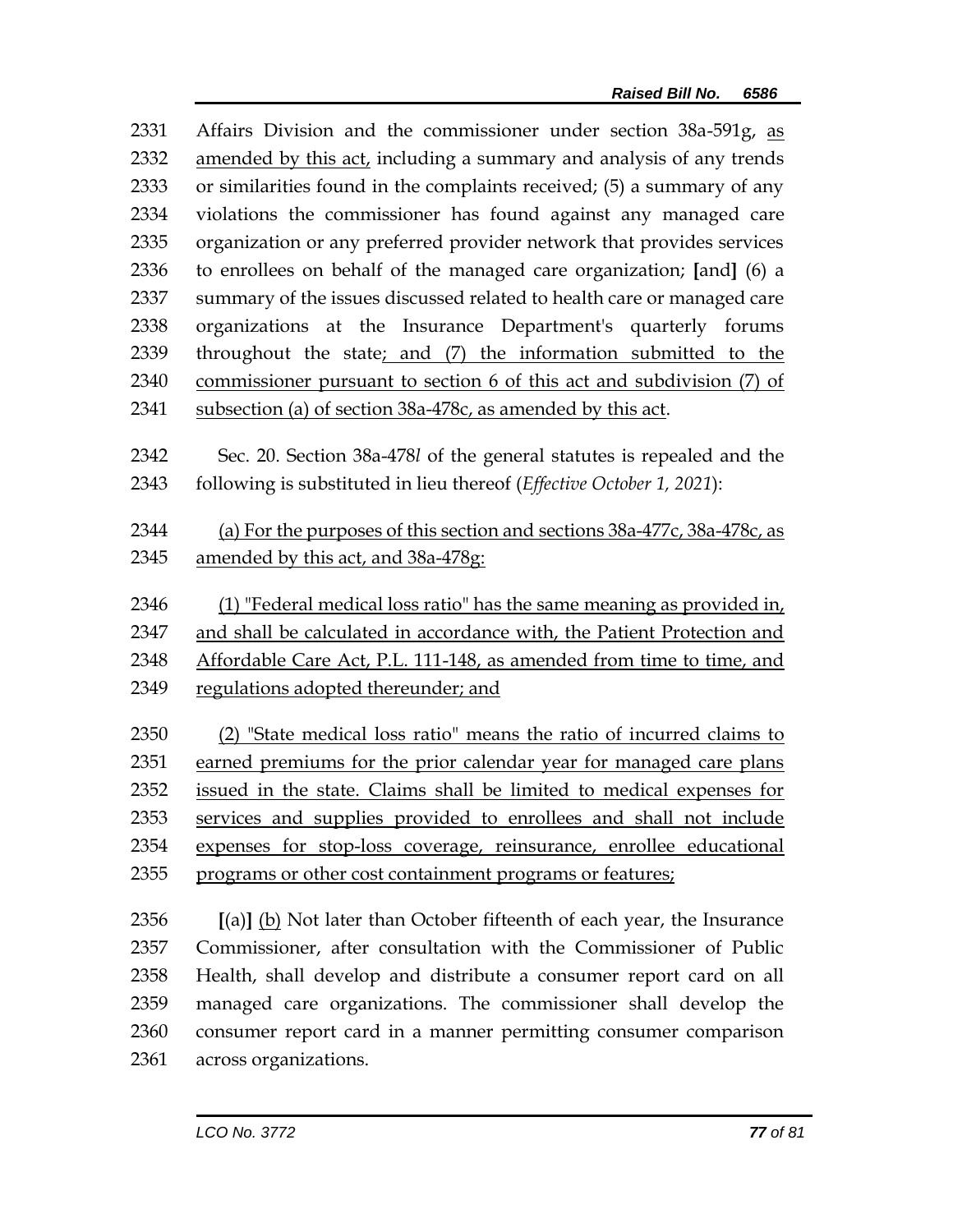| 2362 | $[(b) (1)]$ $(c)$ The consumer report card shall be known as the                               |  |  |
|------|------------------------------------------------------------------------------------------------|--|--|
| 2363 | "Consumer Report Card on Health Insurance Carriers in Connecticut"                             |  |  |
| 2364 | and shall include: [(A) all]                                                                   |  |  |
| 2365 | (1) All health care centers licensed pursuant to chapter 698a;                                 |  |  |
| 2366 | $\left[$ , (B) the] $\left(2\right)$ The fifteen largest licensed health insurers, measured on |  |  |
| 2367 | the basis of Connecticut direct written health premiums, that use                              |  |  |
| 2368 | provider networks and that are not included in [subparagraph (A) of                            |  |  |
| 2369 | this] subdivision (1) of this subsection;                                                      |  |  |
| 2370 | [, (C) the] $(3)$ The state medical loss ratio of each [such] health care                      |  |  |
| 2371 | center or licensed health insurer described in subdivision (1) or (2) of                       |  |  |
| 2372 | this subsection;                                                                               |  |  |
| 2373 | $\left[$ , (D) the] (4) The federal medical loss ratio of each [such] health care              |  |  |
| 2374 | center or licensed health insurer described in subdivision (1) or (2) of                       |  |  |
| 2375 | this subsection;                                                                               |  |  |
| 2376 | [ $\mu$ (E) the] (5) The information required under subdivision (6) of                         |  |  |
| 2377 | subsection (a) of section 38a-478c, as amended by this act                                     |  |  |
| 2378 | [and (F) information] (6) Information concerning mental health                                 |  |  |
| 2379 | services, as specified in subsection $[(c)]$ $(d)$ of this section; and [. The                 |  |  |
| 2380 | insurers selected pursuant to subparagraph (B) of this subdivision shall                       |  |  |
| 2381 | be selected on the basis of Connecticut direct written health premiums                         |  |  |
| 2382 | from such network plans.                                                                       |  |  |
| 2383 | (2) For the purposes of this section and sections $38a-477c$ , $38a-478c$                      |  |  |
| 2384 | and 38a-478g:                                                                                  |  |  |
| 2385 | (A) "State medical loss ratio" means the ratio of incurred claims to                           |  |  |
| 2386 | earned premiums for the prior calendar year for managed care plans                             |  |  |
| 2387 | issued in the state. Claims shall be limited to medical expenses for                           |  |  |
| 2388 | services and supplies provided to enrollees and shall not include                              |  |  |
| 2389 | expenses for stop loss coverage, reinsurance, enrollee educational                             |  |  |
| 2390 | programs or other cost containment programs or features;                                       |  |  |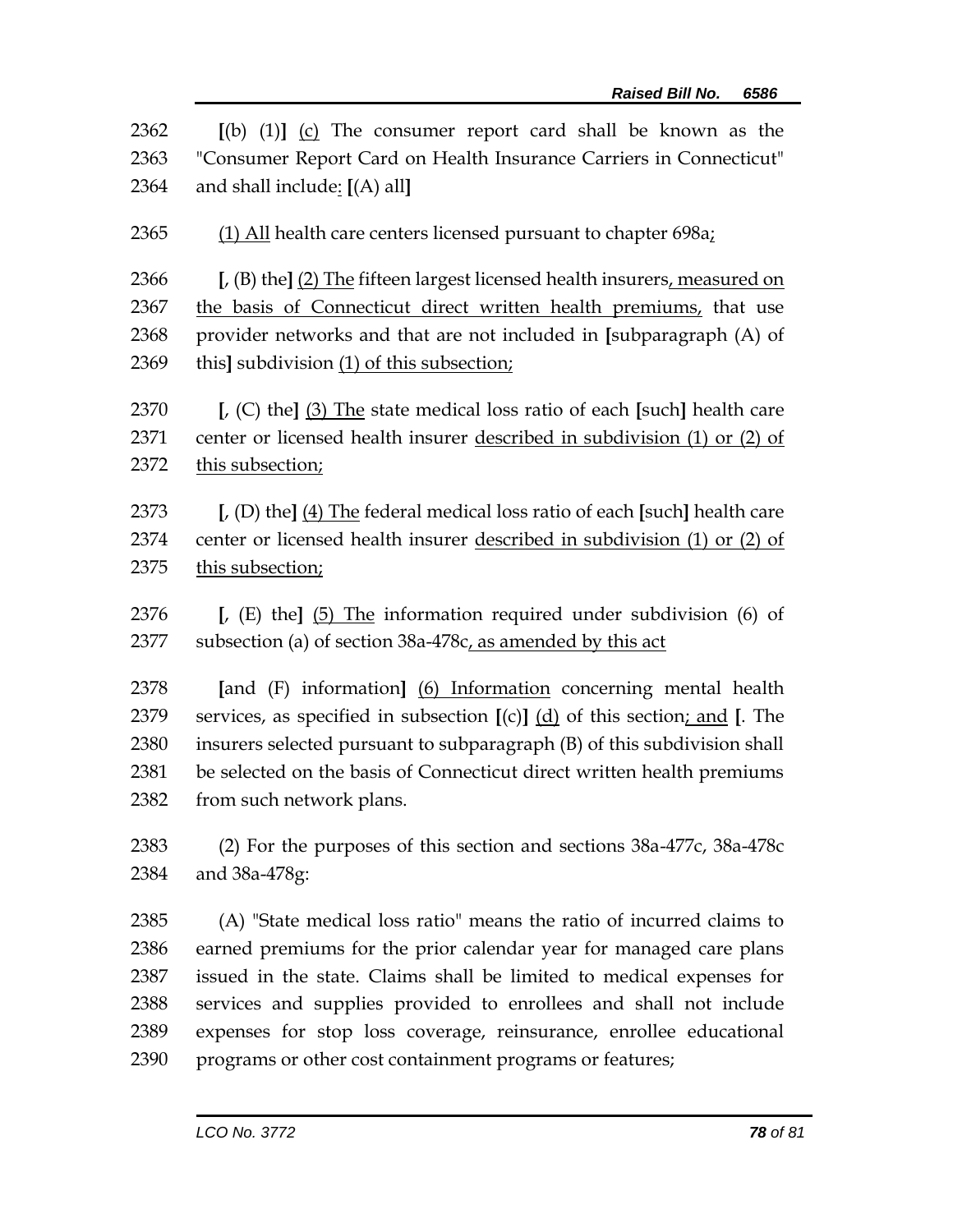(B) "Federal medical loss ratio" has the same meaning as provided in, and shall be calculated in accordance with, the Patient Protection and Affordable Care Act, P.L. 111-148, as amended from time to time, and regulations adopted thereunder**]**

 (7) The results of the most recent health care provider satisfaction survey conducted by the commissioner pursuant to section 9 of this act.

 **[**(c)**]** (d) With respect to mental health services, the consumer report card shall include information or measures with respect to the percentage of enrollees receiving mental health services, utilization of mental health and chemical dependence services, inpatient and outpatient admissions, discharge rates and average lengths of stay. Such data shall be collected in a manner consistent with the National Committee for Quality Assurance Health Plan Employer Data and Information Set measures.

 **[**(d)**]** (e) The commissioner shall test market a draft of the consumer report card prior to its publication and distribution. As a result of such test marketing, the commissioner may make any necessary modification to its form or substance. The Insurance Department shall prominently display a link to the consumer report card on the department's Internet web site.

 **[**(e)**]** (f) The commissioner shall analyze annually the data submitted under **[**subparagraphs (E) and (F) of subdivision (1)**]** subdivisions (5) and (6) of subsection **[**(b)**]** (c) of this section for the accuracy of, trends in and statistically significant differences in such data among the health care centers and licensed health insurers included in the consumer report card. The commissioner may investigate any such differences to determine whether further action by the commissioner is warranted.

> This act shall take effect as follows and shall amend the following sections:

| Section 1 | October 1, 2021 | 38a-1       |
|-----------|-----------------|-------------|
| Sec. 2    | October 1, 2021 | New section |
| Sec. 3    | January 1, 2022 | $38a-472g$  |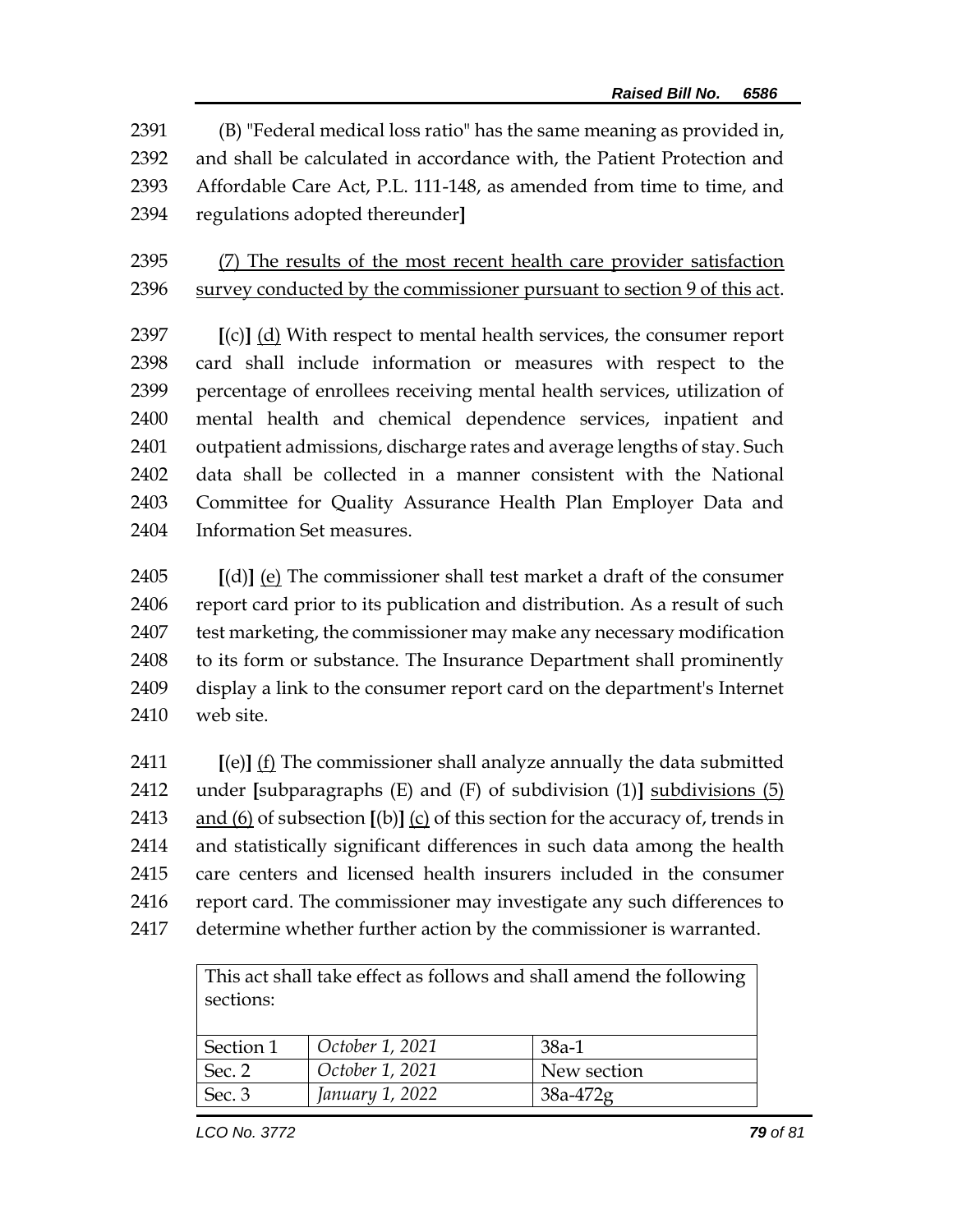| Sec. 4  | October 1, 2021 | $38a-477g$       |
|---------|-----------------|------------------|
| Sec. 5  | October 1, 2021 | 38a-591a         |
| Sec. 6  | October 1, 2021 | New section      |
| Sec. 7  | October 1, 2021 | New section      |
| Sec. 8  | October 1, 2021 | New section      |
| Sec. 9  | October 1, 2021 | New section      |
| Sec. 10 | October 1, 2021 | 38a-591b         |
| Sec. 11 | October 1, 2021 | 38a-591c         |
| Sec. 12 | October 1, 2021 | 38a-591d         |
| Sec. 13 | October 1, 2021 | 38a-591e         |
| Sec. 14 | October 1, 2021 | 38a-591g         |
| Sec. 15 | October 1, 2021 | 38a-591h         |
| Sec. 16 | October 1, 2021 | 38a-591i         |
| Sec. 17 | October 1, 2021 | $38a-591n(a)(1)$ |
| Sec. 18 | October 1, 2021 | 38a-478c         |
| Sec. 19 | October 1, 2021 | 38a-478a         |
| Sec. 20 | October 1, 2021 | 38a-478l         |

## *Statement of Purpose:*

To: (1) Require each contract between a health carrier and a health care professional or facility to (A) require the health carrier to reimburse the health care professional or facility for medically necessary covered benefits, (B) include a mechanism for the health care professional or facility to request that the health carrier reconsider a denial of coverage or refusal to reimburse, and (C) permit the health care professional or facility to collect payment for health care services that are not medically necessary; (2) provide that a health carrier shall (A) not require prior authorization for certain health care services, (B) promptly respond to prior authorization requests for post-stabilization and maintenance services, and (C) be financially responsible for post-stabilization and maintenance services if the health carrier fails to promptly respond to a prior authorization request for such services; (3) require each health carrier that enters into a participating provider contract to afford to the participating provider (A) at least ninety days' advance written notice of any proposed change to the provisions, other documents, provider manuals or policies incorporated by reference in such contract, and (B) a right to appeal any such proposed change; (4) redefine "adverse determination" and "final adverse determination", and define "hospital", "preferred provider network", "prior authorization", "prior authorization appeal" and "skilled nursing center", for the purposes of adverse determination and utilization review; (5) require certain health